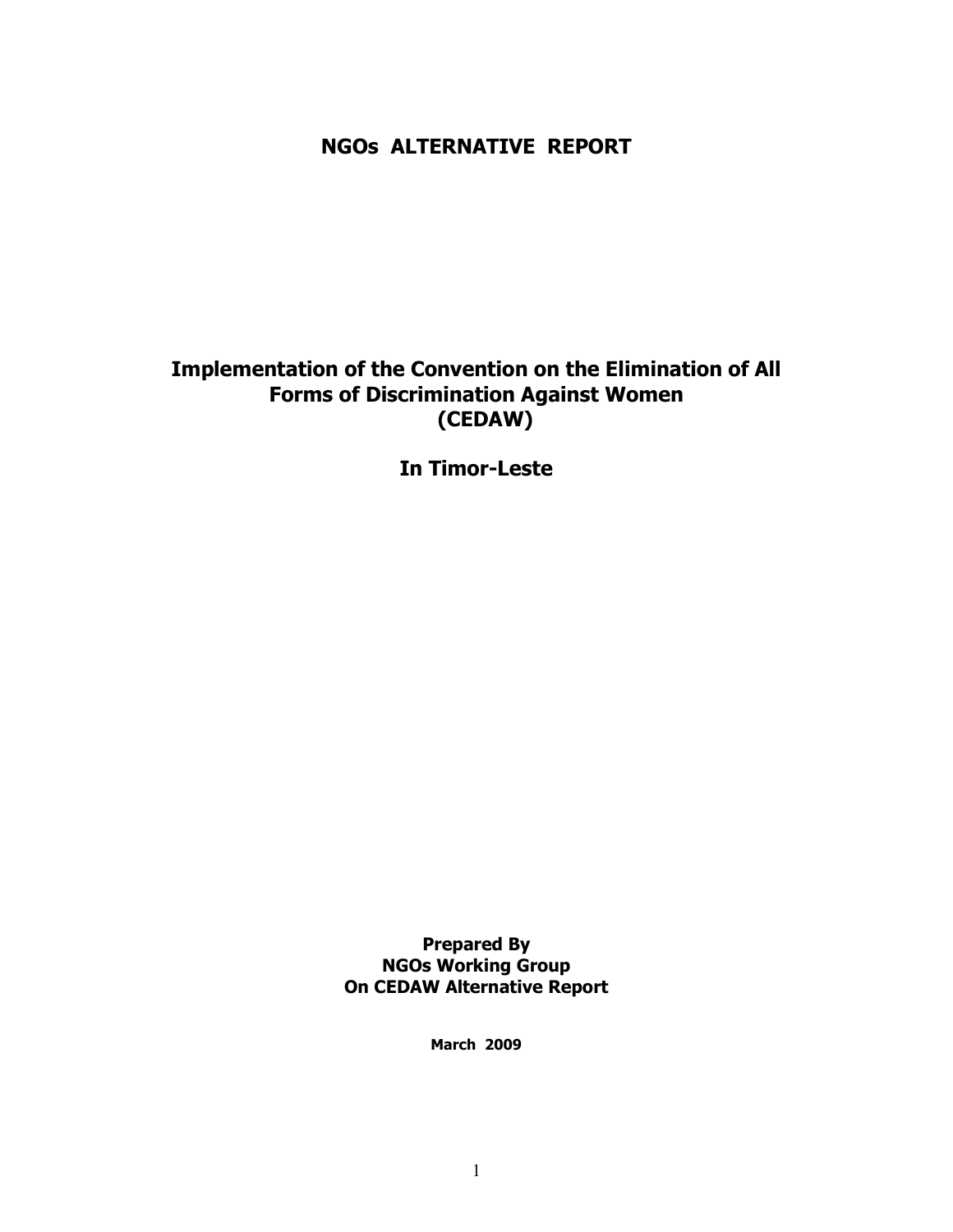#### NGOs and Individuals Involved in Preparation of the CEDAW Alternative Report in Timor-Leste

#### The Main Team Involved In The Collection of Data and Information The NGO-CEDAW working group:

- 1. Rede Feto (Women's Network)
- 2. Forum Communication for Timor-Leste Women (FOKUPERS)
- 3. Alola Foundation
- 4. Man's Association Against Violence (AMKV)
- 5. East Timor Women Popular Organization (OPMT)
- 6. Academicians
- 7. East Timor Women Organization (OMT)
- 8. East Timor Young Women Group Organization (GFFTL)
- 9. Judicial System Monitoring Program (JSMP)
- 10. Ready to Serve Organization (PAS)
- 11. New Life Foundation (FMF-Liquica)
- 12. Sta. Bhakita Orfonato
- 13. East Timor Women Socialist Association (AMST)
- 14. Asia Pacific Support Collective Timor- Leste (APSC-TL), and
- 15. Women's Caucus in Politic Organization.

#### The Persons Responsible for Writing the Report:

- 1. Ubalda Maria Felipe Alves, Rede Feto
- 2. Teresa Alita Verdial, Alola Foundation
- 3. Maria Barreto, Fokupers
- 4. Adelia Guterres, Fokupers
- 5. Odete, GFFTL
- 6. Mena, GFFTL
- 7. Marito de Araujo, AMKV
- 8. Nelson, AMKV
- 9. Maria Agnes, JSMP
- 10. Luis Oliveira Sampaio, JSMP
- 11. Francisca Taolin, AMST
- 12. Dores, Academician
- 13. Elda Barros, Caucus
- 14. Laura Pina, Caucus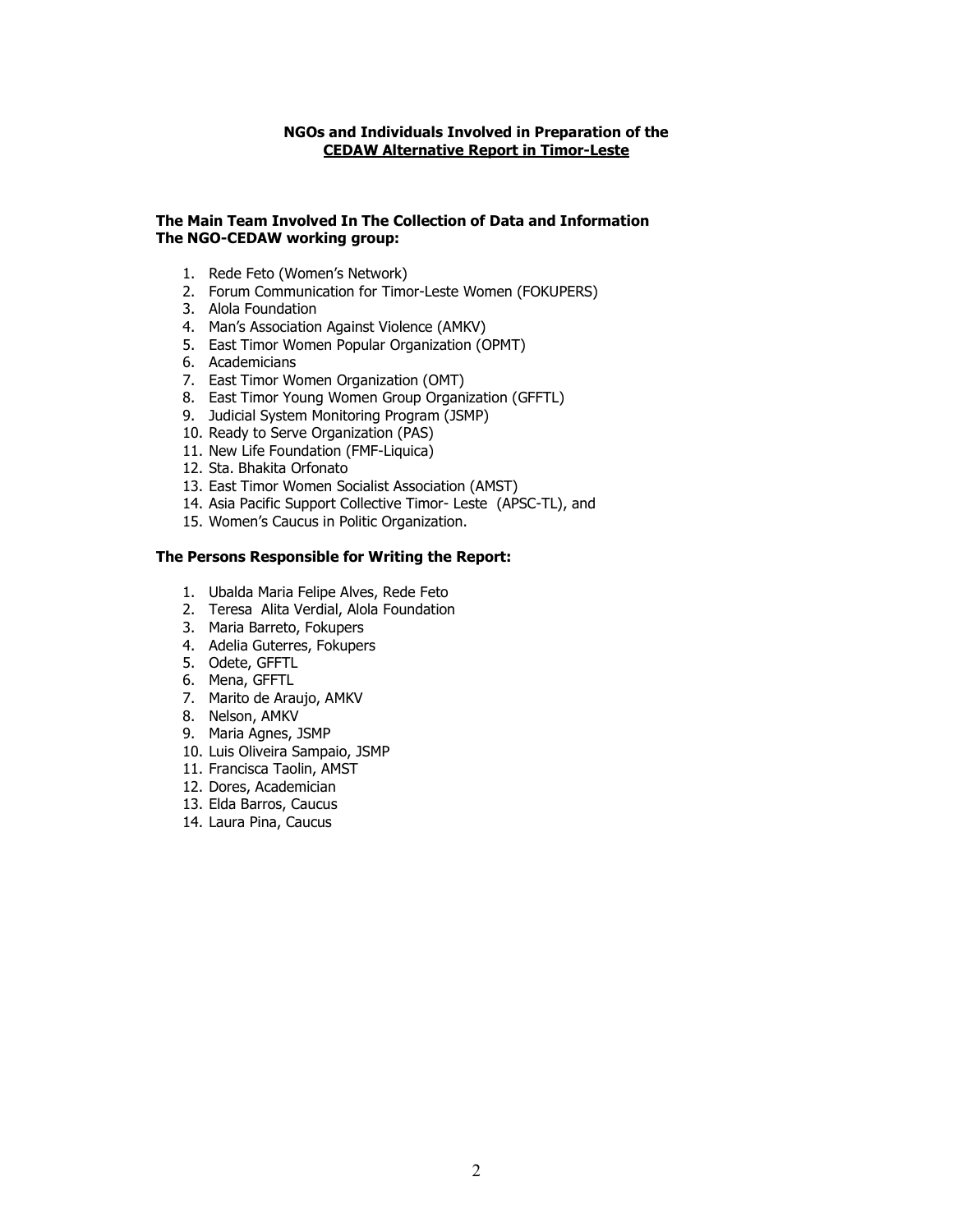| Organizations that Contributed Data and Information for the Report       |                                                                 |
|--------------------------------------------------------------------------|-----------------------------------------------------------------|
| System Monitoring Program (JSMP),<br>1.                                  | 39. HIR, Ainaro District                                        |
| Dili                                                                     | 40. HT, Ainaro District                                         |
| 2. PRADET, Dili                                                          | 41. FBH, Ainaro District                                        |
| New Life Organization-Moris Foun<br>3.                                   | 42. KLOK, Same District                                         |
| 4. Conselho Suco Motael-Dili District                                    | 43. Hadomi Malu, Suai District                                  |
| 1. Academic's - Individual                                               | 44. Human Rights Section-UNMIT, Suai                            |
| 2.<br>Juventude Feto                                                     | <b>District</b>                                                 |
| 3. Women's<br>IDP's<br>Committee<br>at                                   | 45. IMM, Same District                                          |
| (Internal Displaced Person)                                              | 46. Fongtil Cabang Ainaro District                              |
| 4. Mirror for the People Organization                                    | 47. Fongtil Cabang Suai District                                |
| <b>LABEH</b>                                                             | 48. OMD, Liquica District                                       |
| 5. Fo-Til                                                                | 49. NGO LODA, Liquica District                                  |
| 6. Bili-Bala Olaria - Manatuto District                                  | 50. Fundação Moris Foun,<br>Liquica                             |
| 7. Haberan - Aileu District                                              | District                                                        |
| 8. Perkumpulan Hak                                                       | 51. ORSOKOTIL, Liquica District                                 |
| 9. Lao Hamutuk                                                           | 52. CVTL, Ermera District                                       |
| 10. Laifet                                                               | 53. NGO HIM, Ermera District                                    |
| 11. Mens Association Against Violence -                                  | 54. NGO MDI, Ermera District                                    |
| <b>AMKV</b>                                                              | NGO SHARE, Ermera District<br>55.                               |
|                                                                          | 56. Citra Jaya, Ermera District                                 |
| 12. Organização Popular de Mulher Timor<br>$-$ OPMT                      | 57. NGO Hacada, Ermera District                                 |
|                                                                          |                                                                 |
| 13. Ready to Serve - PAS                                                 | 58. Haburas Moris, Bobonaro District                            |
| 14. Women's Caucus in Politic's                                          | 59. FOLSEL, Liquica District                                    |
| 15. Youth Center, Suai District                                          | 60. WERUPUPUK, Lospalos District                                |
| 16. Alola Foundation                                                     | 61. CVTL, Viqueque District<br>62. F. Harado, Viqueque District |
| 17. Young Women Working Together<br>18. Forum Komunikasi untuk Perempuan | 63. INDE Lospalos District                                      |
| Timor-Leste - FOKUPERS                                                   | 64. NGO CFS, Viqueque District                                  |
| 19. Grupu Feto Foin Sae Timor-Leste -                                    | NGO KAUSE, Viqueque District<br>65.                             |
| <b>GFFTL</b>                                                             | 66. NGO Esperanca, Lospalos District                            |
| 20. Grupu Mate Restu, Suai District                                      | 67. NGO Luzeiro, Lospalos District                              |
| 21. Organização Mulher Timor, OMT                                        | 68. Sanggar Oasis, Baucau District                              |
| 22. NGO Caridade, Suai District                                          | 69. Baucau Buka Hatene - BBH                                    |
| 23. NGO Altasul, Same District                                           | 70. GSI, Baucau District                                        |
| 24. NGO Futuru, Same District                                            | 71. CFC, Baucau District                                        |
| 25. Naroman Foun, Suai District                                          | 72. Human<br>Section-UNMIT<br><b>Rights</b>                     |
| 26. Sadan Saneti, Suai District                                          | Baucau                                                          |
| 27. NGO PDT, Suai District                                               | 73. Ba Futuru, Baucau District                                  |
| 28. Buka Naroman, Same District                                          | 74. CRS, Baucau District                                        |
| 29. CRDHA, Ainaro District                                               | 75. CIC, Baucau District                                        |
| 30. Graca, Suai District                                                 | 76. NGO Cailalo, Baucau District                                |
| 31. Fundação Amizade Covalima                                            | 77. NGO Ica Tutuno-CCf, Lospalos                                |
| 32. Foscapas, Suai District                                              | District                                                        |
| 33. Timor Aid Covalima                                                   | 78. NGO CFS, Viqueque District                                  |
| 34. PDT Covalima                                                         | 79. GJD, Viqueque District                                      |
| 35. RTL Covalima                                                         | 80. FAJANP, Baucau District                                     |
| 36. FBH, Ainro District                                                  | 81. OPMT, Viqueque District                                     |
| 37. Uma Mahon Salele                                                     | 82. Kalise NGO, Viqueque District                               |
| 38. Suhurama Group Maubisse, Ainaro                                      | 83. NGOs, Oe-cusse District                                     |
| District                                                                 |                                                                 |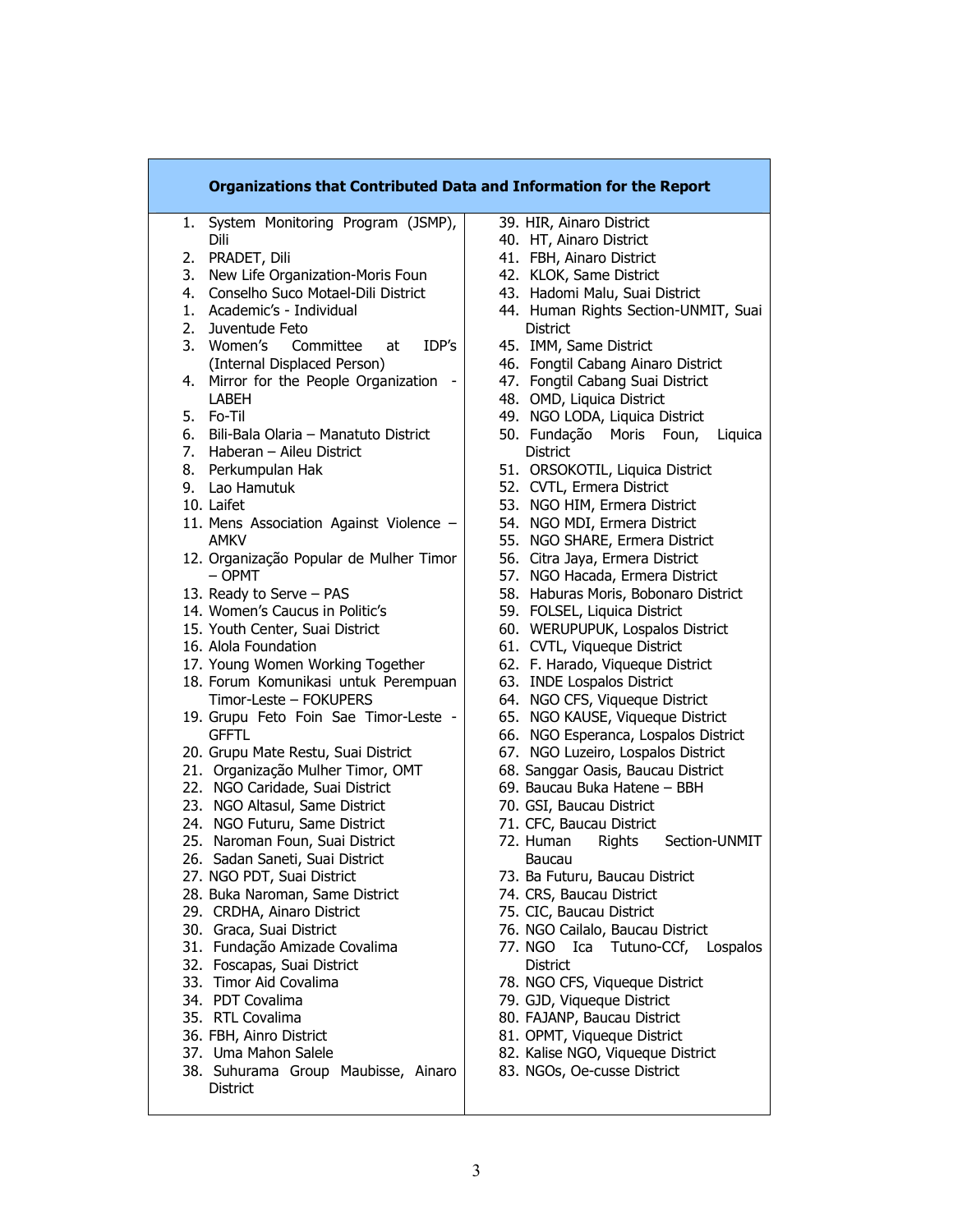# Table of Contents

|                                                                                             | Pages |
|---------------------------------------------------------------------------------------------|-------|
|                                                                                             |       |
|                                                                                             | 8     |
|                                                                                             | 19    |
|                                                                                             | 22    |
|                                                                                             | 26    |
| 1. State Obligation to Eliminate All Forms of Discrimination against Women<br>(Article 1-5) | 26    |
|                                                                                             | 32    |
|                                                                                             | 36    |
|                                                                                             | 42    |
| 5. Livelihoods, Private Sector & Unemployment (Article 11, 13, 14)                          | 49    |
|                                                                                             | 52    |
|                                                                                             | 55    |
| 8. Marriage, Family Life and Culture (Article 16)                                           | 58    |
|                                                                                             | 62    |
| VI. NGOs Profile                                                                            | 70    |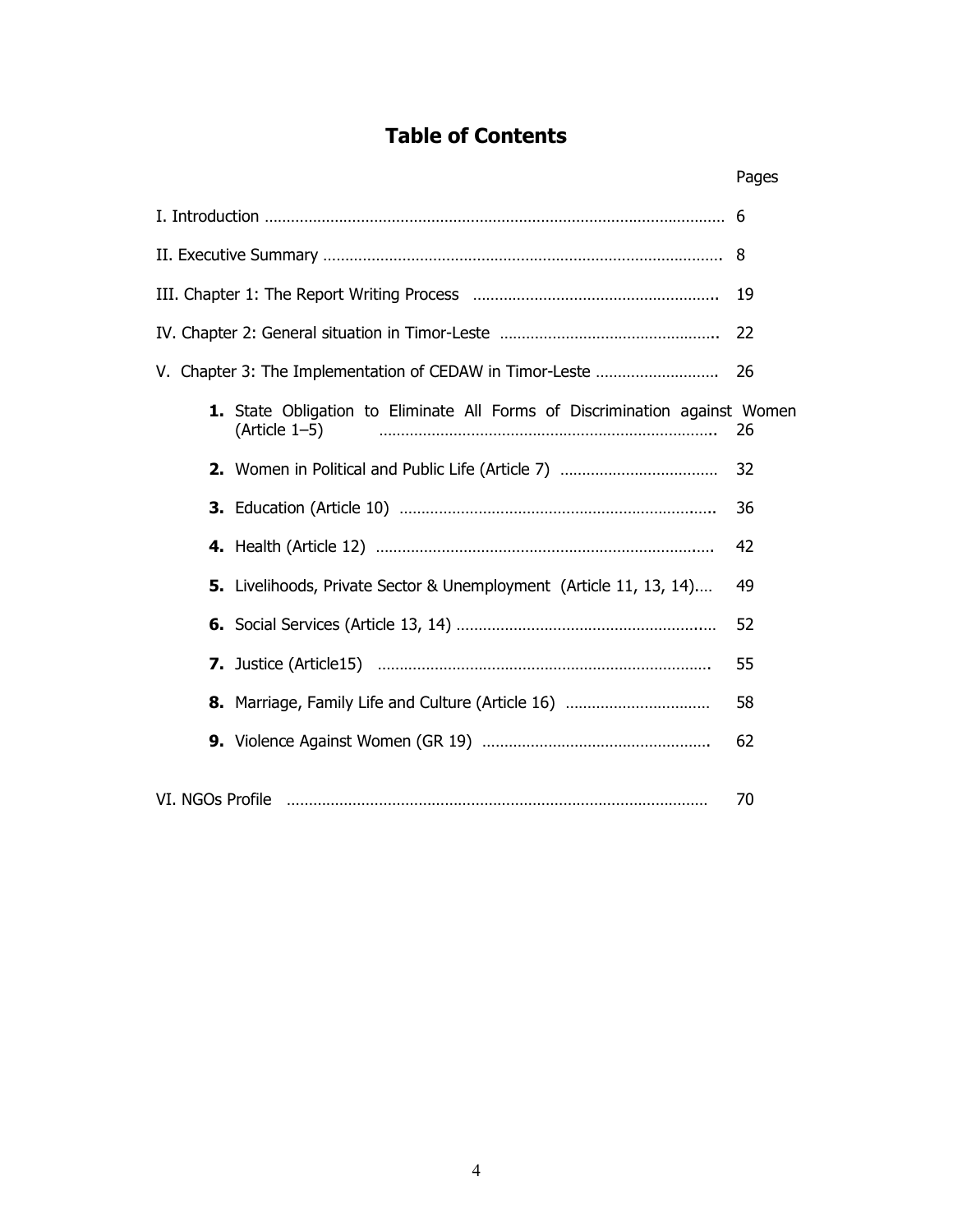# **Glossary**

| <b>AMKV</b>       | Assosiasaun Mane Kontra Violencia / Man's Association against                                                  |
|-------------------|----------------------------------------------------------------------------------------------------------------|
| <b>AMST</b>       | Associacao das Mulheres Socialista de Timor/East Timor Women's<br>Socialist                                    |
| APSC-TL           | Asia Pacific Support Collective - Timor Leste<br>Violence                                                      |
| <b>CAVR</b>       | Comissao Amizade Verdade e Reconsiliacao / Commission for<br>Reception, Truth and Reconciliation in East Timor |
| <b>CARWG</b>      | <b>CEDAW Alternative Report Working Group</b>                                                                  |
| <b>CAT</b>        | Convention against Torture                                                                                     |
| <b>CEDAW</b>      | Convention on the Elimination of All Forms of Discrimination                                                   |
|                   | against Women                                                                                                  |
| <b>CEDAW-SEAP</b> | CEDAW - South East Asia Program                                                                                |
| <b>CERD</b>       | Convention on Elimination of Racial Discrimination                                                             |
| <b>CSOs</b>       | <b>Civil Society Organizations</b>                                                                             |
| <b>CPLP</b>       | Comunidade dos Paizes da Lingua Portuguesa / Community of                                                      |
|                   | Portuguese Language Countries                                                                                  |
| <b>CRC</b>        | Convention on the Rights of the Child                                                                          |
| <b>CVTL</b>       | Cruz Vernelha de Timor Leste / East Timor Red Cross                                                            |
| <b>FOKUPERS</b>   | Forum Komunikasi Untuk Perempuan Timor Leste / East Timor                                                      |
|                   | <b>Women's Communication Forum</b>                                                                             |
| <b>FDTL</b>       | Forcas Armadas de Timor Leste / East Timor Defence Force                                                       |
| <b>GFFTL</b>      | Grupu Feto Foin Sae Timor Leste / East Timor Young Women                                                       |
|                   | Organization                                                                                                   |
| <b>GR</b>         | <b>General Recommendation</b>                                                                                  |
| <b>HRPJ</b>       | Human Rights Purveyors of Justice (Ombudsman)                                                                  |
| HDI               | Human Development Index                                                                                        |
| <b>HPI</b>        | Human Poverty Index                                                                                            |
| <b>ICCPR</b>      | International Covenant on the Civil and Political Rights                                                       |
| <b>ICESCR</b>     | International Covenant on the Economic, Social and Cultural Rights                                             |
| <b>IWRAW</b>      | International Women's Rights Action Watch Asia Pacific                                                         |
| <b>IDP</b>        | <b>Internally Displace Person</b>                                                                              |
| <b>JSMP</b>       | Judicial System Monitoring Programme                                                                           |
| <b>NGO</b>        | Non-Governmental Organization                                                                                  |
| <b>PAS</b>        | Prontu Atu Serbi / Ready to Serve                                                                              |
| <b>PNTL</b>       | Policia Nasional de Timor Leste / East Timor National Police                                                   |
| <b>RDTL</b>       | República Democrática de Timor Leste / Democratic Republic of<br>Timor-Leste                                   |
| <b>UDHR</b>       | Universal Declaration of Human Rights                                                                          |
| <b>UNTAET</b>     | UN Transitional Administration in East Timor                                                                   |
| <b>UNIFEM</b>     | UN Development Fund for Women                                                                                  |
| <b>UNDP</b>       | UN Development Programme                                                                                       |
| <b>UNMIT</b>      | <b>UN Mission in East Timor</b>                                                                                |
| <b>UNICEF</b>     | UN Children's Fund                                                                                             |
| <b>TVTL</b>       | Televisao de Timor Leste / East Timor Television                                                               |
| <b>VSS</b>        | Victim Support Service                                                                                         |
| <b>WJU</b>        | Women Justice Unit                                                                                             |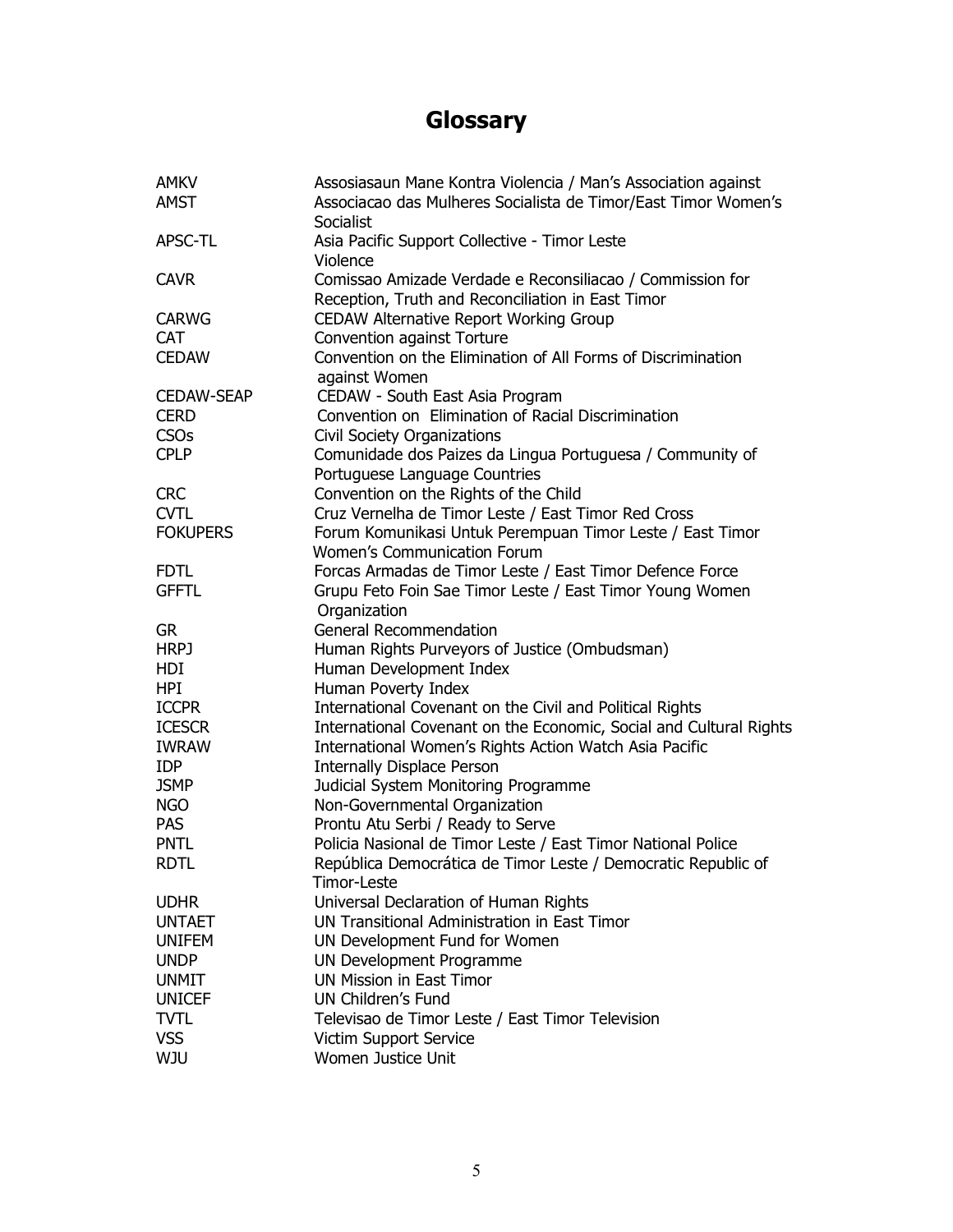# **Introduction**

After the restoration of Timor-Leste independence on 20 May 2002, the state of Timor-Leste ratified the CEDAW Convention (without reservation) and the Optional Protocol to CEDAW in 2003. The commitment to CEDAW is reaffirmed in Article 17 of the RDTL Constitution related to the equal right for both men and women to equality in all areas of family, political, economic, social and cultural life.

The CEDAW Convention requires the elimination of all aspects of discrimination in women's lives: from education to employment, from family to professional life, from health to rural development. Ratifying CEDAW is an important step to the realization on the better lives of women in Timor-Leste. The ratification requires the State to adopt and to incorporate the CEDAW principles in national legislation, national policies and the national development plan. This is to ensure that women can enjoy their rights as human beings both *de jure* and *de facto*.

The CEDAW Committee mechanism allows non-governmental organizations (NGOs) to submit shadow/alternative report to the CEDAW Committee. Such action aims to provide information that assesses on how far the state has implemented this Convention. This mechanism provides an opportunity for NGOs in Timor-Leste to prepare the alternative report which presents the real life of women in Timor-Leste during the period of ratification of the CEDAW (from 2003 to 2008).

This alternative report is the result of observation and analysis from 87 NGO representatives who work in different areas throughout Timor-Leste. NGO the CEDAW Alternative Report Working Group (CARWG) consists of 16 NGOs that take responsible for writing the alternative report. Data and information of the alternative report are contributed by 312 participants from more than 87 NGOs. This includes women from civil society organization, private sectors, media sector, Internally Displace Persons (IDP) women, academics and local police officers. During the report preparing process, the CARWG received enormous support from UNIFEM CEDAW Southeast Asia Program Timor-Leste and the IWRAW Asia Pacific.

The content of the CEDAW Alternative report reflects the work of NGOs in upgrading women's status and changing women's lives. This is because women in Timor Leste face extreme discrimination caused by social, cultural, political and economic system. In this context, the objective is to present alternative data to the CEDAW Committee so they can understand the discriminatory actions faced by Timor-Leste women in their daily lives.

The CEDAW Alternative report consists of three chapters. Chapter one demonstrates the report writing process. Chapter two discusses actual situations of Timorese women in political, human rights, justice and economic context, which based on NGO observations. Finally, chapter three is the most significant part of this report. It provides and demonstrates additional information on discrimination against women in relation to Articles  $1 - 16$  of the CEDAW. In this chapter, it s facilitates deepened understanding to the CEDAW Committee regarding to the situation of women rights violation, particular discrimination against Timor-Leste women. Also, the CARWG conducts identification on the following nine crucial problems that Timor-Leste women have been extremely discriminated: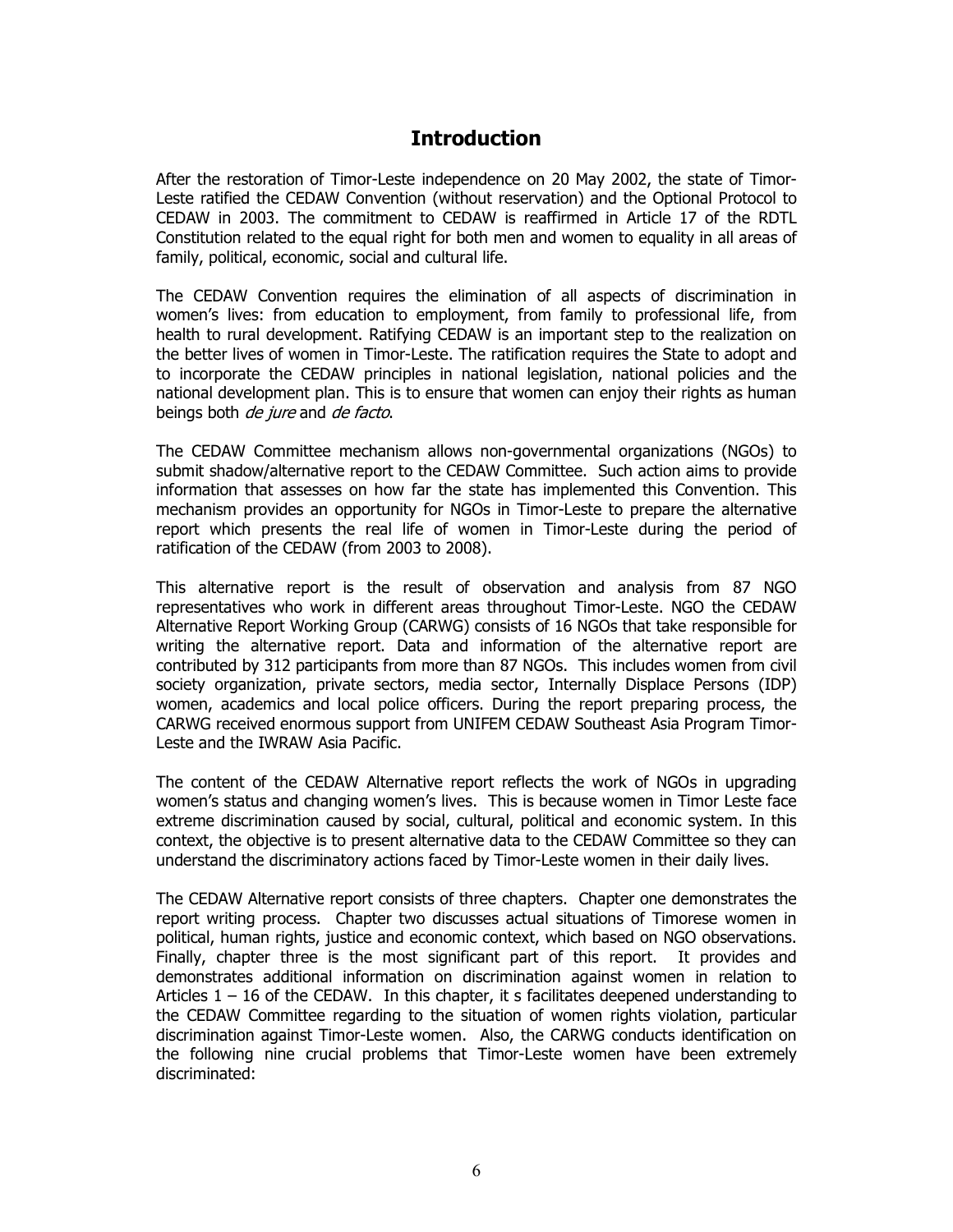- 1. State Obligation to Eliminate All Forms of Discrimination against Women (Articles 1–5)
- 2. Women in Political and Public Life (Article 7)
- 3. Education (Article 10)
- 4. Health (Article 12)
- 5. Unemployment, Livelihoods & Private Sector (Articles 11,13,14)
- 6. Social Services (Articles 13, 14)
- 7. Justice (Article15)
- 8. Marriage, Family Life and Culture (Article 16)
- 9. Violence Against Women (GR 19)

The crucial problems above are major priority areas where the Timor-Leste State should take action promptly in order to eliminate all forms of discrimination against women, as required by the CEDAW. We respectfully ask the distinguished members of the CEDAW Committee to continuously provide information and advice to the Timor-Leste State. As a result, we hope that it will lead to immediate and effective solutions in handling with these significant problems above. Furthermore, we reaffirm that the Timor-Leste State has an obligation to demonstrate an effective enforcement and implementation of the CEDAW Convention based upon its commitment to the United Nations through the ratification of the CEDAW Convention in 2003.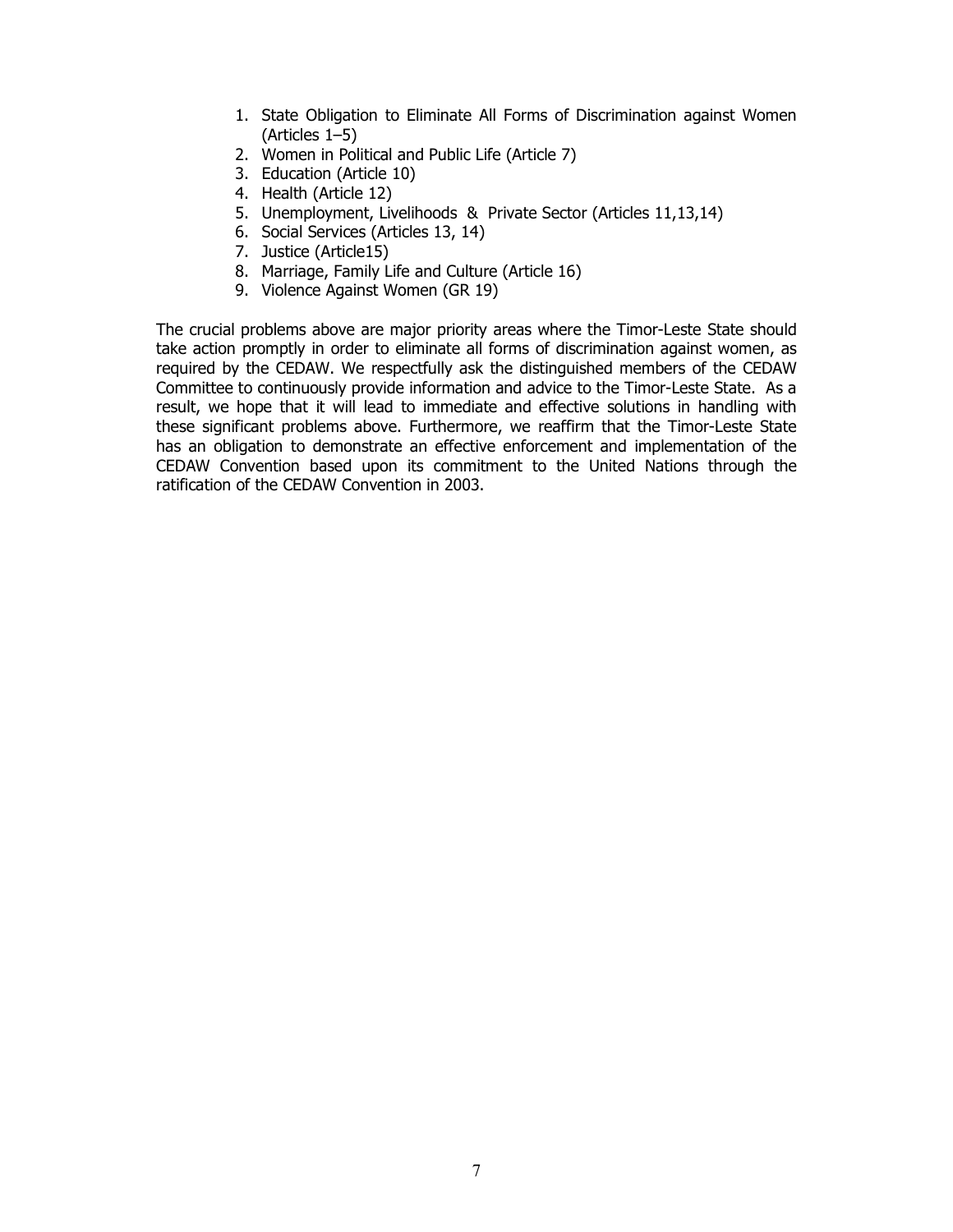# Executive Summary

This NGO report was prepared by the CEDAW Alternative Report Working Group (CARWG) comprised of 15 organizations. Data and information for the report were contributed by 312 participants from more than 87 NGOs, including women from private sectors, media, and women in IDP camps, academicians and local police. The report is the result of an almost one year and four month process.

The CARWG identified nine crucial issues in which Timor-Leste women face extreme discrimination. We respectfully ask the distinguished members of the CEDAW Committee to provide recommendation and advice to the Timor-Leste State. So, it will have a quick and efficient solution for the nine crucial problems.

## 1. State Obligation to Eliminate All Form of Discrimination against Women (Articles 1-5)

Even though, the Constitution guarantees women's rights and equality, the State has not yet developed a law on gender equality and has not taken actions to eliminate discrimination against women in laws and policies. Some examples include:

- Electoral Law for Legislative Elections (Law No.6/2006): Article 12 states that one out of every four candidates in each party's lists for national legislative elections must be a woman. However, parties see the ratio as a mandated number instead of a minimum, and place the woman in the fourth slot in each group. As a result, if only three seats are awarded to that group, the woman will not gain a seat.
- Combatants for National Liberation (Law No. 3/2006): This law fails to give recognition to widows who helped during the fight for independence, civilians who suffered human rights abuses, or women survivors of sexual violence.
- **Penal Code (article 141/interruption of pregnancy):** This law states that abortion is illegal. While providing a narrow exception for cases where interruption of pregnancy is the only way to protect the physical or psychological health and life of the mother or fetus, it does not provide an exception for victims of rape and incest. The Catholic Church has had a great deal of influence in passing this and other laws, despite the constitutional separation of church from state article 45 point 1 of the constitution.
- Regulations on Promoting Human Rights in Schools: The human rights of students are not fully respected in schools – pregnant students are forced to drop-out and teachers use violence against students.
- Impunity for Perpetrators of Violence against Women: In 2007, the Presidents decided to amnesty 94 prisoners, including perpetrators of serious crimes and gender-based violence. Such action promoted a climate of impunity as these prisoners were given amnesty and released after having served only several months in prison. The decision to release these prisoners facilitates the increasing of negative impact on protection of women and child rights and elimination of gender based violence in the community. Consequently, implementation of law enforcement and justice promotion of the justice sector is considering weak.
- Testimony in Court: Victims predominantly remain silent in the judicial process because they feel intimidated by the presence of the perpetrators. Many perpetrators are found not guilty and freed because there is not enough evidence to carry on the lawsuit.
- Gender Mainstreaming Policy (2002-2007): This has been approved by the Council of Ministers and integrated in the national development plan, but is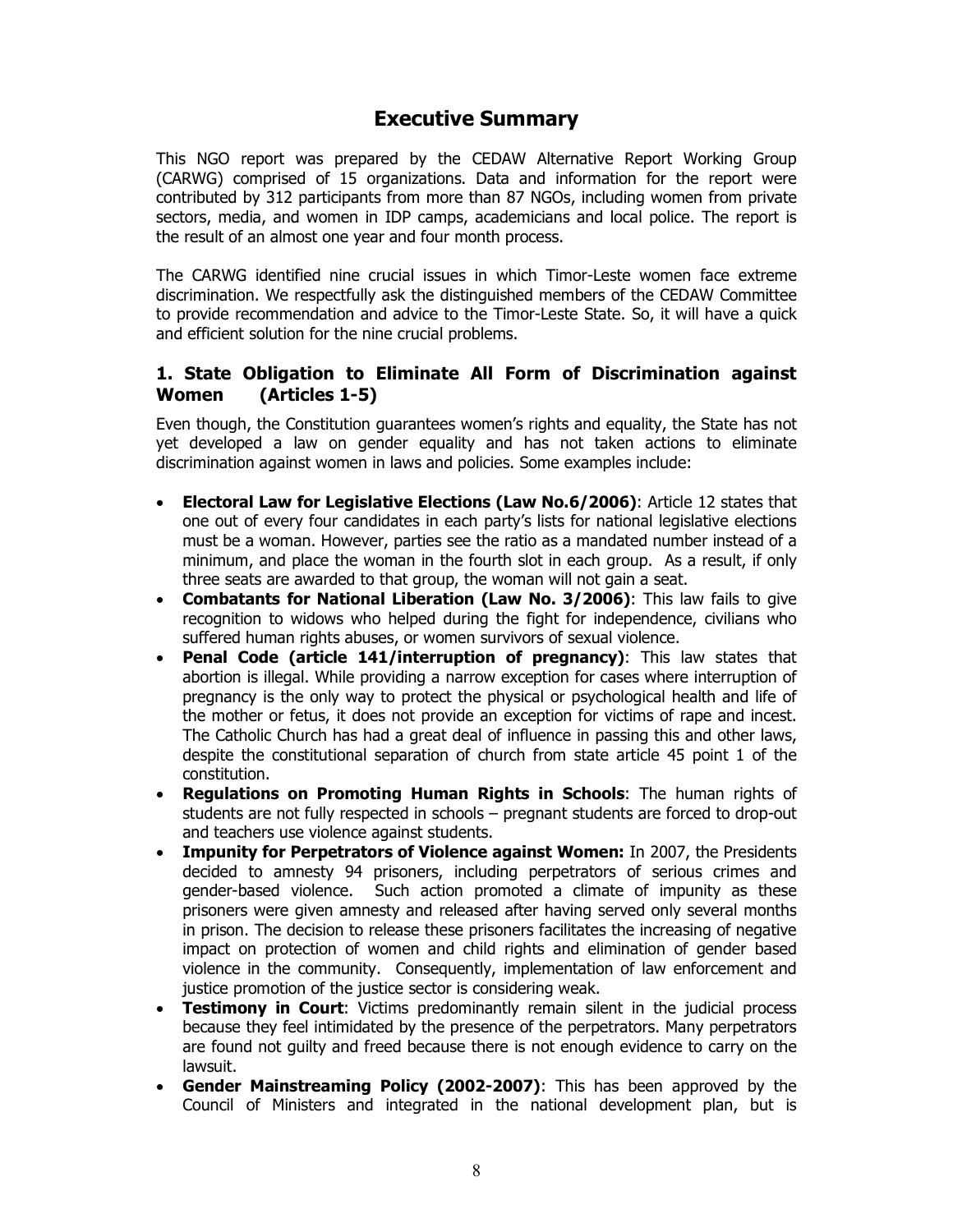ineffective. Gender focal points that have been established generally do not have enough power or decision-making abilities to be effective.

- Literacy Program and HIV/AIDS National Campaign Program: These programs do not adequately reach rural areas.
- Women's in Village Councils: Larger numbers of women are in village councils, but there are still very few numbers of women chiefs, there is no ongoing leadership training for them.
- Access to Justice for Women: Women are not able to access justice because the laws are generally written in Portuguese, which is not understood by the majority of citizens. Also, the laws are not disseminated properly. As a result, women do not know how to file court cases and they are discouraged by their families from pursuing their lawsuit in order to preserve the family pride. There are only 4 district courts in the entire country. Consequently, it is very difficult for people from rural areas, in particular women and girls to go the courts.

Recommendations from the NGOs on Articles 1-5 include the following:

- 1. The State must involve women's participation in the process of drafting legislation, policies, regulations and procedures and translate all legislation and policies and regulations into Tetum.
- 2. The State must approve the new domestic violence law, and recognize domestic violence as a public crime, and ensure that there are effective mechanisms established in providing assistance for victims.
- 3. The State must establish effective data collection systems in all Ministries and conduct analysis of the disaggregated data. Gender focal points in all Ministries must receive trainings, have decision-making powers, and have sufficient financial resources.
- 4. The State must ensure gender balance and gender sensitivity in all government programs and develop effective indicators to ensure that the program really benefits vulnerable people, including women.
- 5. The State must incorporate the provisions in the United Nations Security Council Resolution (UNSCR) 1325 on Women, Peace and Security, and UNSCR 1820 on Ending Sexual Violence against Women in Conflict into the Timor-Leste National Action Plan.
- 6. The State must amend the Law No. 6/2006 to ensure that the temporary special measure provided for women to hold at least one slot out of every four candidates is not abused. Therefore, women are not posted in the last position in the lists of candidates of the party's list. .
- 7. The State must amend the Law No. 3/2006 to give recognition to widows and women survivors of sexual violence who have suffered during the fight for independence of Timor Leste.

## 2. Politics and Public Life (Article 7)

There is a number of legislation related to women's participation in political life at the local and national level. In the most recent elections, the number of women on village councils has increased, but women are still not serving in leadership positions at the local or national levels. Women are also not trained to carry out their duties regarding public administration work once they are elected. Only a few women are involved in political party leadership and decision-making processes. Many times, women's interests are not considered and recognized. Cultural constraints remain strong in impeding women to be involved in public life.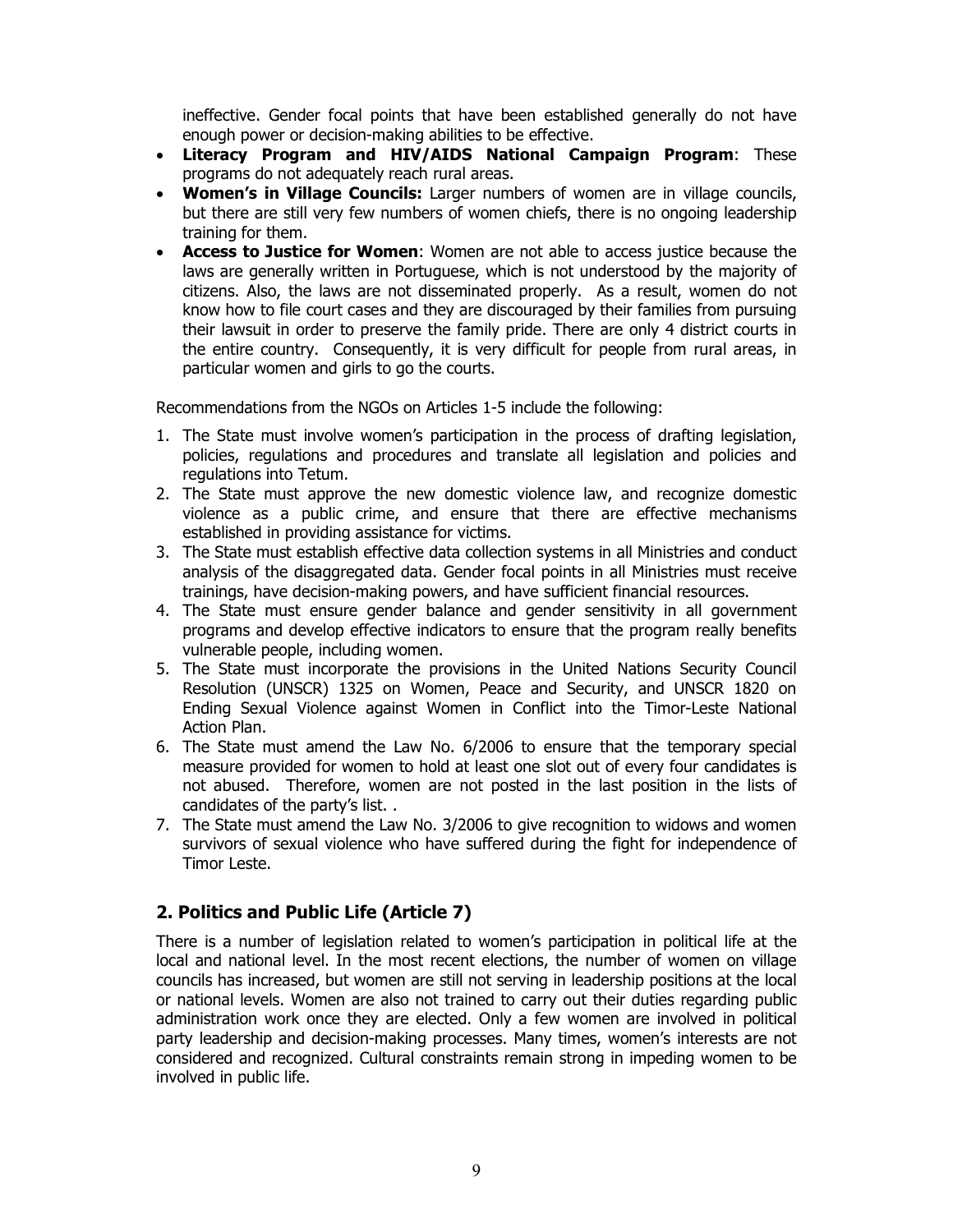One major problem with the legislation is the Law No. 6/2006 regarding the Parliamentary Elections. This law guarantees a temporary special measure for women, requiring political parties to include one woman in each group of four candidates. However, the parties limit the number of women candidates to one out of four, instead of seeing one out of four as a minimum number of women. In addition, the parties generally list the woman candidate in the last position on the list of four. This means, if between one and three seats are allocated to that list, the woman is not given a seat.

Recommendations from the NGOs include the following:

- 1. The State must amend Law No. 6/2006 so the goal is gender balance in Parliament and not symbolic representation of women in the list of candidates.
- 2. The State must ensure that training programs will be provided for women who are interested in carrying out the public administration.
- 3. The State must ensure that leadership and build capacity training program will be provided for women who have been elected for implementing administrative works. So, they can properly carry out their duties.
- 4. The State must conduct awareness raising and public education campaigns to promote women's leadership.

## 3. Women's Equal Right to Education (Article 10)

Issues relating to women's rights in education include:

- Limited school facilities: Public buildings, including schools, were destroyed by the Indonesian military during the occupation and the immediate aftermath. These facilities have still not been renovated. There is still a lack of school buildings, classrooms, water and sanitation, drinking water, school supplies and materials, and quality teachers in many villages in Timor-Leste.
- **Poor teaching quality:** The quality of teaching in Timor-Leste is still far from people's expectations. Many teachers do not have sufficient capacity in science and Portuguese language teaching. Many do not have teaching background and teaching skills. Teachers are absent from school for many reasons, including being sick, attending traditional ceremonies, attending trainings. They do not taking the job seriously because of low salaries, or lack of transport to go to schools in the rural areas and villages.
- **Language:** Portuguese is the language of instruction in schools, which is an obstacle for education, since the majority of the teachers do not know written and spoken Portuguese very well (only 10% of the population speaks Portuguese fluently). Many teachers use Tetum, which is a co-official language in the Republic Democratic of Timor Leste (RDTL) Constitution. In secondary and tertiary education (university), teachers are still using Indonesian and Tetum to teach. This situation facilitates learning difficulty and creates confusion among students. As result, many students, parents and teachers reduce their commitment in their education.
- Dropping out: Many young women in Timor-Leste drop out of schools because of several reasons, including the patriarchal attitude of their parents, economic problems, early marriage, and early pregnancy, taking long distance to schools and follow the family obligations requiring them to stay home. Also, there are other factors facilitating the school drop out of girls and young women like lacking of potable water, lack of sanitation, and security problems.
- Discrimination in the awarding of scholarships: The process of awarding scholarships some time is not transparent. Scholarships are announced very late/short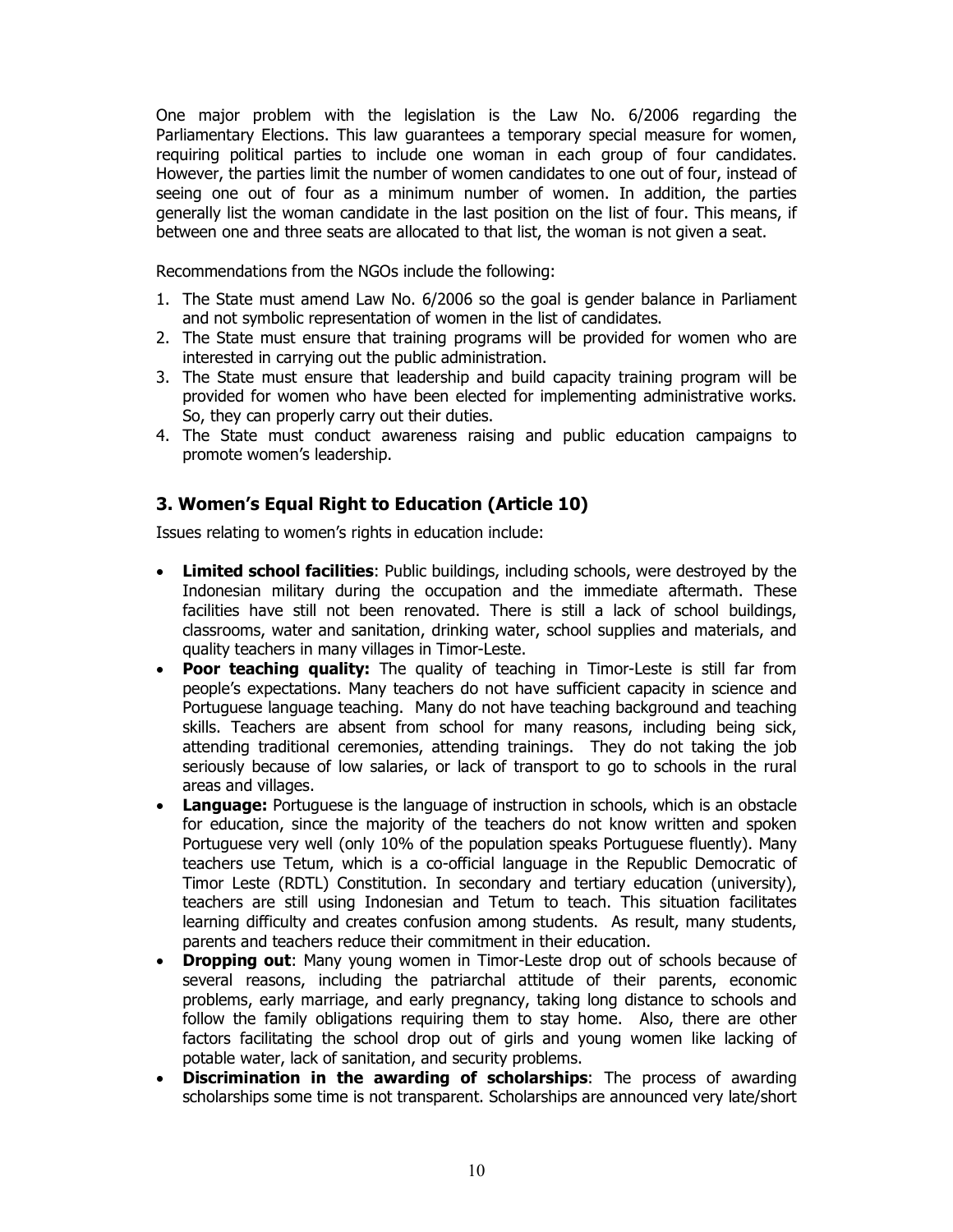time, which makes it difficult to women who live in the districts and sub-districts to complete applications.

- School fees at private schools: Many girls attend private and Catholic schools because there are not enough spaces for them in state schools. So, these girls must pay school fees around US\$5 every month for primary school, this does not yet include other fees requested by private and catholic schools. Girls often drop out of school because their families are not able to pay these fees.
- Family roles: In rural areas, many parents don't send their daughters to school because schools are too far away from their homes and they do not want their daughters walking long distances alone.
- **Lack of access to human resources:** Women, particularly rural women, face difficulties in accessing information as well as professional training and thus fall behind men in the professional arena.
- Illiteracy: Almost two-thirds of adult women are illiterate. Although, there is a nationwide literacy program run by Timor-Leste and Cuba, there is no exact data about the number of women attending this program, including how many women can read and write, and how they use their knowledge to develop their economy ability. Hence, it can be assumed that there will be an increase in illiteracy in the years to come.

Recommendations from the NGOs include the following:

- 1. The State must support and encourage girls and young women who dropped out from school to continue their studies and establish informal learning centers, including training centers, so they can develop and increase their capacities.
- 2. The State must conduct awareness rising on women's right to education regularly.
- 3. The State must conduct elimination of negative stereotypes about women's role, focusing on changing the patriarchal mentality.
- 4. The State must conduct capacity building activities for increasing capacity of teachers, particularly in Portuguese language, by providing for long term teacher training in Timor-Leste or abroad.
- 5. The State must establish good condition and positive learning environments in all schools so that students are eager to focus on the learning process.
- 6. The State must establish schools in every sub-village, so girls have no need to take long distances walking.
- 7. The State must establish evening schools for those who have not finished their studies.
- 8. The State must establish an independent commission to monitor the scholarship program and to ensure that the awarding of scholarships is fair and there is no nepotism.
- 9. The State must establish a commission to control and to reform the non-formal education system, including regulations for those who are teaching in non-formal education.
- 10. The State must establish literacy centers at the village and sub-village levels to facilitate women who do not live close to major towns to access to education.
- 11. The State must provide decent school facilities in order to support women in their learning process.
- 12. The State must establish a commission to collect data of underage persons, both male and female, who are unable to read and write.
- 13. The State must establish an effective monitoring and evaluation team in monitoring the effectiveness of the literacy program.
- 14. The State must establish a database on participation in the literacy program.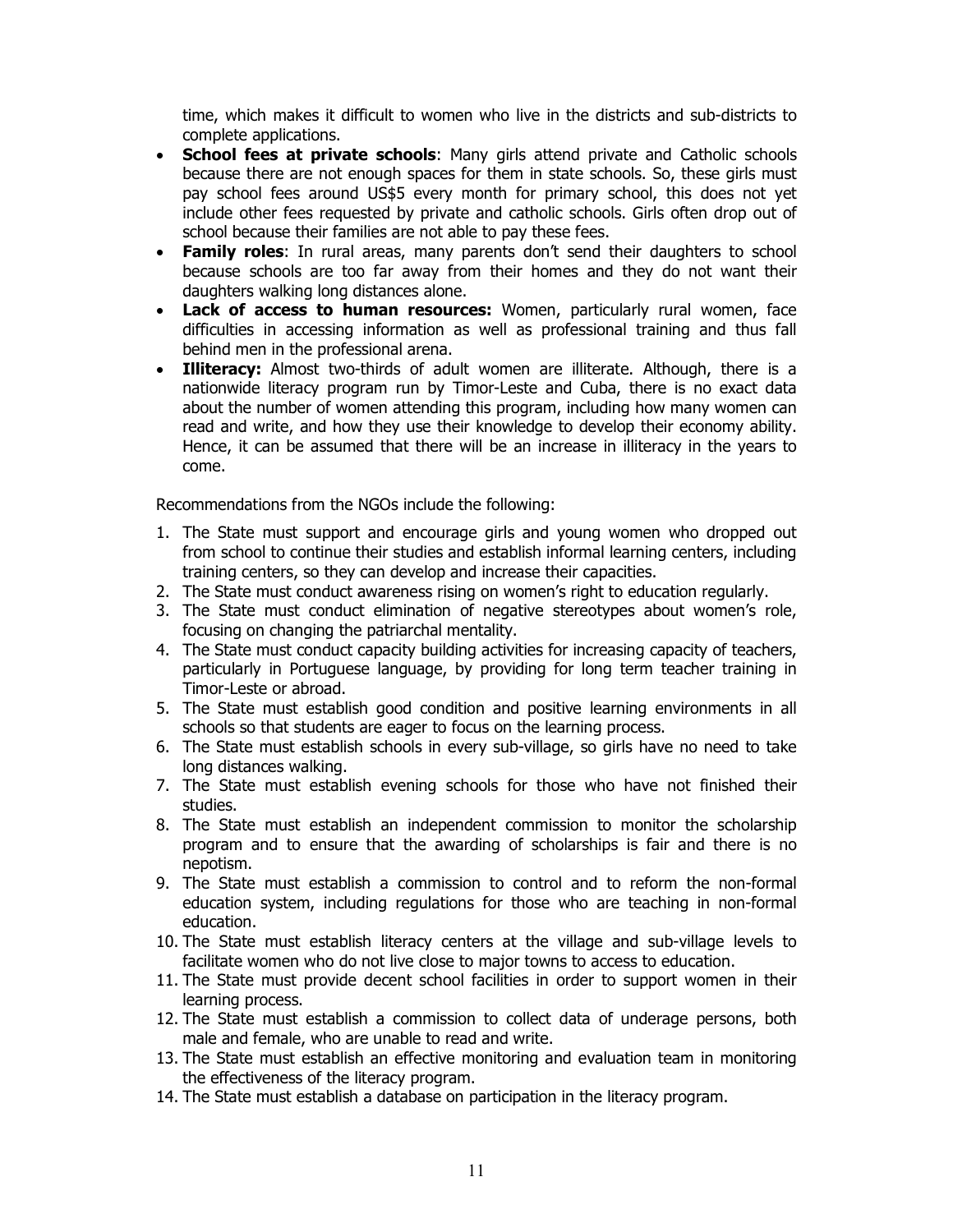15. The State must establish a quantitative and qualitative database, disaggregated by sex, related to school attendance (primary to university), literacy rates, and scholarships.

# 4. Women's Health (Article 12)

A large number of issues relating to women's health need to be addressed:

- Limited Access to Health Care Services: Women in rural areas face difficulties in accessing health care services, because of the distance of health facilities, poor road conditions and limited transportation discourage attendance, in particular for nonurgent conditions and preventive care. Women have to walk for 2-3 hours at times, up and down mountains and across rivers, in order to reach the health care centers. Also, Health workers have to walk through the same route and it is even harder when they have to carry with medical equipment and medicine for their mobile clinical treatment.
- Economic Factors: High costs facilitating medication also prevent women from seeking for health care services, including transportation, medication expenses, and sometimes fees for traditional services.
- Other Factors: Other facilitating factors that prevent women in accessing to health care include gender inequality in the society; family members are not concerned about women's health, women are unable to make decisions regarding their health. Also, there is a social stigma to seeking for health care.
- **Pregnancy and giving birth:** Pre- and post-natal care is still very limited. Not all health centers have midwives. There is a lack of maternity health centers and ambulances to transport pregnant women from rural areas to sub-district clinics. Most women (almost 90%) give birth at home with support from traditional midwives. Pregnant women are not interested in conducting regular medical checkup. Women do not focus their attention on pregnancies as they consider giving birth to be a normal issue or "an everyday event" thus not requiring specialist care.
- **Maternal mortality rate:** The maternal mortality rate is around 800-840/100,000. Problems that contribute to this rate are included: pregnancy complications, malnutrition, miscarriage, women living far from health centers, lack of medical treatment during the pre- and post-natal periods, unsafe abortions, early pregnancy, and poverty. Induced abortion continues to be performed in secret; 40 per cent of all emergency obstetric care was managing and treating complications from early pregnancy losses (both abortions and miscarriages).
- **Family planning:** There is a very high fertility rate  $-7.8\%$ . As a consequence, of the high fertility rate amongst women, the families, compounded with economic problem could not afford to send their children to school. Also, families could not provide enough and nutritious food for them. The State's family planning program has not contributed to solve the fertility problems. Although, women and men recognize the value of birth spacing, there is sometimes disagreement about the use of contraception. Disagreement can result in fighting, infidelity, and divorce. The husband's parents may influence the couple's decision-making due to considerations regarding bride-price, and men are recognized as the heads of their families, thus have an absolute right in making decisions.
- **Women's nutrition:** The income per capita is less than US\$0.50 per household per day. The majority of women are illiterate, lack of skills, lack of local transport (especially because of bad road and bridge conditions). They do not have electric power and there is a lack of merchandise that they can sell in order to earn money and then they can buy nutritious food such as milk, meat, fish, fruits, and vitamins for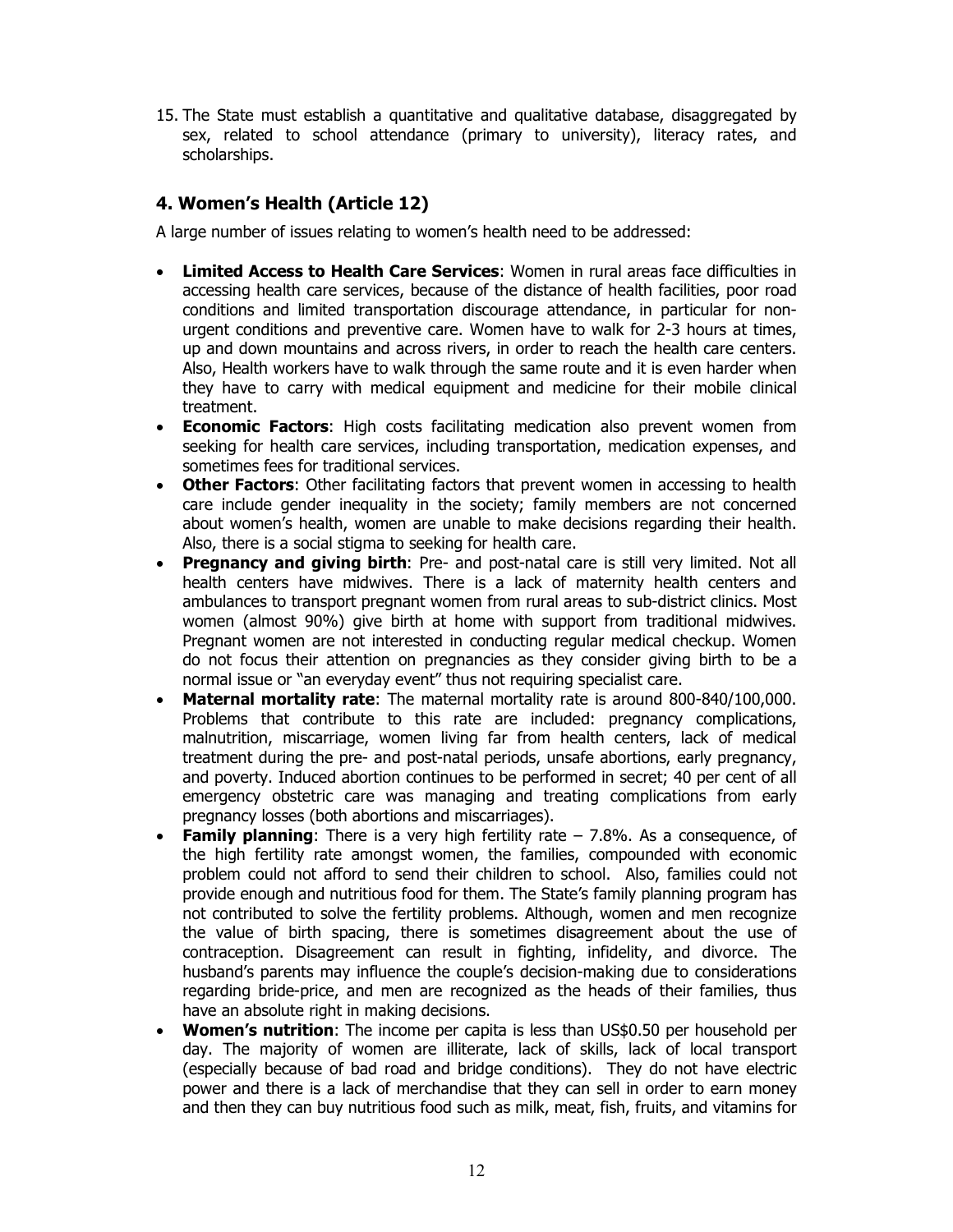pregnancies and breastfeeding. Some customs and traditional beliefs prevent women from eating healthy food that is available, like eggs.

- **Abortion**: The Government, working with the Catholic Church has criminalized abortion in the Penal Code. There is an exception only if the mother's life or health is at risk, with restrictions on who must approve and give consent to the procedure. There is no exception for cases of rape or incest. In addition, the law may allow husbands to determine whether their wives can have abortions, thus removing the decision-making power from the woman. There must be an opportunity for dialogue, discussion and consultation on these issues, with analysis and discussion from a variety of perspectives.
- Contagious Sexual Diseases and HIV/AIDS: Men do not want to use condoms and women do not have power to negotiate in using condoms. According to Ministry of Health, since 2001-2009, there are about 120 cases of HIV/AIDS positive and included 17 people who already died. It confirms that the majority of people with HIV/AIDS positives are men, male and female youths. These people have a strong possibility of spreading the disease to others. This can be attributing factor to poverty and unemployment due to the lack of information about the disease, limited condoms using, limited HIV/AIDS testing facilities, and limited access to care. As a result, many women do not have knowledge and access to information regarding HIV/AIDS.

Recommendations from the NGOs on women's health include the following:

- 1. The State must draft clear and practical guidelines or standard operating procedures for Government health workers in implementing effective health service provision.
- 2. The State must increase knowledge and ensure well-understanding of community members regarding health issues, including prevention, early intervention, using of health care services, using of modern and traditional medicines effectively. Also, it needs to promote the engagement of men in birth spacing.
- 3. The State must provide financial support for patient's families in order to meet the costs associated with referral of patients, e.g. transport and food for accompanying family members.
- 5. The State must ensure the provision of optimal services for pregnant women before being pregnancy, during pregnancy and after giving birth, and increased number of health care facilities, mobile clinics, and waiting houses in areas that have proper facilities and services.
- 5. The State must conduct campaigns, awareness raising and provide health counseling regarding health education, including reproductive health, family planning, HIV/AIDS and non discrimination services.
- 6. The State must develop an adequate health care curriculum related to reproductive health education issue in order to teach adolescents in schools.
- 7. The State must develop a regulation for pregnant adolescents to take leave or being absent from schools and draft guidelines facilitating pregnant adolescent to return to school after giving birth.
- 8. The State must ensure that the rights of people living with HIV-AIDS are protected and provide Anti Retro Viral medicines without stigma or discrimination;
- 9. . The State must promote public discussion on abortion issues, including consultation meetings, seminars, meeting and multi-faceted dialogue or round table events in order to encouraging people to speak publicly about such issue throughout the country.

## 5. Livelihoods, Private Sector, Unemployment (Articles 11, 13, and 14)

Women face many challenges relating to livelihoods and employment: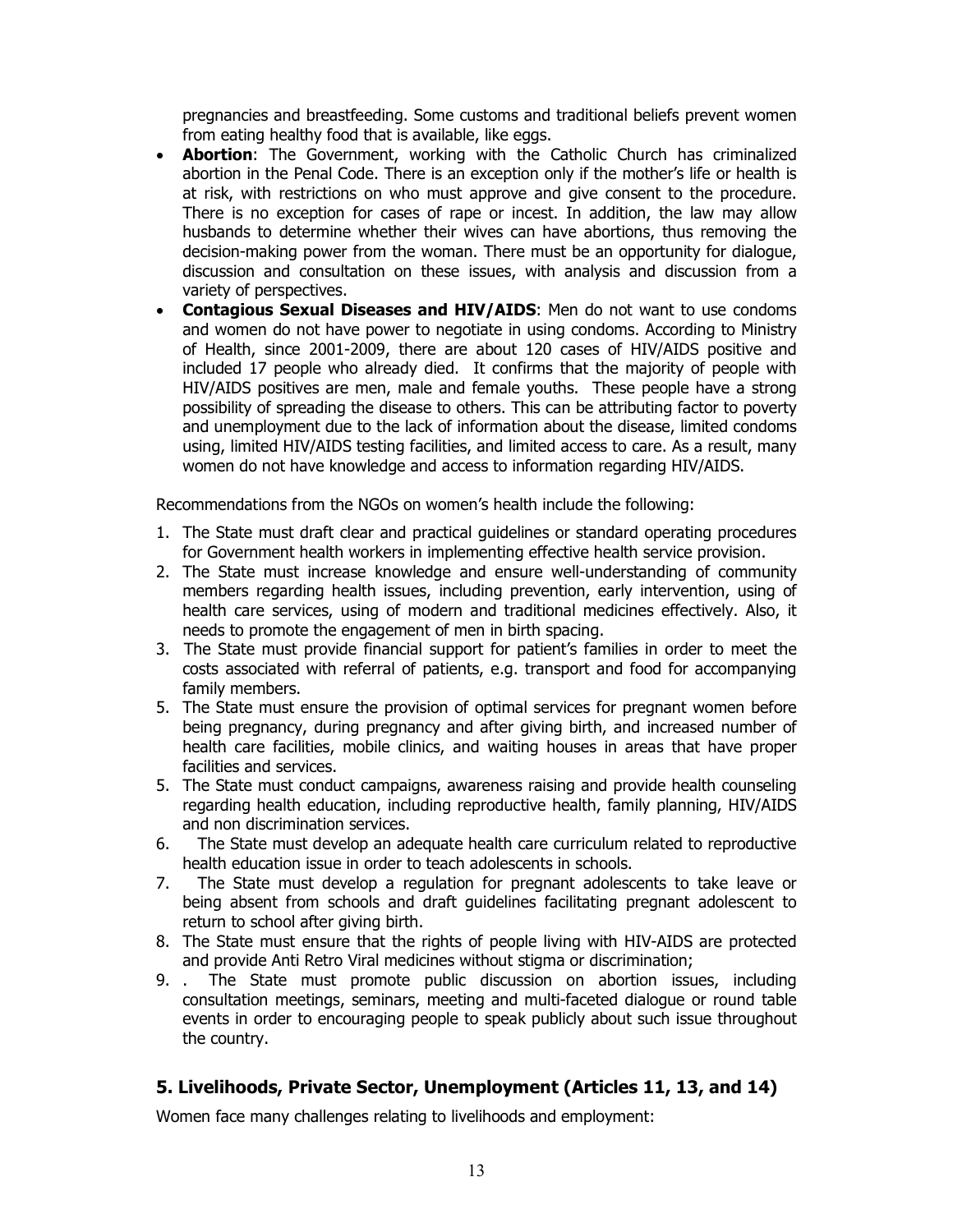- Livelihoods: Most women work in the household without any payment. Some sell their farming produces in traditional markets and run small businesses. However, transporting their products to the market is always a problem for them. Those who work as farmers can earn money by selling their products. While, some women who work in shops, restaurants, and hotels to earn money for the family. These women are sometimes maltreated by their employers. Women have no power or right to spend the money on what they earn. Their husbands, fathers and brothers have major influence on how to spend the money that the women earn.
- **Private Sector:** The private sector in Timor-Leste is still in the developing stage and it is still not strong. Many women in district, sub-district and village levels face difficulties raising capital for starting a small business. Those who have access to micro credit feel that it is difficult to do the repayment every week. Many women are not yet trained in small business management. Women workers in the private sector face discriminatory attitude from their employers. The employers prefer men because they will not ask for menstruation, maternity or parenting leave.
- **Unemployment:** There are few job opportunities for women. For jobs that are available in the labor market, women often are not able to take up such jobs. This is because, they do not have sufficient employment capacity caused from the lack of opportunity to access to education and to develop their professional skills.

Recommendations from the NGOs include the following:

- 1. The State must establish a mechanism in supporting local markets by encouraging entrepreneurs in Timor Leste, including hotel owners, restaurant owners, shop owners and supermarket owners to demonstrate their commitment in buying local products from women farmers and women groups in rural areas such as vegetables, fruits and other household products.
- 2. The State must facilitate transportation for rural women in selling their local products in market areas in sub-district and district levels.
- 3. The State must establish women's cooperative programs at the grassroots level urgently.
- 4. The State must increase capacity of women groups in rural areas regarding business management training for effective and successful trading, for example institute or centre for small and medium enterprises should be established for providing capacity building activities (SMEs).
- 5. The State must allocate capital to women groups or women who are microentrepreneurs in order to support sustainable business management and to be survival during their business crisis.
- 6. The State must support women farmers to get hand tractors that will help them perform efficiently their farming activities.
- 7. The State must ensure that there are job opportunities and labor markets for women.
- 8. The State must ensure that women are educated equally at the same level as men and ensure the on-going of capacity building and employment skilled training program for women.

## 6. Social Services (Articles 13 and 14)

There are many vulnerable populations of women that the State should assist:

• Widows and prostitution: The number of widows has increased as a consequence of the war, sickness and accidents. Widows often do not have enough money to sustain their family needs, including food, clothing, shelter and education for their children. Some widows rely on outside employment, particularly sex commercial and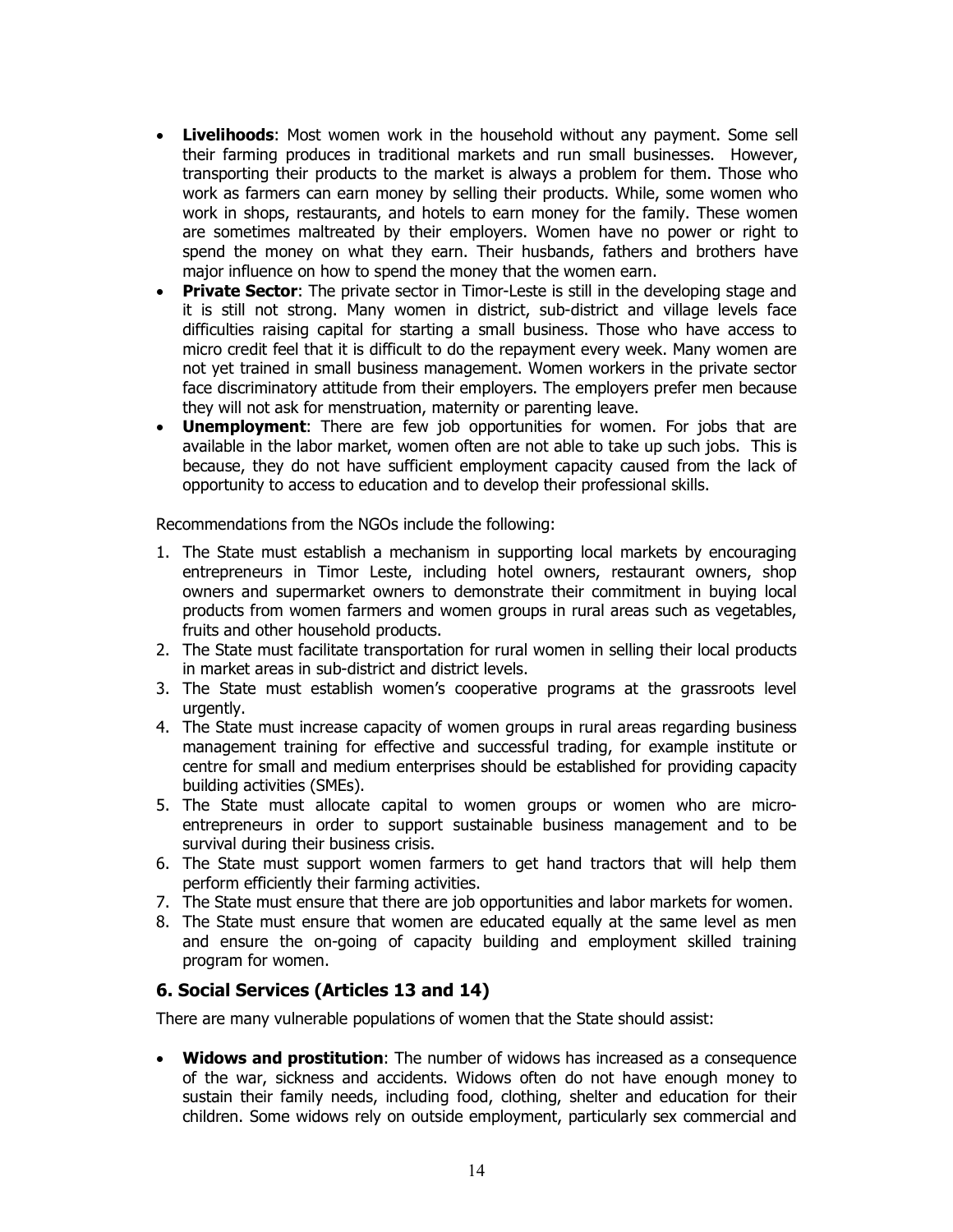prostitution in order, to earn income. Prostitution has been criminalized after a joint effort by the Catholic Church and the Government. Sometimes security personnel provide protection to women. However, they also sometimes use their power to force women into prostitution and have sexual relations.

- Orphans and abandoned children: Some children are abandoned and brought to orphanages. Many orphans have no access to schools and grow up in the streets, where they get involved in gangs that create disturbances in the society. Many problems and small crimes occur including destroying traffic signs, using catapults for hunting people's and animals, stealing things, drinking alcohol. Also, these abandoned children get physical and psychological sicknesses. Some families adopt orphans, but they often treat the orphans as household slaves.
- Women and potable water: Half of the population still does not have access to potable water. When women with their babies and young children do not have access to clean water or portable water, they face difficulties in having good health because there is no potable water for drinking, cooking and washing clothes. Those who live near sea sides sometimes have to drink salty water, which makes many women and children get sick.
- Disabled women: Disabled women do not receive any treatment, attention or assistance from the State. They rely on assistance and support from their families, in case they have family members to take care of them. Many times, they have no food and other basic necessities.
- **Elderly women:** The Government gives subsidies of US\$ 240 per year for elderly people, but this program is still not implemented effectively because there is a potential for corruption from local officials who falsify documents. The State does not have any other mechanism for responding to the needs of elderly people, who often face extreme discriminations from their families and community members.

Recommendations from the NGOs on social services include the following:

- 1. The State must establish a program in supporting widows, especially those whose husbands died in the war for national liberation.
- 2. The State must establish orphanage centers and foster parent systems in all districts in order to take care of the orphans, and ensure that they have adequate nutrition and can regularly attend school.
- 3. The State must establish a clean, safe potable water system urgently at all levels, including community level and national level, including rural areas.
- 4. The State must ensure the provision of necessities for vulnerable women, particularly disabled women and elderly women.

## 7. Women's Equal Right to Justice (Article 15)

In general, the State still not fully developed the formal justice sector in providing the equal rights between men and women under the law:

- Law: The approval on the draft of Domestic Violence Law and Civil Code Law are still pending. These laws are still difficult for civil society organizations to access, especially because they are written in Portuguese. NGOs are usually invited to comment on legislation, however, invitations come as late as the day before the public audience, which leaves little time to translate the law from Portuguese language to Tetum language and prepare an analysis. NGO input is not always considered, however input from the Catholic Church is usually taken into consideration.
- **Women's Limited Access to Formal Justice:** Many women do not have information about how to bring their cases to the formal system. Courts are far away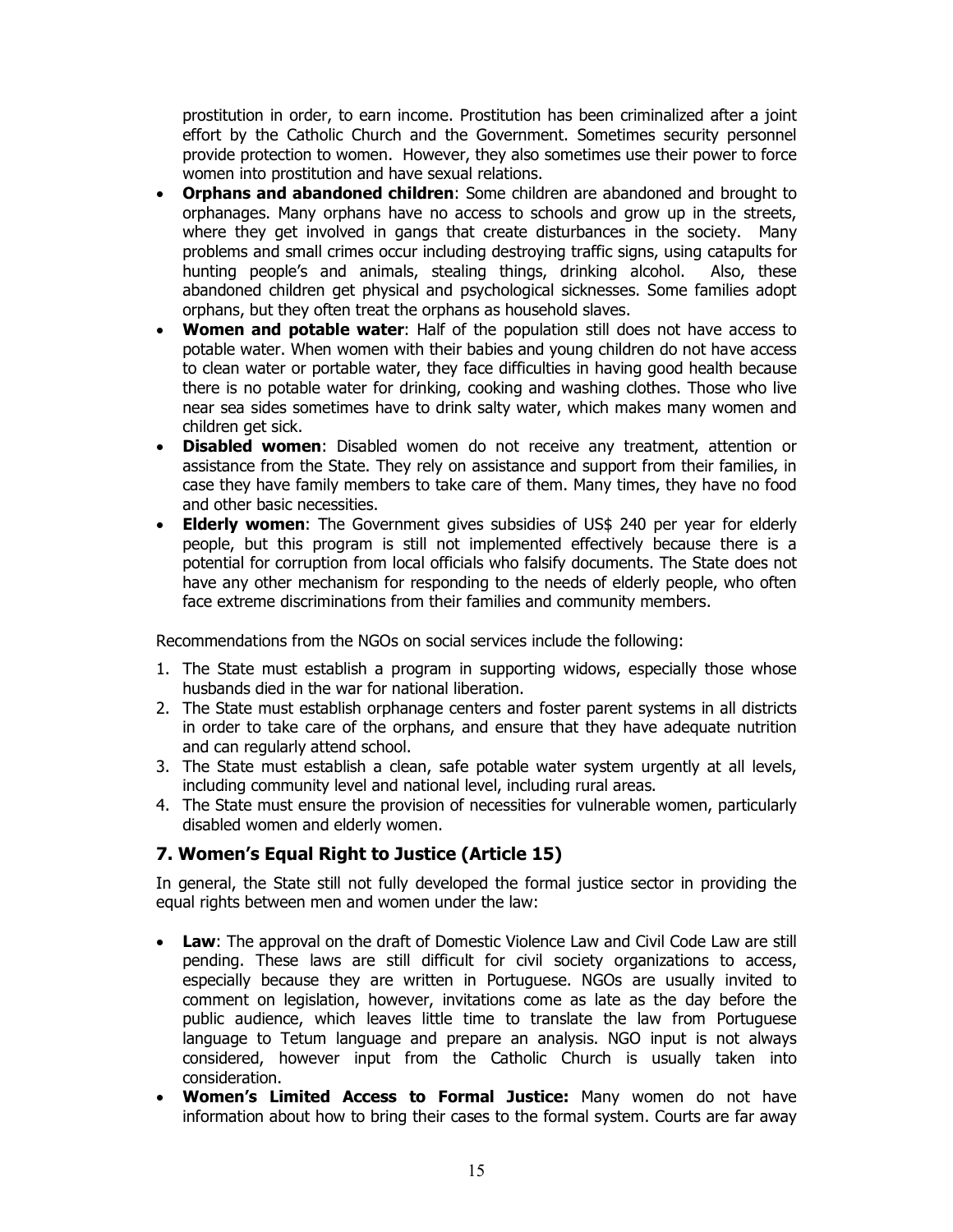from women's homes (there are only four district courts and one Supreme Tribunal in all of Timor-Leste). It is very difficult for women to access transportation to get to the courts. Women have limited financial support to bring their cases to court, and women themselves do not understand and are not aware of how to use the formal justice mechanism to solve their cases. Police authorities who are supposed to conduct investigations do not have sufficient equipment or transportation to do their work. There is no clear mechanism to protect victims, especially victims of domestic and sexual violence, when the victims proceed with their cases in court.

- **Traditional Justice:** Women often bring their cases (and the police often send cases) to the traditional justice system. This traditional system does not require a lot of money, time or energy to handle the cases, since men resolve the cases and make decisions through a family approach. However, the men do not consider women's feelings as victims and never ask their opinions or involve them in the decisionmaking process. The traditional leaders of both parties resolve the case through payment of fines or compensations and force victims to accept the decision that has made. After that, both parties drink and eat food to symbolize that the case has already been solved and they have to forgive each other in peace.
- **Family Roles:** Many times, domestic and sexual violence are kept within the family because the family will be ashamed if the information spread out. The family might force the victim to get an abortion when pregnancy is caused. They often resolve the crime through the traditional system, which usually blames the woman, and bring the case to formal courts only as a last alternative.
- **Judiciary Training Center:** This center has created for provide trainings for judges, lawyers, prosecutors, or public defenders. However, gender and women rights issues, including the implementation of CEDAW do not included or integrated in the training program activities.
- **Lack of database:** There is no mechanism in collecting, analyzing and archiving the data and statistics about cases in the court system.

Recommendations from the NGOs on access to justice include the following:

- 1. The State must draft legislation and regulation in a language that the majority of people can understand, such as Tetum.
- 2. The State must incorporate gender, women rights and CEDAW issues in the training curriculums of Judiciary Training Center, and create specific or tailored training activities about gender sensitivity and women's rights.
- 3. The State must establish a database system in courts, police stations, and public prosecutor offices in collecting, analyzing and archiving data.
- 4. The State must ensure the provision of protection mechanism for witnesses and victims of domestic and sexual violence.
- 5. The State must draft a law to regulate traditional justice activities and limit the role of traditional spokesmen or traditional leaders in solving crimes like domestic violence, sexual violence, incest, and sexual assault. These crimes should be addressed in courts in the formal justice system and should not through traditional justice mechanisms that facilitating harmful practices against women, young women and girls.

## 8. Marriage, Family Life and Culture (Articles 2, 5, 16)

The State has not yet developed legislation and regulations which aimed at changing the social and cultural standards that discriminate against women in marriage and family life: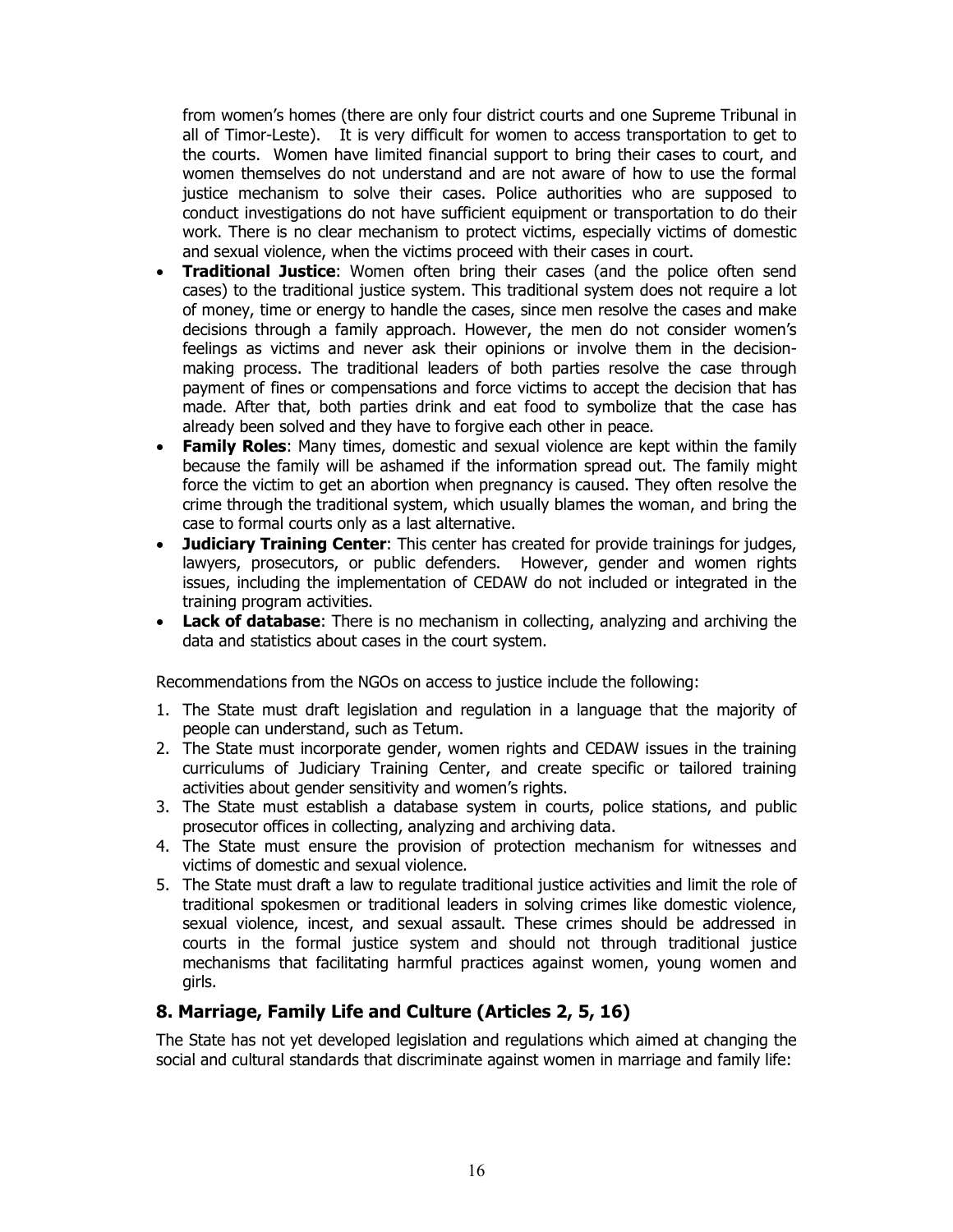- Marriage: Marriage is not only the alliance between two individuals, but seals an intricate set of relationships, obligations and reciprocity between the bride's and groom's extended families and their network of relatives. Often, parents dictate the marriage and family life for their children, adopting a system of arranged marriage. Sometimes, such marriage has arranged as early as when the children are still in their mothers' wombs. Arranged marriage is used to as a strategy in facilitating the parents to maintain good relations with friends and family build relationships with other families help parents settle financial obligations through the dowry. When the girls marry early at their early aged, they often drop out of school and may suffer from health problems because of early pregnancy.
- **Dowry and family life:** There are many different forms of dowry, including buffalo, horses, money, swords, and *belak* (other non-monetary goods such as jewelry, gems, bronze, gold, etc.). When a man pays dowry to a woman's family, the man's family gains a full right to control the women. Because of the dowry system, men often consider women as their property rather than their partners. Women must serve the men's families; vote according to men's choices; work in the kitchen all day during traditional ceremonies and have their meal at midnight after all the people have eaten. Women have no right to civil or cultural privileges and benefits related to their families and social life.
- Polygamy, Divorce and Domestic Violence: Polygamy often happens because of the perceived superiority of men, who want to show that they are strong and rich men who can marry more than one woman as they wish. Divorce is a sensitive issue and generally taboo in open forums in Timor-Leste, since Church doctrine does not permit divorce for Catholic marriages. Women feel that it is normal to experience various forms of violence in their family lives, and find that it is very difficult to ask for divorce because of the Catholic doctrine.
- Access to Family Inheritance: Daughters do not receive inheritance because women have to leave the family after marriage and they can access their husbands' inheritance. However, married women rarely receive inheritance from their husbands in their own names. As a consequence, women are still face difficulties in enjoying property rights and having any inheritance right.

Recommendations from the NGOs include the following:

- 1. The National Parliament should approve the Domestic Violence Law immediately, and disseminate information and educate all people in Timor-Leste about this law;
- 2. The State must draft an anti-dowry law in order to regularize dowry in Timor-Leste;
- 3. The State must draft a mechanism to address patriarchal system
- 4. The State must draft legislation regarding marriage;
- 5. The State must strength the gender mainstreaming policy in all state institutions to promote a culture of equality in all aspects in Timor-Leste;
- 6. The State must draft legislation with respect to women's right to inheritance of land, and family property should be distributed equally to men and women.

## 9. Violence against Women (General Recommendation 19)

Timor-Leste leaders often convey their deep concerns about violence against women and outline efforts to combat violence; however, there is no concrete action. The Domestic Violence Law that have drafted for 6 years (2003-2008) ago, now, it has not yet produced any results because it still has not been approved by the National Parliament. Problems related to violence against women include: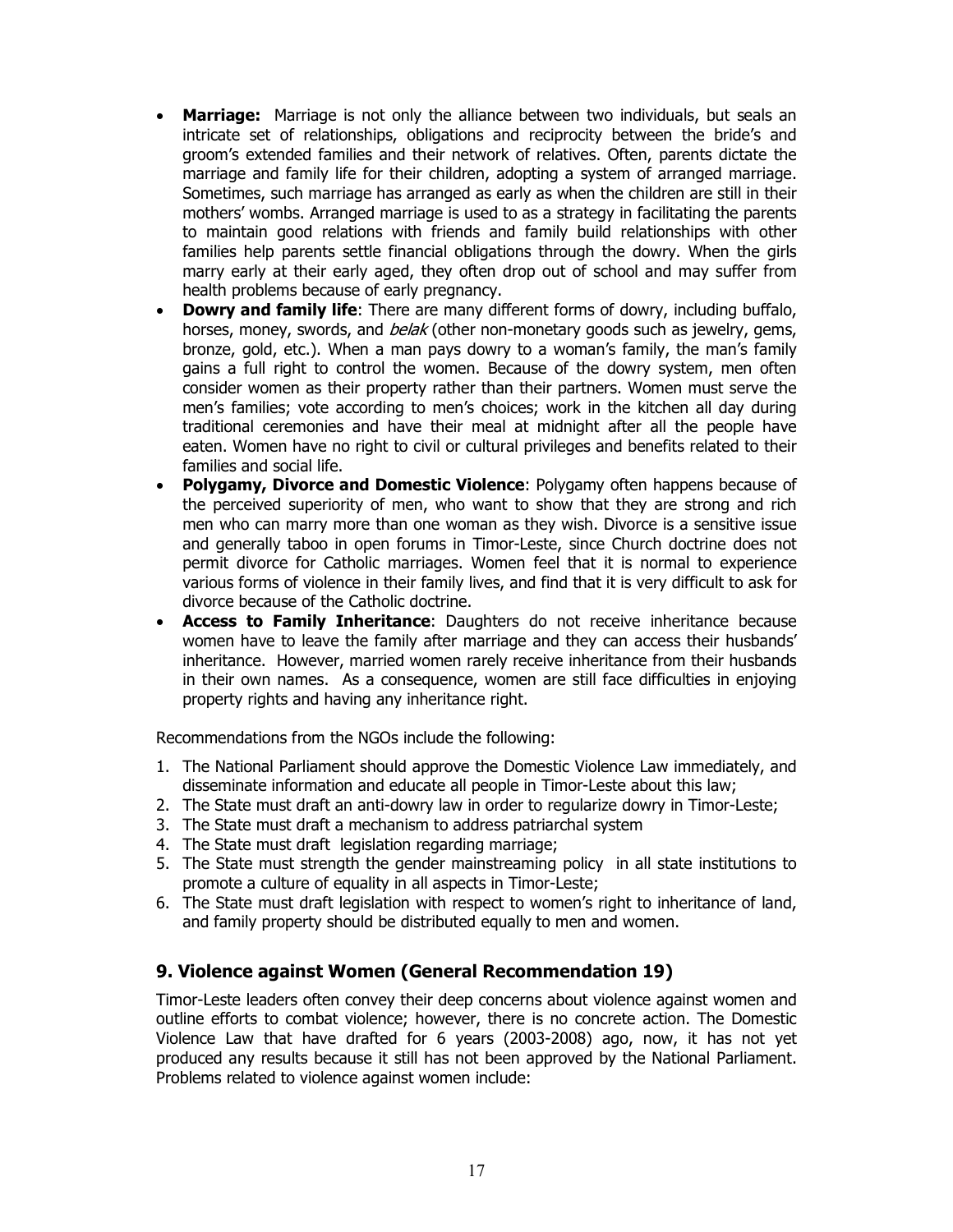- The Roots of the problem: There is a power imbalance among women and men in domestic life, society and public institutions. The patriarchal attitudes results in power and absolute control by men over women. Girls and boys are socialized about characteristics of masculinity and femininity from a very early age, and communities internalize this mythology and apply it in their daily lives.
- **Violence in the family:** Because the family has a high position in society, it is difficult to solve the problem of domestic violence, especially through the formal justice system. Families do not consider domestic violence as urgently requiring justice and think it should be solved within the family.
- **Victims and Judicial Process:** The suspect's family always meets the victim's family, begging for pardon and asking the family to withdraw the complaint because of the relationship between the two families. Families often withdraw cases so they are not embarrassed in public, which allows the man to repeat the violence. The victim's weak position can be exploited by the perpetrator. The community and judicial agents often blame the woman for the violence or see it as a private conflict that has no place in the justice system. Police also persuade the victim's family to withdraw complaints and use the traditional system.
- **The Impact of Traditional law:** Most domestic violence is solved within the family, with the spokesmen of both families sitting together to find a solution to the problem based on traditional customs. This means the decisions are normally dominated by men. Often the solution is for the perpetrator to pay a fine or compensation to the victim's family. This phenomenon empowers men to commit violence because when a man has money, horses and buffalos, he is free to do violence against women. This is also because he knows that the victim's family just asks him to pay a fine or compensation. The traditional system can also exclude decision of women victims. Consequently, many women victims do not want to complain about their cases and/or continue their lawsuits against the men who are perpetrators.

Recommendations from the NGOs on violence against women include the following:

- 1. The State must urgently approve and promulgate the Domestic Violence Law.
- 2. The State must periodically upgrade judiciary agents' capacity related to gender perspective, CEDAW and women rights issues. These include judges, lawyers, prosecutors, or public defenders and police.
- 3. The State must ensure sufficient support and facilities for the Vulnerable Persons Unit (VPU), National Police of Timor Leste, including special room for victims, transportation and other related facilities.
- 4. The State must draft regulations to sanction those who commit any kind of violence against women. This should be included in government and private internal regulations.
- 5. The State must facilitate a unified national database on violence against women that will assist in formulating policy and national strategies related to violence against women.
- 6. The State must revise the school curriculum to include gender issues so that students will learn to respect each other as early as possible, especially boys supporting girls.

Details of Executive Summary written in Chapter III.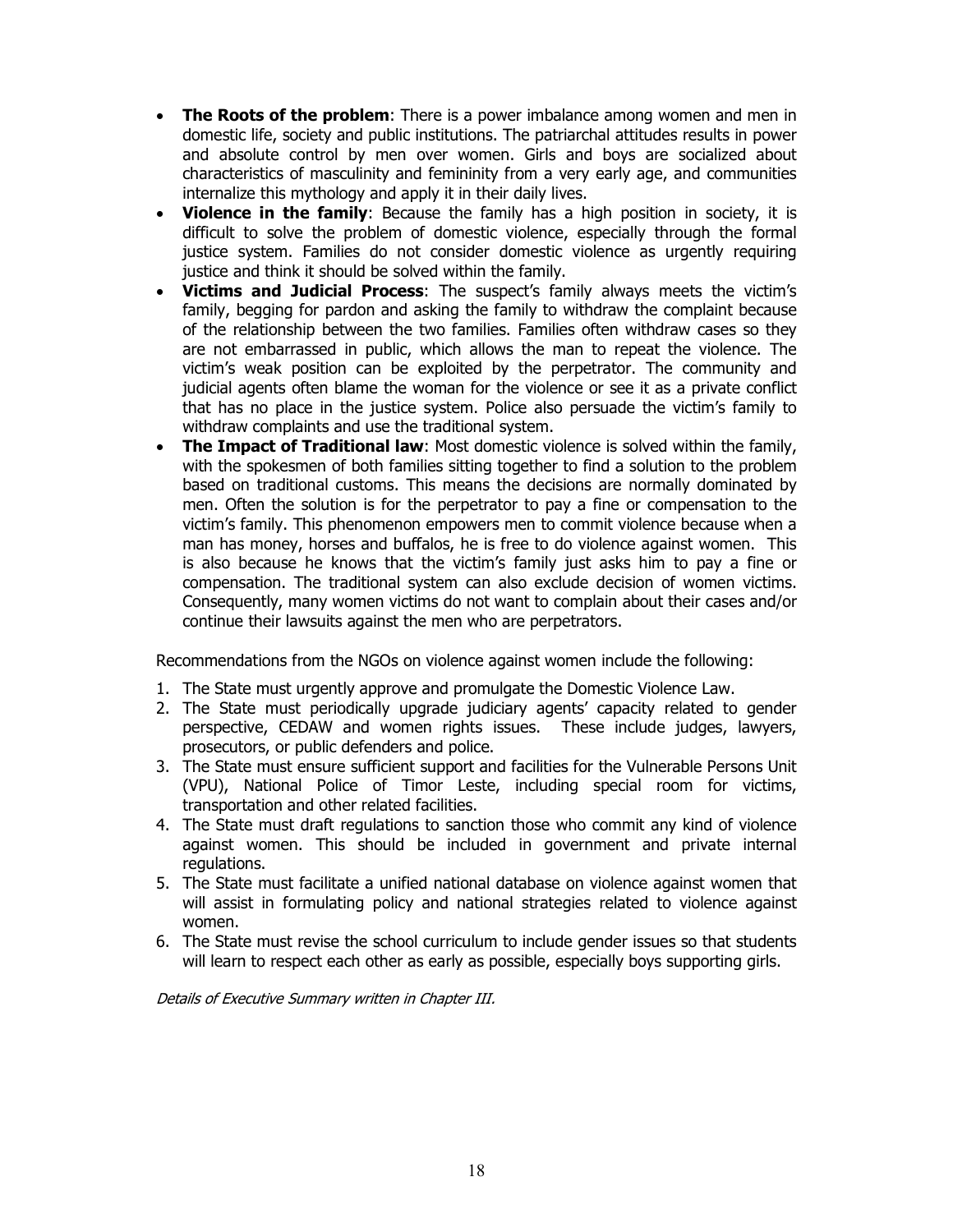# Chapter I

# The Report Writing Process

This NGO report was prepared by the CEDAW Alternative Report Working Group (CARWG). It is comprised of 15 organizations, which include:

Rede Feto (Women's Network), Communication Forum for Timor-Leste Women (FOKUPERS), Alola Foundation, Men's Association Against Violence (AMKV), East Timor Women Popular Organization (OPMT), Academicians, East Timor Women Organization (OMT), East Timor Young Women Group Organization (GFFTL), Judicial System Monitoring Program (JSMP), Ready to Serve Organization (PAS), New Life Foundation (FMF), Sta. Bhakita Orfonato, East Timor Women Socialist Association (AMST), Asia Pacific Support Collective Timor-Leste (APSC-TL), and Women's Caucus in Politic NGO.

The main objectives of the CEDAW NGO report are as follows:

- to present data about the impact of CEDAW implementation in Timor-Leste;
- to provide recommendations in order to improve the situation of Timorese women;
- To ensure that women in Timor-Leste are free from all forms of discrimination during the national development phase.

During the process of writing this report the CEDAW Alternative Report Working Group (CARWG) team carried out our mission according the following phases:

#### 1. Preparation Phase

In the preparation phase, the CARWG team and representatives from civil society organizations (CSOs) received three intensive trainings regarding the Alternative NGO report on the CEDAW. These trainings were held due to the fact that Rede Feto (Women's Network Organization) carried out its responsibility in preparing for the submission of an the CEDAW Alternative Report (CEDAW Shadow Report), which was an independent report from CSOs and other non government sectors to the CEDAW committee in relation to the implementation of CEDAW in Timor-Leste. The first training was conducted by the CEDAW trainers from Australia, the second training carried out by the CEDAW experts from the IWRAW Asia Pacific, and the final training conducted by UNIFEM CEDAW SEAP-Timor-Leste.

The objective of these trainings were: to build the capacity of the CARWG team to disseminate information about the CEDAW at the community level; to conduct observation and monitoring the CEDAW implementation, and to write an alternative report from the NGOs' perspective. These training activities were successfully completed in 2007-2008 with collaboration and cooperation among Rede Feto and UNIFEM CEDAW SEAP - Timor Leste.

## 2. Data Collection Workshop Phase

In order to ensure that the CEDAW Alternative report was comprehensive, the CARWG participated in a workshop on data collecting with NGO representatives from 13 districts of five regions in Timor Leste. Those regions are: Region one in Dili, which covers districts Aileu and Manatuto; Region two in Suai, which covers Ainaro and Same; Region three in Liquiça, which covers districts Ermera and Manatuto; Region four in Baucau, which covers Viqueque and Lospalos; and Region five for the enclave Oe-Cusse. The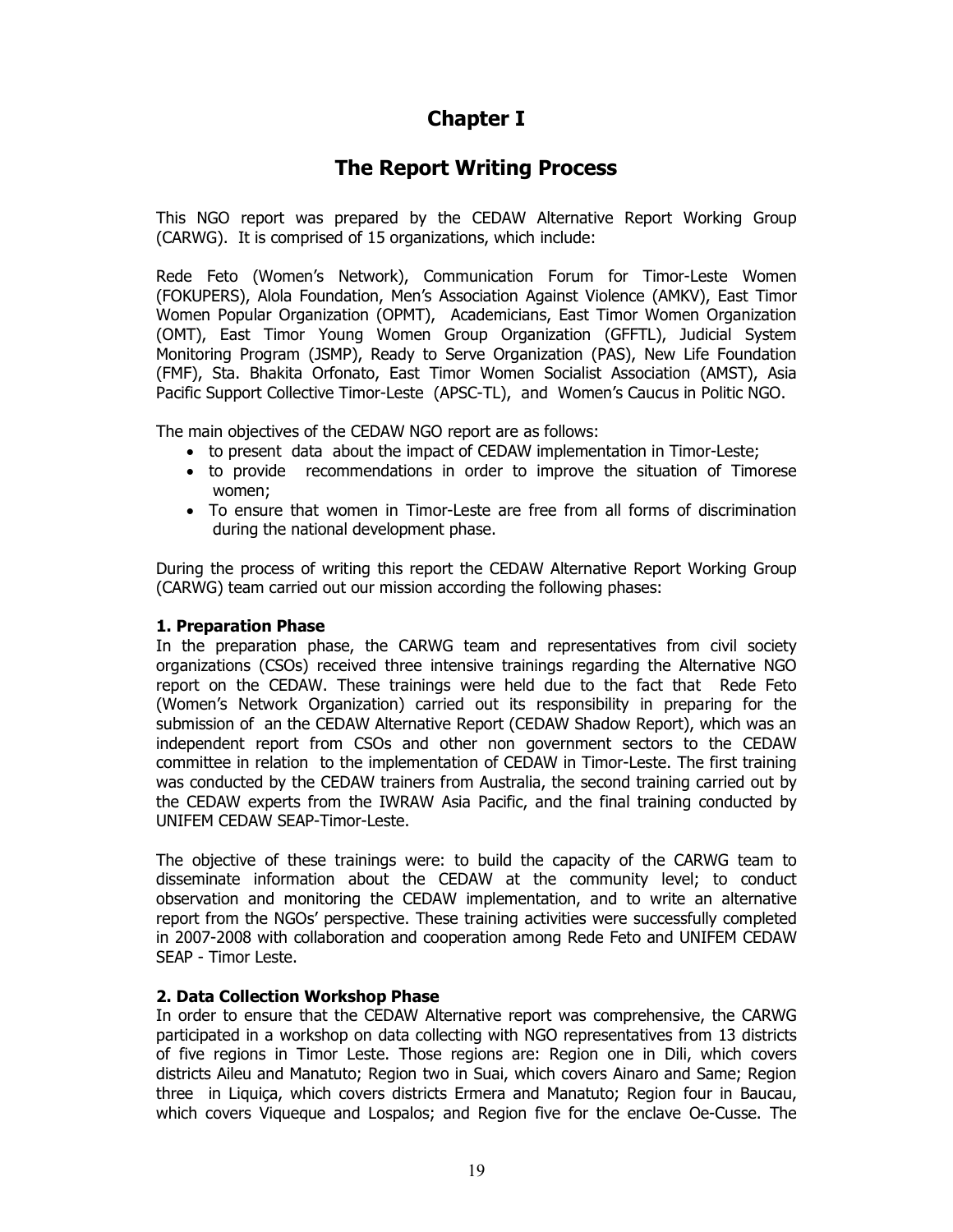CARWG team held a 2 days workshop in each of the five regions based on nine thematic groups that were identified as the priority issues that needed more attention.

During the workshop the CARWG used the IWRAW Asia Pacific survey format as reference and data collection tool for asking questions. So that, each thematic group would know all forms of discrimination against women. Then, each group could get response from participants based on the thematic issues. In total, 312 participants representing 87 NGOs, individuals, academics, private sectors, local police and the media were involved directly in the regional workshops and focus group discussions in order to contribute the data and information needed for writing the report.

Rede Feto, a national network of women's NGOs, also organizes a National Women's Congress every four years. The Second Congress and the Third Congress were held in July 2004 and September 2008. The discussions and inputs from this Congress were also used as data in this report.

#### 3. Data Analysis and Report Writing Phase

After documenting all of the information from the five regional workshops, the CARWG through each thematic group began to analyze the data and link it with the content of the state report. After analyzing the data, a focal point from each thematic group started writing the first draft of the report.

On August 15, 2008, the CARWG held a full-day meeting whose objective was to allow each thematic issue leader/focal point to present their sections of the draft report to the forum in order to get inputs and comments from the other groups. After receiving comments and inputs from other participants, each leader/focal point revised the draft report in order to finalize the first draft of the full report and present it in a national workshop on October 28, 2008. Thirty-one participants representing the five regional workshops were selected and invited to attend this national workshop.

After receiving feedback for the first draft of the full report in the national workshop, the CARWG continued with consolidation for each thematic issue and produced a second report that represented the Timor-Leste NGOs' perspective related to the CEDAW implementation in Timor-Leste. The CARWG finalized the second draft of the report in Tetum in December 2008 and submitted it for translation.

In late March 2009, the CARWG focal points held another consultation meeting in collaboration with the IWRAW Asia Pacific to finalize the report. During the consultation meeting, the focal points again presented their sections of the report and the other participants identified gaps in the information and provided additional suggestions and revisions. The focal points spent two additional weeks gathering data and finalizing data of their sections in April 2009. The final report was translated and edited for submission to the CEDAW Committee.

#### 4. Challenges and Obstacles

The NGOs faced many challenges and obstacles in preparing this report. The primary obstacles are:

• Lack of data and data collection difficulties: Extensive data is not collected systematically by any government departments. When the CARWG approached the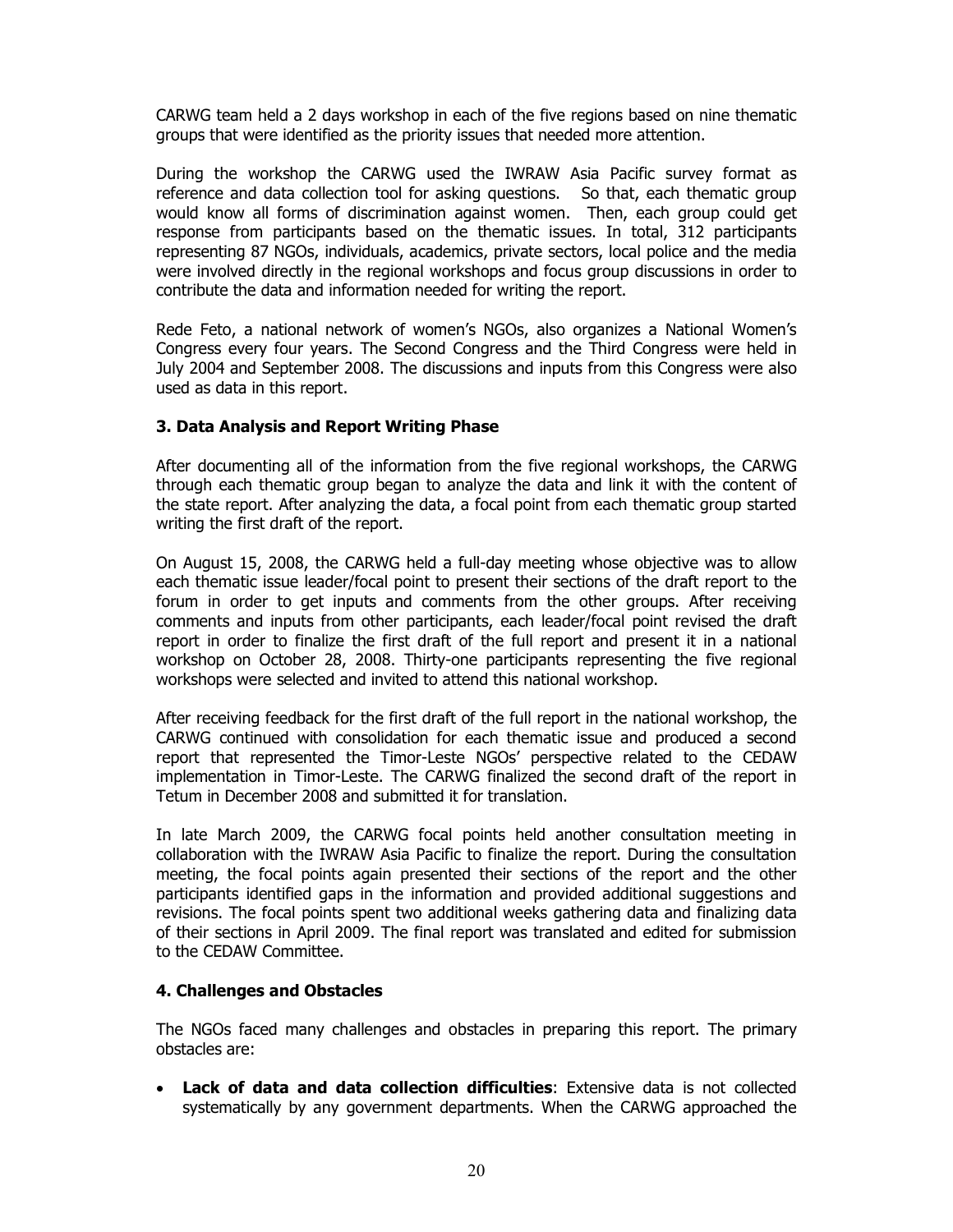government from different ministries for data, they had told that such data did not exist. The CARWG developed an extensive structure to collect data information from the rural areas, but had only limited access to the rural areas because of transportation and communication difficulties.

- Communication difficulties: Timor-Leste is a small country, but communication is very difficult because of a lack of infrastructure. Few people have internet access outside the capital city, electricity is often out in the rural areas, and lack of transportation and poor roads makes accessing the rural areas difficult.
- Language: Although both Portuguese and Tetum are the official languages, few people (only 10% of the population and few representatives of women's NGOs) speak Portuguese. Most people speak Tetum, many speak Indonesian, and some speak English. However, most of the laws are drafted in Portuguese. This makes it extremely difficult for women's groups to access, understand and analyze the texts of the laws. In addition, the fact that the major languages in Timor-Leste are not UN languages means that the report writing process was more difficult because everything had to be translated into English.

The CARWG hopes the CEDAW Committee will read the Shadow Report with these challenges in mind.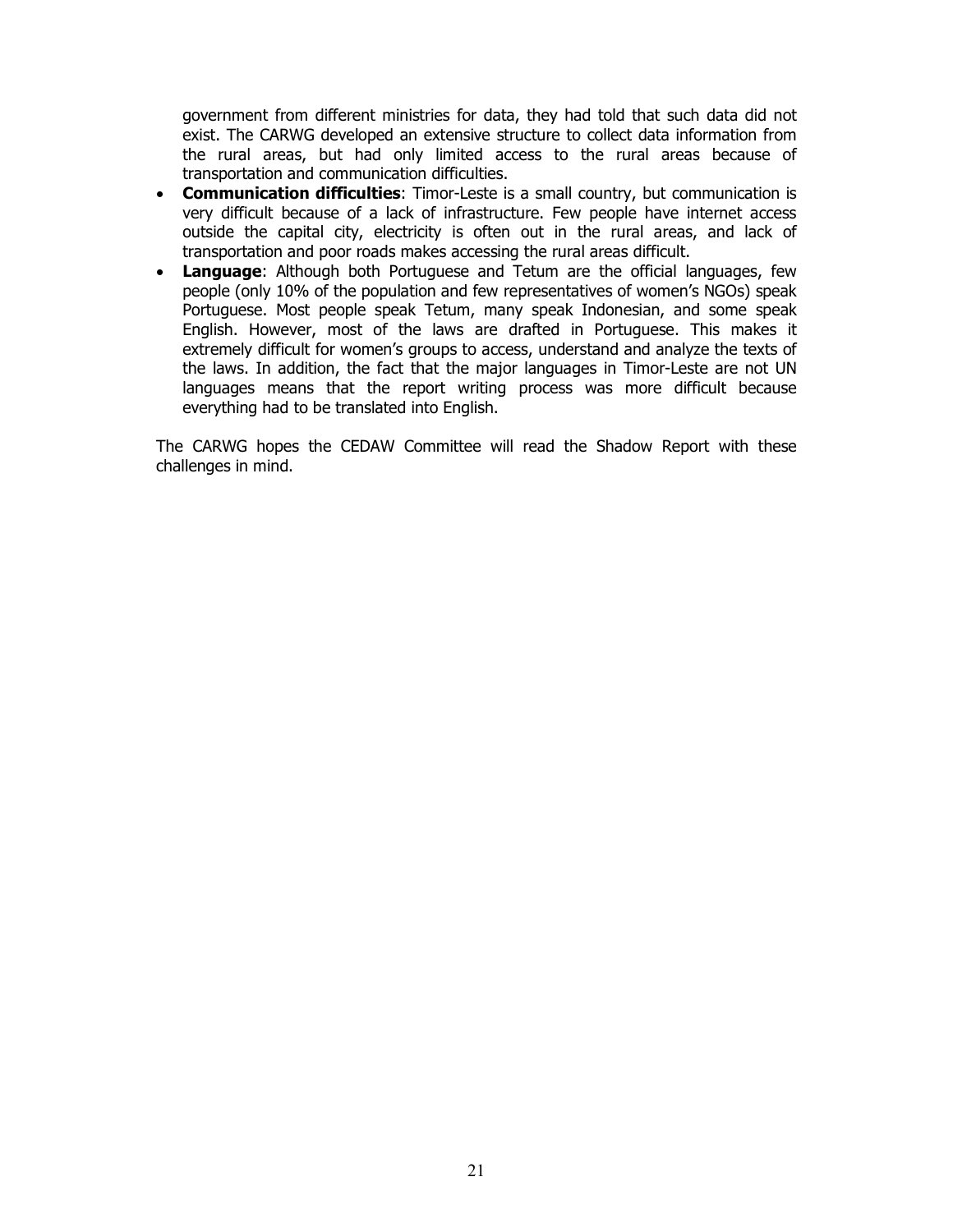# Chapter II

# General Situation in Timor-Leste

In this part of the report, the CARWG wants to briefly provide background information on Timor Leste in three crucial sectors that influence its people's lives, especially women. These three crucial sectors are: 1) the political situation; 2) human rights and justice; and 3) economic development.

## 1. Political Situation

Timor-Leste, as a new nation, sees democracy grow everyday in state institutions and at the community level. The multi-party system that has been adopted by Timor-Leste challenges the political maturity of all citizens, especially the leaders during and after parliamentarian/legislative elections, presidential elections, and village level elections. Although the democratic process continues to grow in the nation, physical and psychological violence sometimes occurs during electoral campaigns and after the election results are released The Timorese people are still continuing the learning process of how to live in a democracy in unity, recognizing a diversity of political views.

Currently, the people of Timor-Leste are experiencing social transformation and the transition of mentalities in all areas of their lives. Some Timorese women are very interested in being directly involved in politics. This is because they believe that their direct contribution have crucial points to guarantee that the decision making process will take into account equality. These points include gender perspective, respect for human rights, and the incorporation of the CEDAW principles into national legislation and national policy and the inclusive involvement of local population in political processes at all levels, from village level up to national level.

According to the policy of the Secretary of State for the Promotion of Equality, the State continues to implement gender mainstreaming to integrate gender issues in the government programs and its budget. Some improvement has achieved and it shown by the establishment of a women's network in Parliament and the establishment of the Gender Resource Center (Parliament Resolution of Timor Leste no. 16/2007) within the National Parliamentary Office. Meanwhile, the impact of the political and military crises in 2006 is still affected people's lives, in particular women.

The security situation was largely restored after the establishment of a coalition the government, through the alliance of majority parliamentary, but statements by the opposition leader about the need for another election have sustained fears and insecurity within the country. Particularly, people from IDP (internally displaced person) communities are concerned with their returns, as they assume that there will be renewed tension and the possibility of political violence if the anticipated election happens. Also, sometimes, women do not feel confident and secure in expressing their feelings and ideas because they feel deeply traumatized as a consequence of the violence that has happened during these crises.

A majority of people think that there will be no secure future for the country. They believe that even though Timor-Leste is an independent country, the State is unable to resolve political conflict. Women in particular are unclear about their future in the next coming years. People, especially women, know the Timor-Leste State is making an effort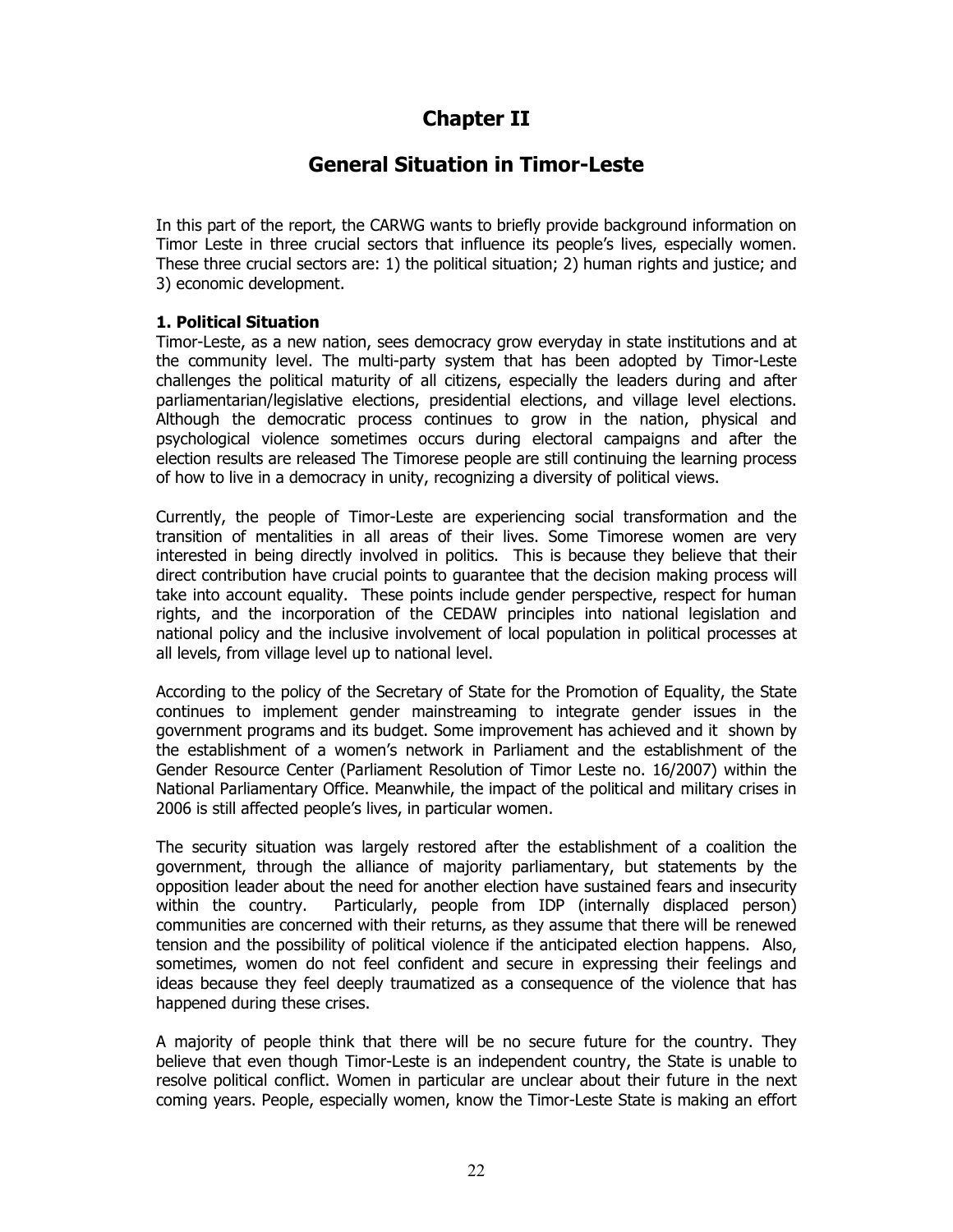to combat political violence, but there is no guarantee that political violence or political instability will be prevented.

#### 2. Human Rights and Justice Situation

Timorese people are very familiar with human rights terminology and have high hopes to see these rights and credible justice formalized in their country. After the restoration of independence on May 20th, 2002, the State ratified many international treaties; however, after 6 years from 2003 to 2008 women in Timor-Leste have observed that the State is still not concretely implementing the International Human Rights Conventions, especially the CEDAW Convention.

Recognition of women's rights is expressed in the declarations of policies by State leaders in public forums, but unfortunately the State still has not taken concrete steps to implement the CEDAW Convention by incorporating the CEDAW provisions into national legislation. There is also no effective remedy to tackle with problems of human rights violation.

Even though, the State has established independent institutions, including Ombudsman/Human Rights Purveyors of Justice (HRPJ) such institution does not have absolute autonomy and authority to perform their function in facilitating fair justice and dealing with cases of human right violation effectively. Due to the fact that, the structure and the law related to the Human Rights Purveyors of Justice (HRPJ) which set by the State have limited its autonomy, simply in conducting investigation and following-up cases of other institutions, but not having active function and authorization in conducting law enforcement and compliance. As a result, the HRPJ faces major challenge in referring cases to other institutions which has authorization in taking up action; they did not perform their respective functions and duties effectively.<sup>1</sup>

There were many cases of human right violations, including serious crimes that happened during the past 24 years, under Indonesian illegal occupation (1975-1999) and violence after the 1999 referendum. Unfortunately, there is still no resolution or justice for the victims. Paragraph 111 of the State's Common Core Document cites from the CHEGA report of the Commission for Reception, Truth and Reconciliation in East Timor (CAVR) found a lot of evidence about systematic crimes organized by the Indonesian military against the people of Timor-Leste, including women. So far, the State of Timor Leste has not made any serious efforts to follow up on the CHEGA recommendations through the international court, as stated in the State Common Core Document from paragraph 112. The CHEGA report also recommends the other mechanisms such as counseling and compensation for victims. Equally, the State of Timor Leste has not yet done anything to implement recommendations from CHEGA report. $2$ 

#### 3. Economic Development

Timor-Leste is the poorest country in Southeast Asia. Economic growth in East Timor can be regarded as incredibly slow. According to the statistic from the Ministry of Finance of Timor Leste, it states that in 2008, the economic growth is 13% and in 2007, income per capita is  $0.88$  US cent  $(0.88$ USD $)^3$ 

 $\ddot{\phantom{a}}$ 

<sup>&</sup>lt;sup>1</sup> The CEDAW Regional Consultation Workshop in May 2008

<sup>&</sup>lt;sup>2</sup> Ibid, page no.13

<sup>&</sup>lt;sup>3</sup> The Ministry of Finance, Timor Leste, June 2009.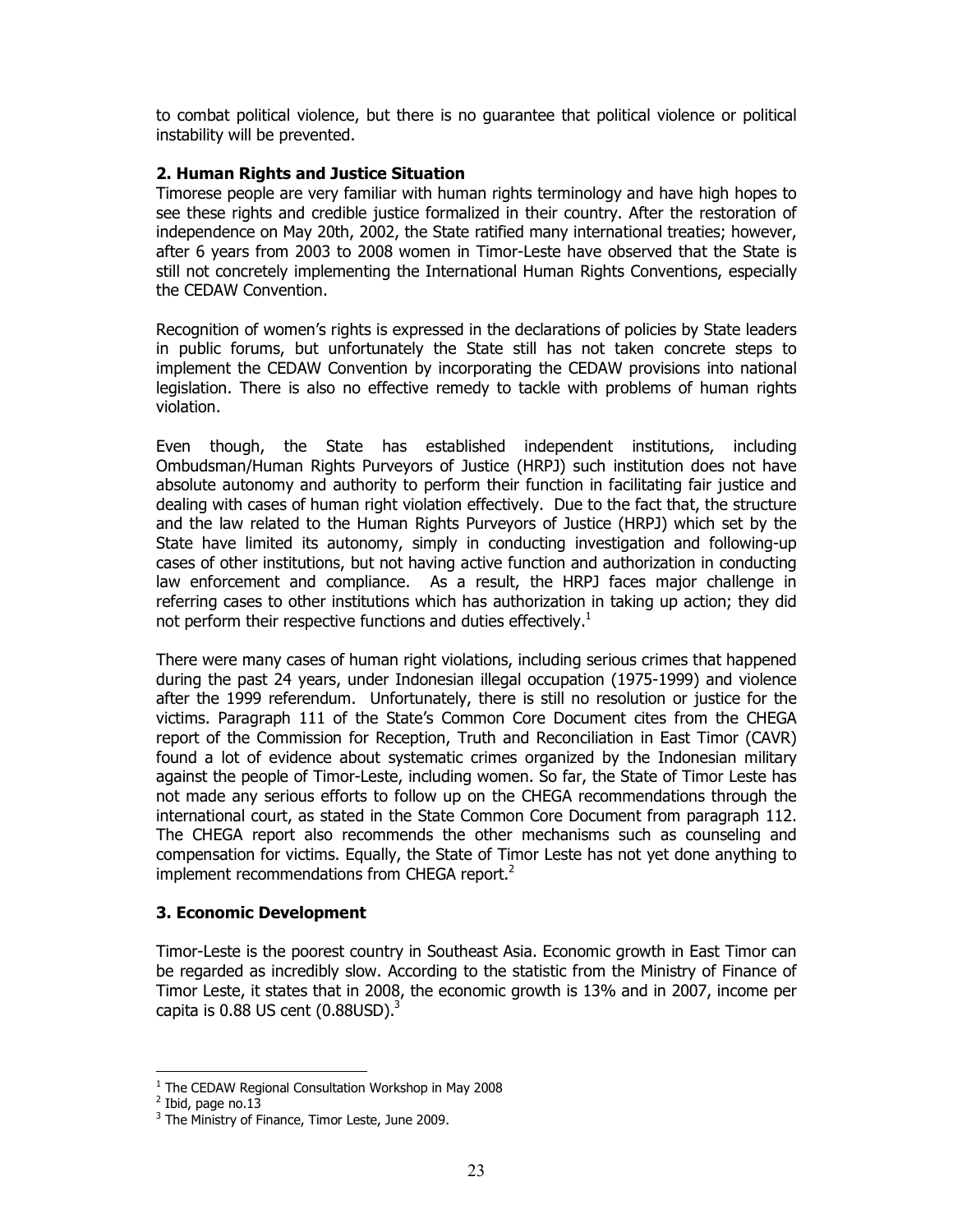Majority population of people in East Timor is Women. They are the poorest group of the society, they are the breadwinner of almost every household, but they are not decision makers in their families. Meanwhile, the participation of women in the labor force is usually low. They usually get lower wages, fewer benefits, and little career prospects. The overall level of participation of women in the labor force is 52%, while the level for men is 69%.<sup>4</sup> However, it is difficult to determine the number of unemployed women compared to men due to the lack of statistical data.

Generally, rural women in Timor-Leste work in agriculture, farmers in coffee plantations and as rice farmers in rice fields. However, their incomes from agricultural works are very low. In the urban areas, there are many service industries and manufacturing section that often provide more profit and give opportunity toward women. Such situation is a pull factor facilitating and attracting rural women, young women who are school drop-out and other young women who are seeking for employment in the city.

Since the food crisis in Timor in 2007, the price of rice has soared, severely impact the poor rural women. The government sectors, including the Ministries and the industrial sector have provided some economic assistance like subsidies. However, without a decline in the price of rice, the government and private sectors are not able to response the needs of the communities.<sup>5</sup>

About 80 percent of households in Timor Leste earn a living from agriculture. The revenues from oil and gas will be effective in reducing poverty only if they are channeled towards rural development and the accompanying education, healthcare, and job training that allow citizens to improve their lives independently.<sup>6</sup>

According to human development analysis of UNDP, Timor Leste is the UN's newest Member State, which has its ranking on the Human Development Index that lowers than all the ASEAN countries. Half of the population face problem on the lack of safe drinking water. There are about 60 of 1,000 infants who born alive have died before their first birthday. Also, the statistic in 2005 regarding the life expectancy in Timor Leste is at only 55.5 years of age and it is still not improving.<sup>7</sup>

#### a. Timor-Leste: Human Development Index (HDI) 2005<sup>8</sup>

- HDI value: 0.514
- Life expectancy at birth (years): 59.7
- Adult literacy rate (% ages 15 and older): 50.1 %
- Combined primary, secondary and tertiary gross enrolment ratio: 72.0 %

 $\ddot{\phantom{a}}$ 

<sup>&</sup>lt;sup>4</sup> Ibid, page no. 13

<sup>&</sup>lt;sup>5</sup> Ibid, page no. 13

<sup>&</sup>lt;sup>6</sup> "Timor Leste faces development challenges", UNDP newsroom on 8 march 2006

 $<sup>7</sup>$  Ibid, page no. 14</sup>

<sup>8</sup> The UNDP Report on Human Development in Timor Leste: 2007/2008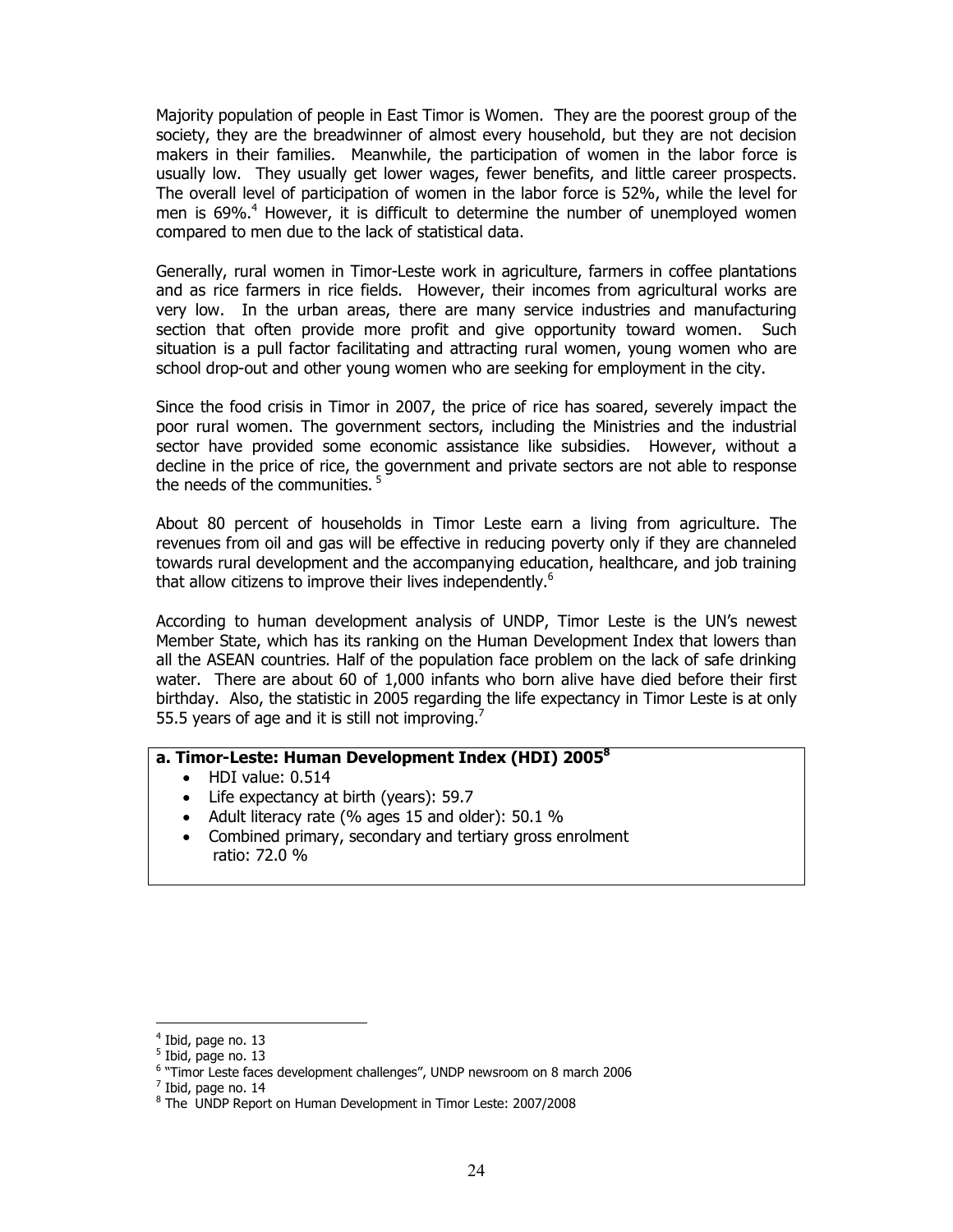#### b. Timor-Leste: Human Poverty Index (HPI) 2004<sup>9</sup>

Focusing on the most deprived in multiple dimensions of poverty. Selected indicators of human poverty for Timor Leste:

- HPI-1: 41.8
- Probability of not surviving past age 40 (%): 21.2
- Adult illiteracy rate (% ages 15 and older): 49.9
- People without access to an improved water source (%): 42
- Children underweight for age (% ages 0-5): 46

#### C. Another Information from Fukerpers Report Regarding to the Livelihood Situation (source: TL sensus)<sup>10</sup>

- Life Expectancy of Timorese Women is 56.6%.
- In every three Timorese women, one woman has malnutrition problem and has poor physical condition.
- 70% of population in Timor Leste lives in rural area.
- In rural areas, many families do not have enough food and face hunger period due to heavy floods in rainy reason (Nov-Feb).
- 64% of population consumes food less than the normal standard.
- Half of population does not access to water and 60% of populations do not access to sanitation.
- In 2005, there are only 41.2% of women who can read and write, while there are about 53.4% of men who can read and write.

<sup>&</sup>lt;sup>9</sup> Ibid, page 14

<sup>&</sup>lt;sup>10</sup> Fukerpers, Timor Leste, May 2008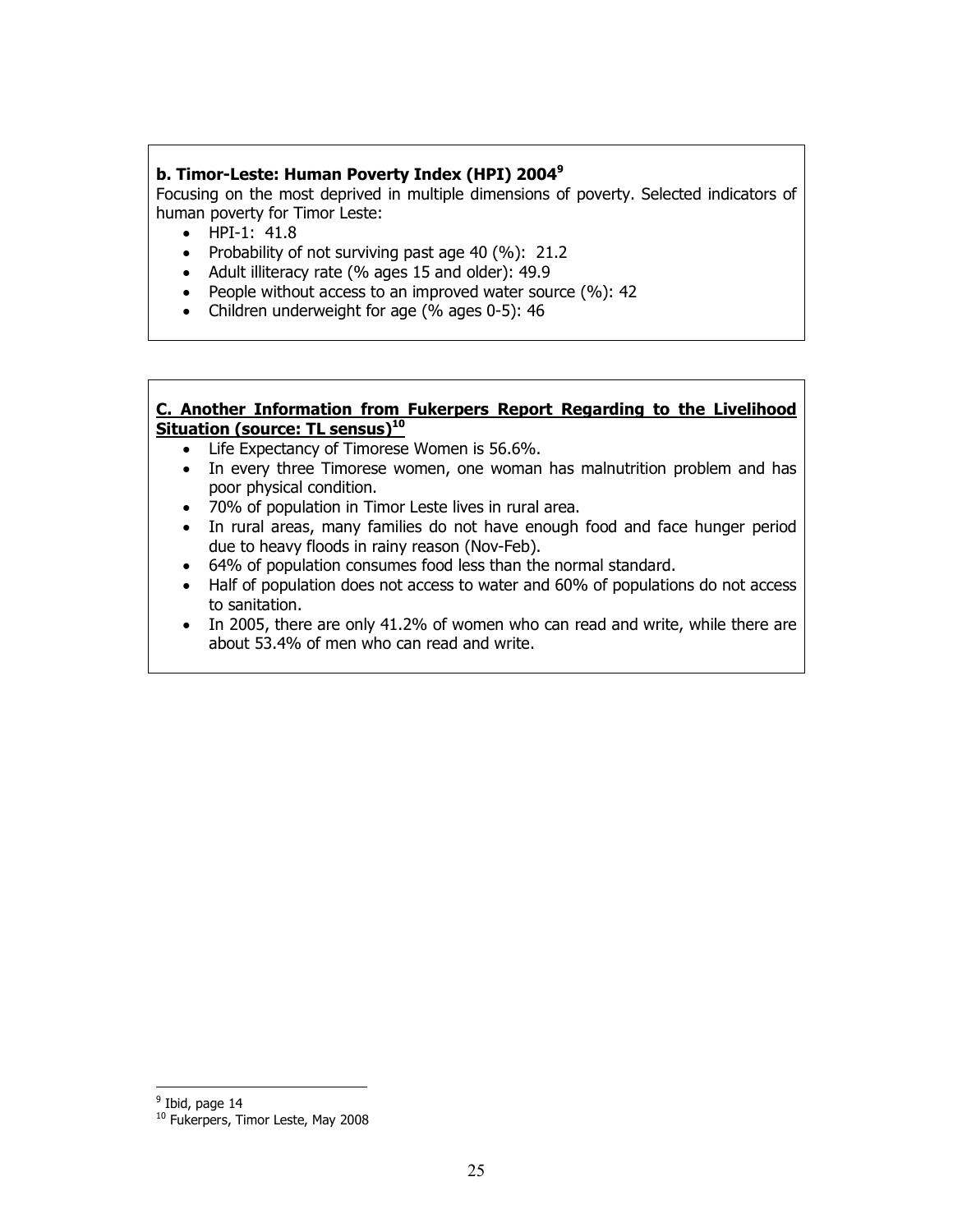# Chapter III

# Implementation of the CEDAW Convention in Timor-Leste

Human rights and fundamental freedoms are given of all human beings. The protection and promotion of human rights is the first priority of the State to take its responsibility. The State has its obligation to promote and protect human rights of all people. Recognition of the importance of women's human rights is obliged the State under ratification of the Convention on the Elimination of All Forms of Discrimination against Women (CEDAW) of the United Nations.

The advancement of women and the achievement of equality between women and men are a matter of human rights and a condition for social justice and should not be seen in isolation as simply "women's issues". They are the only way to build a sustainable, just and developed society. Empowerment of women and equality between women and men are prerequisites for achieving political, social, economic, cultural and environmental security among all peoples.

In this chapter, the CEDAW Alternative Report Working Group (CARWG) will report on the critical matters that create discrimination for women in Timor-Leste, based on Articles 1- 16 of the CEDAW Convention. This report is the result of observation carried out by NGOs related to the State efforts to eliminate all forms of discrimination against women during 6 years (2003-2008), since the CEDAW ratification in 2003.

## 1. State Obligation to Eliminate All Forms of Discrimination against Women (Articles 1-5, GR 25)

On March 22, 2002, the Constitution of the Democratic Republic of Timor-Leste (RDTL) was approved by 88 members of the Constituent Assembly, elected through general election on August 30, 2001.

The Constitution of RDTL consists of 170 Articles. These Articles provide for equality before the law of all citizens, male and female, with all citizens exercising the same rights and subject to the same duties (Article 16 (1)). Article 17 provides for equality of rights in all areas of family, political, economic, social and cultural life (Article 17). Under Article 6(j), the State commits to promote and guarantee the effective equality of opportunities between women and men. The Constitution also grants equality between women and men in the context of family relations (Article 39), in access to political rights, particularly to public office (Article 63 (2)), as well as in key areas of social and economic life, including the right to work and choose a profession (Article 50).

Timor-Leste has also ratified all of the major international treaties, including CEDAW, CRC, ICCPR, ICESCR, CAT, CERD and UDHR. Article 9 of the RDTL Constitution states that the principles in the international treaties should be reflected in the national laws and legal system, and that national laws that are contrary to these international legal principles are not valid.

Even though, the RDTL Constitution guarantees women's rights and equality, the State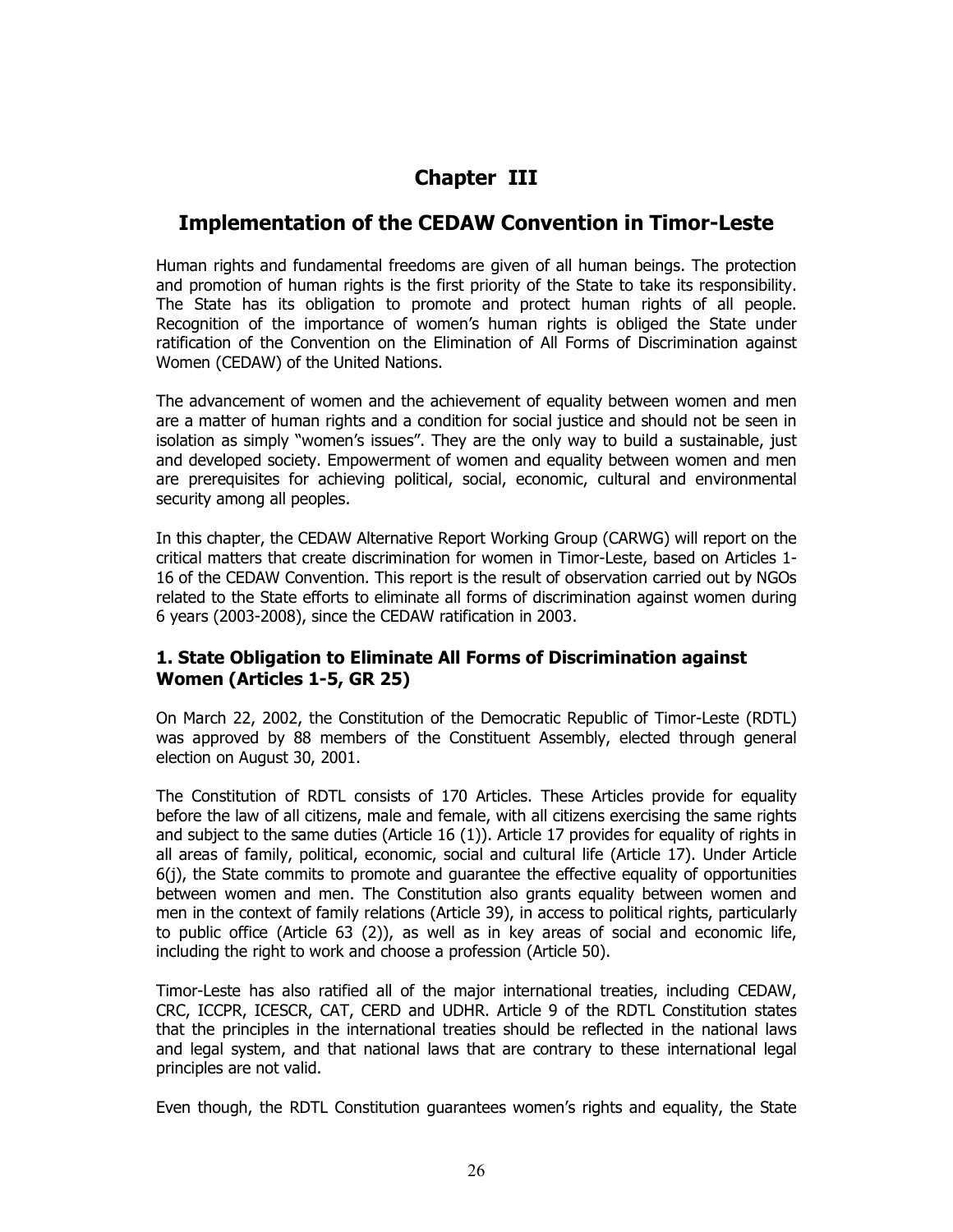has not developed a national law on gender equality yet and has not taken the correct actions to eliminate all kinds of discrimination against women.

Some examples of such discrimination include:

## a. Electoral Law for Legislative Elections (Law No. 6/2006)

Article 12 of the Electoral Law for Legislative Elections (No.6/2006) states that the list of candidates of the party's list from each political party that will compete in a legislative election must have at least one out of every four candidates must be a woman. This Article discriminates against women because political parties interpret it through a patriarchal lens. Parties generally do not nominate more than one woman per every four candidates – there is no effort to ensure gender balance in the slates of candidates. Moreover, parties place the woman in the fourth slot in each group, so that if only three seats are awarded to that group, the woman will not gain a seat. The CARWG understands that the provision of Article 12 of the Electoral Law for Legislative Elections (No.6/2006) is meant to be a temporary special measure for women, but in reality it appears to be indirect discrimination, as in fact it restricts women's participation in the legislative body. This Article violates the principle of non-discrimination and substantive equality in the CEDAW. The provision of Article 12 should stress gender balance as an end goal for the election, instead of simply setting aside a space for women candidates who may or may not gain seats in the election.

## b. Combatants for National Liberation (Law No. 3/2006)

The law for Combatants for National Liberation Law No. 3/2006 was adopted on April  $12<sup>th</sup>$ 2006. This law fails to give recognition and value to widows who helped their husbands during the fight for independence and later remarried. These women raised the issues during the district conferences that they have not been given monetary awards from State. There is a law regarding veterans' pensions, sizeable funds have been allocated for veterans' benefits and former combatants and their families have received medals of commendation. But there has been no recognition of civilians who suffered human rights abuses, of widows, or of women survivors of sexual violence. Moreover, in our society, women who were forced to have sexual relations with soldiers are ostracized as soldiers' leftovers. Often the families of these women consider them to be dirty and so reject them. Without decent work and skills, their situation worsens.

## c. Penal Code (Article 141 Interruption of Pregnancy)

The new Timor-Leste Penal Code has been approved by the Council of Ministers. This law states that abortion is illegal. While providing a narrow exception for cases where interruption of pregnancy is the only way to protect the physical or psychological health and life of the mother or fetus, it does not provide an exception for victims of rape or sexual abuse. In addition, the exception requires the authorization and supervision of a medical committee or by a doctor or health professional in a public health establishment, and requires the consent of the pregnant woman and/or her spouse. This may allow husbands to determine whether their wives can have abortions, thus removing the decision-making power from the woman. Regarding to this, the government always consult with the Catholic Church on their views on abortion and do not consider other religions or their own perspectives on abortion. The Timor-Leste Constitution article 45 point 1 clearly provides for the separation between church and state, but in fact the implementation of the laws generally follows what the church says. The State often fails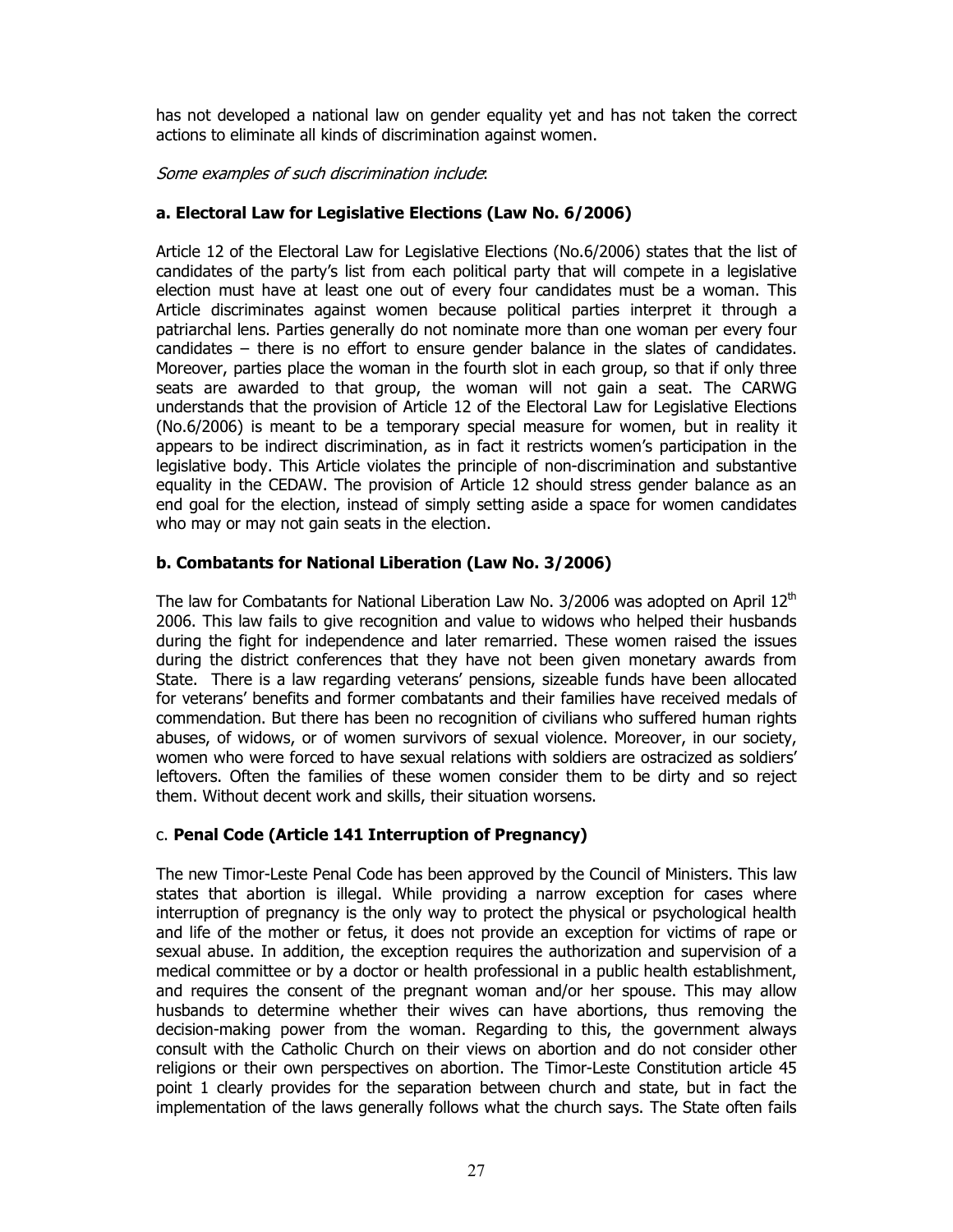to see women's perspectives in dealing with abortion and other cases that affect women's live.

#### d. Regulations on Promoting Human Rights in Schools

The absence of national regulations on promoting an environment that respects human rights in school allows public and private schools to come out with their own internal regulations and codes. In the district congresses held by the network of women's groups, women raised their concerns that school regulations discriminate against female students who are pregnant, and in some cases are victims of sexual violence that caused them to become pregnant. The school regulations often expel them from school and do not permit them to continue their education after delivering their babies. The teachers also used violence to educate their students. In the district congresses, a participant in the Aileu district stated that students in one school did not attend classes because they are afraid of violence that has been previously practiced in their school.

#### e. Amnesty for Prisoners

Article 85 point 1 of the RDTL Constitution authorizes the president to exercise his power to give amnesty and remedies to prisoners. In 2007, the President provided amnesty and remedy to 94 prisoners, including perpetrators of serious crimes and gender based violence. The perpetrators of the gender based violence crimes were released after having served only several months in prison, thus not fulfilling the one year sentence that was decided by the court. The decision to release these prisoners has a negative impact on the community, which still considers the justice sector to be weak. This decision will encourage impunity to flourish at the community level. One recommendation from the women's district congresses was to limit presidential power so that the president is not permitted to grant remission to perpetrators of serious human rights violations, especially gender-based violence crimes.

## f. Testimony in Court

Article 125 of the Penal Code of Criminal Process provides the option for victim and perpetrators to talk or remain silent in the judicial process. Based on Fokupers experiences in providing assistance to victims in courts, victims predominantly remain silent and prefer not to talk because they see the perpetrators directly and feel intimidated and pressured by the presence of the perpetrators. The consequences are that many of the perpetrators are found not guilty and freed because there is not enough evidence against them. The female victims often become victims again.

## g. Gender Mainstreaming Policy (2002-2007)

There is a gender mainstreaming policy (2002-2007) that was approved by the Council of Ministers and integrated in the national development plan. This policy identifies the promotion of gender equality through gender mainstreaming as a key strategy to reduce poverty in the new country. There is an effort to establish gender focal points in all ministries and at the district level, but the gender focal points are not decision makers and are not involved in the planning of the government programs and budget allocation at both the national and district levels. The lack of gender balance in high positions in government offices, the low number of women who get scholarships outside and within the country, and the lack of disaggregated data regarding beneficiaries of government programs are also obstacles for promoting gender equality in government offices.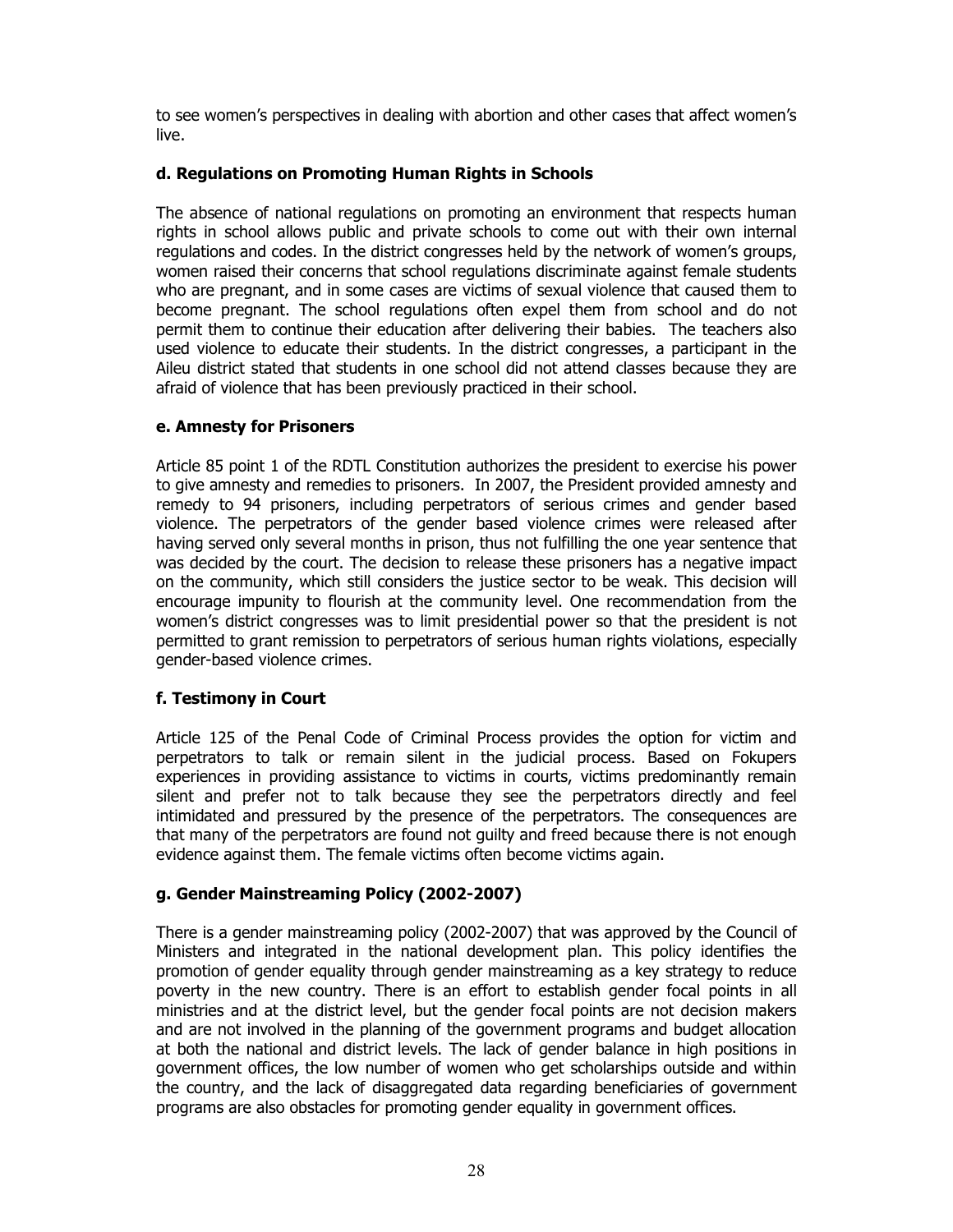#### h. Literacy Program

A literacy program is organized by the Ministry of Education with the goal of ensuring that Timorese women and men are free from illiteracy. Based on the district conference held by the women's groups, the program does not adequately reach rural areas. The limited participation of older people, including women in rural areas, is because of the perception that elderly do not necessarily need to be educated and that it will consume their leisure time so they will not be able to work as much in the fields, thus will not be able to meet their livelihood goals.

## i. HIV/AIDS National Campaign Program

The HIV/AIDS National Campaign Program that is conducted by Ministry of Health also does not reach rural areas. In the women's groups' district conference, participants stated that people in rural areas do not know what the disease is and its impact on community health, including women's health. The campaign focused more on sexually transmitted diseases rather than seeing other factors that contribute to the spread of HIV/AIDs. The consequence is the sex workers are blamed as the primary factor for bringing HIV/AIDS into communities.

## j. Women in Village Counsel Member

During the village election in 2004-2005, 7 women were elected as heads of villages. There were 22 women who served as hamlet chiefs and 1,300 women were elected as members of village councils. In reality, however, these women still need assistance and further training to enhance their knowledge and skills in decision making. The result of the women's conference at the district level stated that when guests visit the villages, women in village councils are only given domestic tasks to deal with the visit. In general, women in village counsel do not understand their roles and functions and are not involved in decision making processes at the village levels.

## l. Language/Dissemination of Laws

The use of the Portuguese language in drafting laws and policies in Timor-Leste, and the lack of recognizing Tetum as another official language (as required in the Constitution) also impedes women's access to justice and marginalizes women who seek justice. Few people in Timor-Leste speak Portuguese (only approximately 10% of the population). The laws are disseminated mostly through government news or magazine, and sometimes a little through radio and TV Timor-Leste (TVTL). The failure to adequately disseminate information on laws to the public both in the rural and urban areas impedes the community from knowing more about the context of the laws and limits their access to justice.

#### m. Media Information

Even though, the government has built parabola TV in all villages to enable communities to access information, women rarely go to watch TV in their villages due to their workloads, and generally, they have to take care of their children in the evenings. In addition, TV and radio programs generally cover government programs rather than community programs, especially programs that related to women issues.<sup>11</sup> Radio

 $\overline{a}$  $11$  currently, TVTL is limited its accessible to audiences as it broadcasts only 4-5 hours a day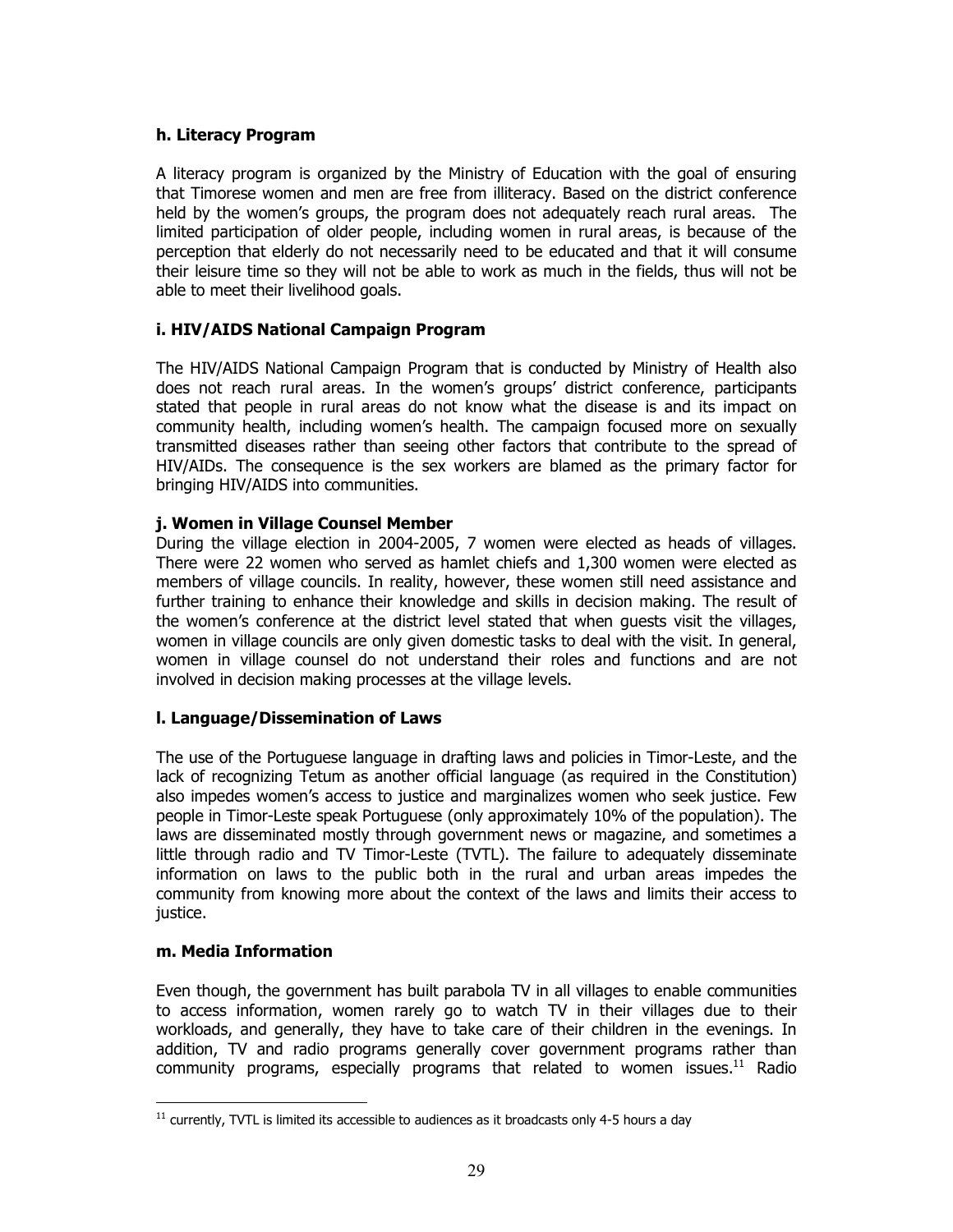programs for women are usually about domestic work, such as how to teach women to cook and act in the family. This educates women to be "good women" who always serve their families, rather than educating women to be independent in order to contribute their knowledge and skills to nation building.

#### n. Women's Access to Formal Justice

Rural women in Timor Leste are impeded from accessing formal justice mechanisms. This is because there is a lack of information on laws and justice mechanisms at the community level and the access to formal justice of rural women is limited to only four district courts in Timor-Leste. As a consequence, rural women they often approach to the traditional justice mechanisms in order to settle their disputes instead of the formal justice mechanisms. However, in the traditional justice mechanisms, women's voices are not heard and women are often blamed for provoking domestic violence, sexual assault or gender based violence. Also, after their disputes or cases already solved or agreed, compensation is given to the family of the woman and not to the woman herself.

## o. Traditional Stereotypes: How they affect women's life

Cultural values, norms and practices constrain women's full participation in national development and economic growth. An example of the sort of restriction that women face is their limited mobility, in particular in rural communities, requiring the approval or acknowledge of their husbands or fathers and brothers. Women are influenced by the compliance of traditional laws, customs and taboos that do not respect international human rights standards and do not protect women's rights as witnesses, victims and defendants. Both formal and traditional systems are perceived to be unfair, discriminatory and unfriendly to women in Timor Leste. The practice of "barlaque" or "bride price" (dowry) is perceived by women's organizations to be the root cause of the discrimination that women experience in Timorese society. $12$ 

## Activities undertaken by NGOs:

Although, the implementation of CEDAW is an obligation of the State, NGOs in Timor-Leste have done a great deal of work towards gender equality. Examples of some NGOs efforts include:

- 1. Rede Feto, an umbrella organization of women's NGOs, has established an Advocacy Working Group comprised of Rede Feto members and other stakeholders. This working group focuses on advocating for women's rights, empowering women's rights, and ensuring that women's rights are integrated in legislation, planning programs and implementation, and budget allocations in the State's bodies.
- 2. For advocacy effort, Rede Feto has published a book, which the titled "Hau fo Midar Hau Simu Moruk" (I gave sweetness and I received bitterness). This book aims to convey the truth about how Timor-Leste women participated in the fight for independence and how women became widows because their husbands died in the fight against the Indonesian military. The book was launched on March 8, 2007.
- 3. Rede Feto has conducted trainings for police, the Timor-Leste Defense Force (F-FDTL), teachers and local leaders on issues of women's rights, gender issues, transformative leadership, the CEDAW and the UN Security Council Resolution 1325.

 $\overline{a}$ 

 $12$  Ibid, page no. 14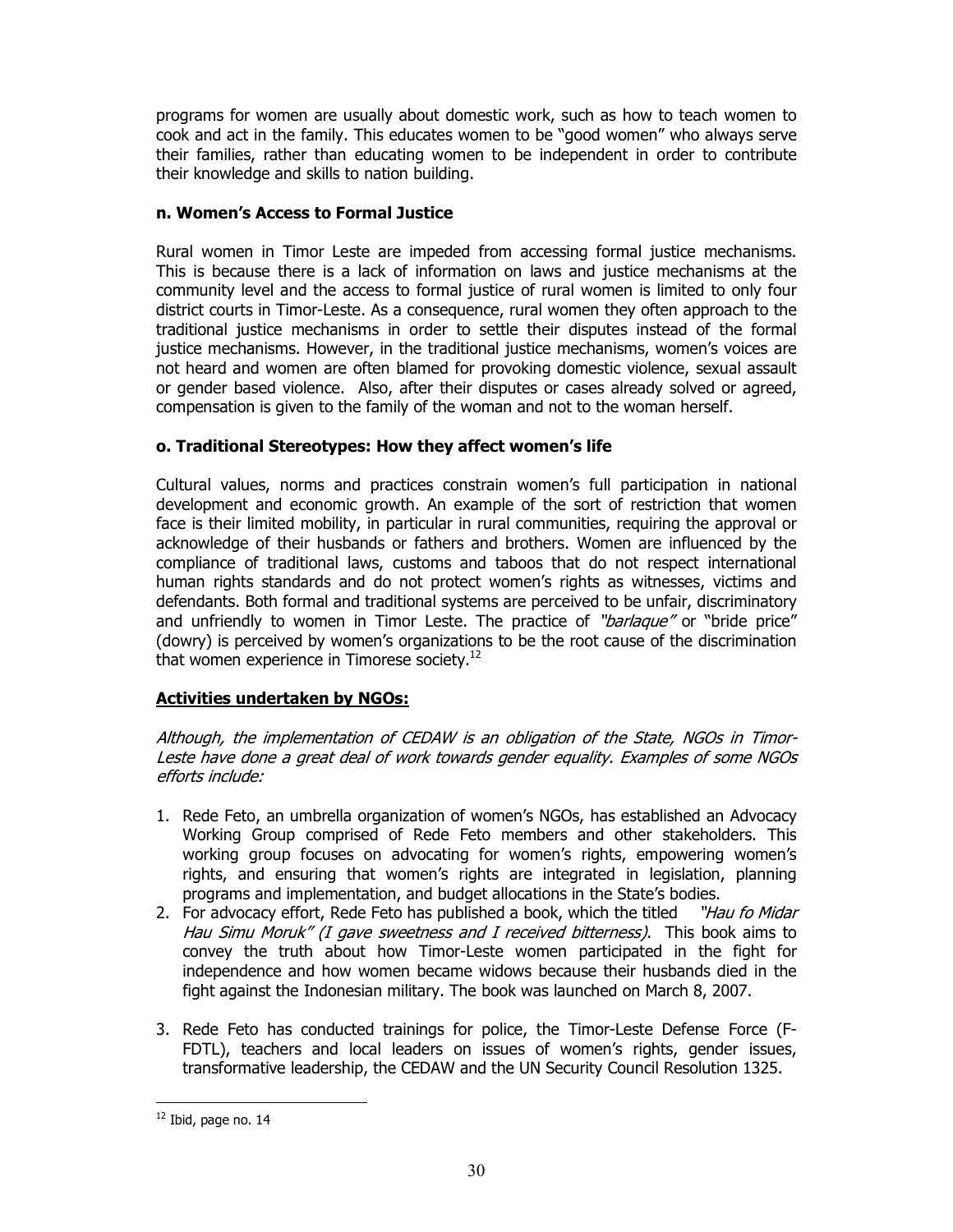- 4. Women's Caucus, a local NGO, has been working with the parliamentarian women's group/Caucus parliamentarians and provides training to these parliamentarians on gender responsive budget analysis and the CEDAW. It is supported by UNIFEM and the UNMIT Gender Unit.
- 5. Rede Feto has conducted the Third National Women's Congress in September 2008. The platform from this congress is to advocate for ensuring that women's issues are a priority in government programs and in its implementation.
- 6. Rede Feto has established a monitoring team in 2008 that includes the State Secretariat for the Promotion of Equality to ensure that the women's platform from the congress is implemented by the government and by international and national organizations.

#### Recommendations:

Recommendations from the NGOs regarding provisions from Articles 1-5 of the CEDAW are as follows:

- 1. The laws, policies and procedures that are drafted by the national parliament and government should involve women's participation to ensure gender perspectives and the CEDAW principles so that the laws are not contradictory with the RDTL Constitution and other international legislation that ratified by the government of Timor-Leste. The legislation should be translated into the Tetum language so that the public, and especially women, will easily understand the contents of the legislation and policies and to assist with easier implementation.
- 2. The Parliament should approve the domestic violence law and considers that domestic violence is a public crime, and ensure that all mechanisms are set up to assist victims of gender based violence such as provision of shelter for victims and provision of facilities to the police and justice sectors to ensure that women victims of violence are protected under the law.
- **3.** To ensure gender mainstreaming is functioning well in ministries and at the district levels, all ministries should establish data collection systems and analyze the disaggregated data. Gender focal points in all ministries must also undergo regular trainings to have a good knowledge on gender analysis. The people appointed as gender focal points should have decision making powers, which will help ensure gender analysis in the process of planning and implementation of government programs.
- 4. The State must allocate sufficient financial resources to the gender focal points in districts and in each ministry so that they can implement the programs and activities in order to promote gender equality.
- 5. The State must ensure gender balance in all government programs and provide indicators to ensure that the program really benefits vulnerable people, including women.
- 6. The State must ensure that National Action Plan of Timor-Leste incorporates the principles of the UNSCR 1820 on Ending Sexual Violence against Women in Conflict and the UNSCR 1325 on Women, Peace and Security, with particular attention to point 11 which calls for an end to impunity.
- 7. The Law No. 6/2006 should be amended to ensure that the temporary special measure providing for women to hold at least one slot out of every four candidates is not abused, and that women are not put in the last position in the lists of candidates.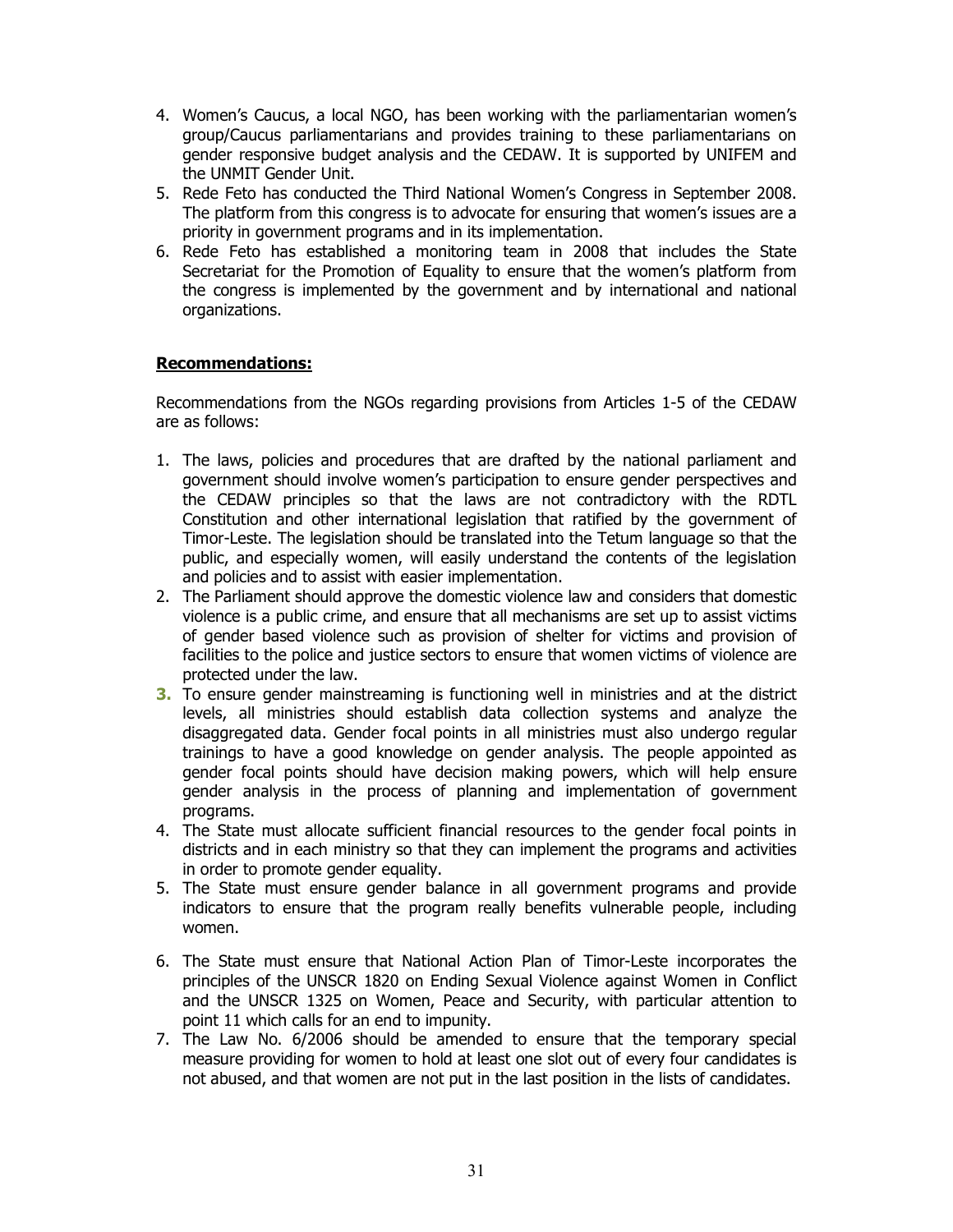# 2. Women in Politic and Public Life (Article 7, GR 23)

In this report, our definition of women's participation in politics and the public life is conceived as a women's direct involvement in the process of decision making, includes determining priority problems, analyzing these problems, planning and budget allocation, and also formulate the public policy from the village level up to the national level. Women's participation in the political process and public life should be based on the existence of women in the process not only in number, but also in terms of equality in decision-making power. Temporary special measures must be implemented in all state institutions to ensure that opportunities and participation is equal and fair among women and men.

## a. Legal Framework Guaranteeing Women's Political Participation:

## The RDTL Constitution

As stated above, the Constitution provides for women's right to equality in all areas of family, political, economic, social and cultural life (Article 17), freedom to choose their family context (Article 39), equality in education (Article 59), right to work (Article 50), social security and social assistance (Article 56), right to health care (Article 57), and participation in political life (Articles 46, 47, 63). The principle of nondiscrimination is stated clearly in the RDTL Constitution Article 16: 'All citizens are equal before the law, shall exercise the same rights and shall be subject to the same duties. No one shall be discriminated against on grounds of color, race, marital status, gender, ethnical origin, language, social or economic status, political or ideological, convictions, religion, education, and physical or mental condition".

Timor-Leste ratified all of the major international human rights treaties in 2002. The RDTL Constitution in Article 9 provides that the national laws and legal system in Timor-Leste must adopt the principles which are consecrated in the international treaties. The same Article states that national laws which are contrary to international law principles are invalidated.

## b. National Laws Relating to Political Participation

To implement the Constitution and the CEDAW, the state of Timor-Leste, through the national parliament, approved some national laws which clearly regulate women's right to participate in political life. For example,

- Article 8 of Law No. 3/2004 related to political parties states that political parties have an obligation to promote women's participation in political life.
- Article 5 of Law No. 2/2004 related to village elections guarantees a temporary special measure of 3 women in every village council.
- Article 12 of Law No. 6/2006 related to parliamentary elections guarantees a temporary special measure for women, requiring political parties to include one woman in each group of four candidates.

However, this law contains negative impact that affected women rights as it creates the element of discrimination against women. The parties limit the number of women candidates to one out of four, instead of seeing one out of four as a minimum number of women. There should be gender balance in the list of candidates instead of just an attempt to have some representation of women. In addition, the parties generally list the woman candidate in the last position on the list of four. This means if between one and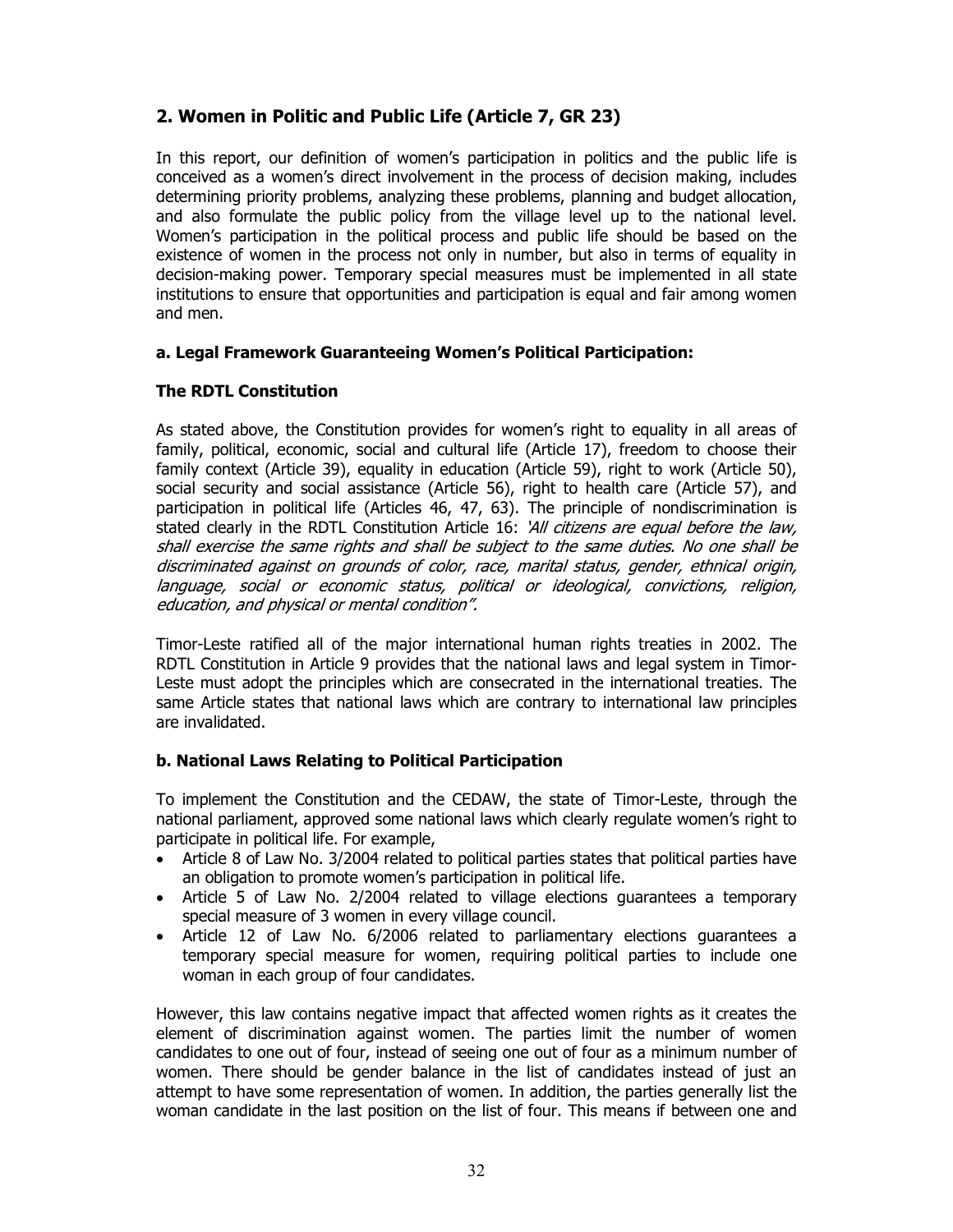three seats are allocated to that list, the woman is not given a seat. Therefore, women are symbolically represented on the lists of candidates. This is the contrary to Article 7 of the CEDAW.

#### Table 1:

#### Table 1 shows the quantitative direct participation of women in the first legislative body/parliament of Timor-Leste from 2001-2007 (including in creating the Constitution of the Republic Democratic of Timor Leste (RDTL) in 2002). $^{13}$

| <b>Political Party</b>                       | <b>Seats</b>   | <b>Women</b><br>elected | <b>Women in</b><br>$\frac{0}{0}$ |
|----------------------------------------------|----------------|-------------------------|----------------------------------|
| Frente Revolucionario de Timor-Leste         | 55             | 17                      | 30.9%                            |
| Independente/FRETILIN                        |                |                         |                                  |
| Partido Democratico/PD                       | 7              |                         | 14.3%                            |
| Partido Social Democrata/PSD                 | 6              |                         | 33.3%                            |
| Associação Social Democratica Timorense/ASDT | 6              |                         | 16.7%                            |
| Partido Democratico Cristao/PDC              | $\overline{2}$ | $\Omega$                | $0\%$                            |
| Klibur Oan Timor As'wain/KOTA                | $\mathfrak{p}$ | $\Omega$                | $0\%$                            |
| Partido Nasionalista Timorense/PNT           | 2              |                         | 50.0%                            |
| Partido Povo Timor/PPT                       | $\mathcal{P}$  | 0                       | $0\%$                            |
| Partido Sosialista de Timor/PST              |                | 0                       | $0\%$                            |
| Uniao Democratica Cristao/UDC                |                | 0                       | $0\%$                            |
| Uniao Democratica Timorense/UDT              | $\mathcal{P}$  |                         | 50.0%                            |
| Partido Liberal/PL                           |                | 0                       | $0\%$                            |
| One Independent                              |                | $\Omega$                | $0\%$                            |
| Total :                                      | 87             | 23                      | 26.4%                            |

Source of data: Caucus NGO, 2004

#### Table 2: Table 2 below shows the quantitative direct participation of women in the second legislative body/parliament of Timor-Leste 2007-2012.<sup>14</sup>

| <b>Political Party / Coalition</b>                                            | <b>Seats</b> | Women<br>elected | <b>Women in</b><br>$\frac{0}{0}$ |
|-------------------------------------------------------------------------------|--------------|------------------|----------------------------------|
| FRETILIN/Frente Revolucionario de Timor Leste<br>Independente                 | 21           | 5                | 23.8%                            |
| CNRT/Congresso Nacional de Reconstrucao de Timor<br>I este                    | 18           | 6                | 33.3%                            |
| ASDT-PSD/Assossiacao Social Democrata Timorense<br>- Partido Social Democrata | 11           | 4                | 36.4%                            |
| PD/Partido Democratico                                                        | 8            | $\mathcal{P}$    | 25.0%                            |
| PUN/Partido Unidade Nacional                                                  | 3            |                  | 33.3%                            |
| KOTA-PPT/Klibur Oan Timur As'wain/Partido Povo<br>Timor                       | 2            | ŋ                | $0\%$                            |
| UNDERTIM/ Unidade Nacional Democratica da<br>Resistencia Timorense            | າ            | O                | $0\%$                            |
| Total :                                                                       | 65           | 18               | 27.7%                            |

Source of data: Caucus NGO, 2007

#### Table 3:

 $\ddot{\phantom{a}}$ <sup>13</sup> Women Caucus, Timor Leste, 2004.

<sup>&</sup>lt;sup>14</sup> Women Caucus, Timor Leste, 2007.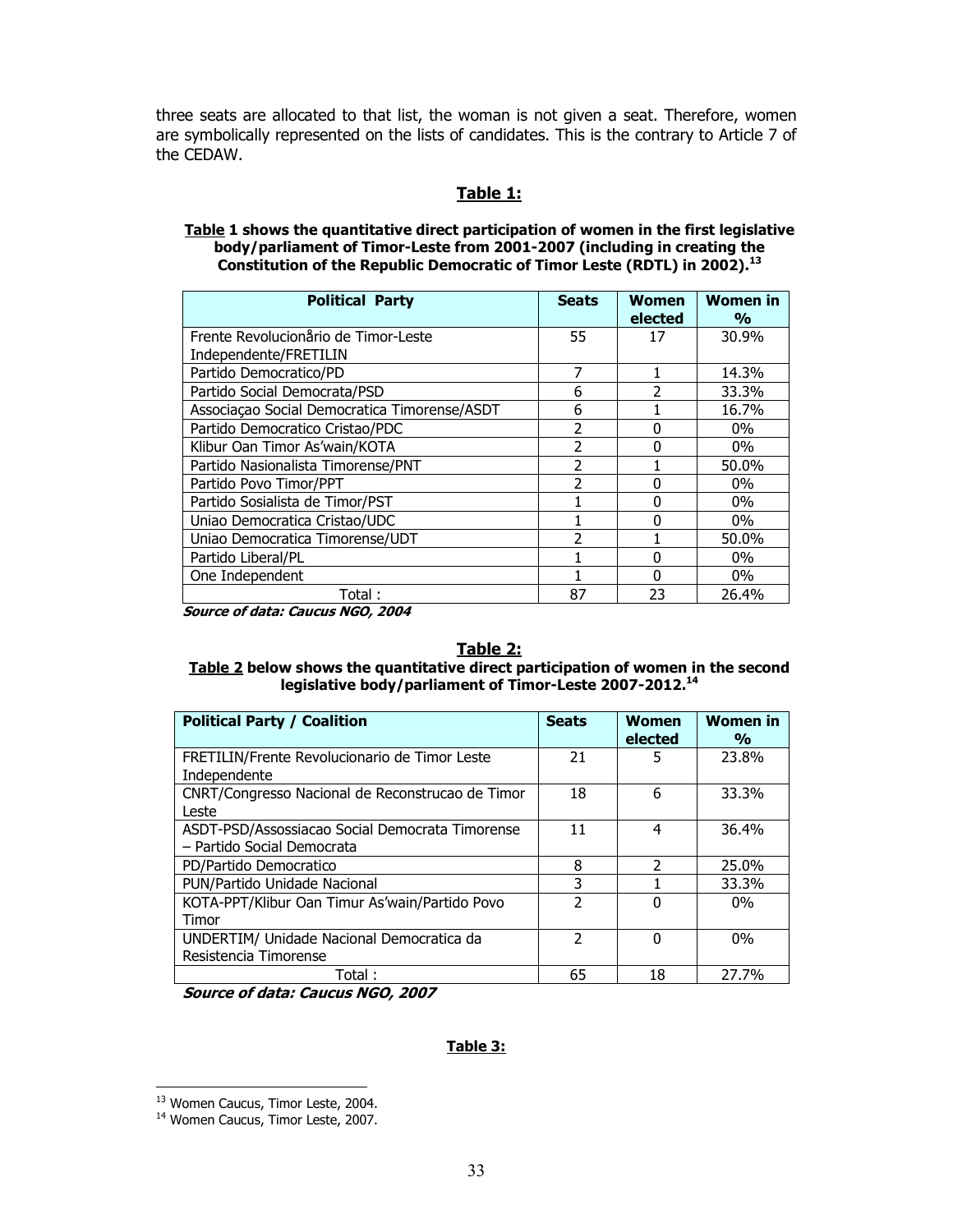#### Table 3 below shows the quantitative direct participation of women in decision making positions in the actual government of the AMP (Alianca Maioria Parlamentariu/ Alliance Majority of Parliamentary) 2007-2012<sup>15</sup>

| Α. | <b>Total Number of Positions</b><br>in the Government<br><b>Bodies</b> (Prime Minister/<br><b>Vice Minister and</b><br><b>Ministers)</b> | <b>Female</b>                                                                                         | <b>Male</b>                      | <b>Female in</b><br>O <sub>0</sub> |
|----|------------------------------------------------------------------------------------------------------------------------------------------|-------------------------------------------------------------------------------------------------------|----------------------------------|------------------------------------|
|    | <b>19 Position</b>                                                                                                                       | 4 Position<br>(Minister of Finance,<br>Justice, Social Solidarity,<br>and Vice Minister of<br>Health) | <i>15 Position</i><br>$(78.9\%)$ | 21.5%                              |
| В. | <b>State Secretary</b>                                                                                                                   | <b>Female</b>                                                                                         | <b>Male</b>                      | <b>Female in</b><br>$\frac{0}{0}$  |
|    | <b>20 Position</b>                                                                                                                       | 1 Position<br>(State Secretary for<br>Promotion and Equality)                                         | <b>19 Position</b><br>(95%)      | 5%                                 |
| C. | <b>District Administrator</b>                                                                                                            | <b>Female</b>                                                                                         | <b>Male</b>                      | <b>Female in</b><br>$\frac{0}{0}$  |
|    | 13 Position                                                                                                                              | 0 Position                                                                                            | 13 position<br>(100%)            | $0 \frac{9}{6}$                    |
| D. | <b>Sub-District administrator</b>                                                                                                        | <b>Female</b>                                                                                         | <b>Male</b>                      | <b>Female in</b><br>$\frac{0}{0}$  |
|    | <b>65 Position</b>                                                                                                                       | 0 Position                                                                                            | <b>65 Position</b><br>(100%)     | $0\%$                              |
| E. | <b>Suco/Village Chief</b>                                                                                                                | <b>Female</b>                                                                                         | <b>Male</b>                      | <b>Female</b> in<br>$\frac{9}{6}$  |
|    | 442 Position                                                                                                                             | 7 Position                                                                                            | 435<br>(98.41%)                  | 1,58%                              |

#### Source of data: Caucus NGO, 2009

Based upon the above tables, it is clear there is a substantial gap between the number of men and women in decision-making positions. Also, comparing table one with two shows that very little progress is being made to increase the number of women in elected positions.

#### c. Women in Village Leadership

The elections at the village level represented a great change for the Timorese people because the law for the village elections gives three seats to women to be members of each village council. However, even though there is a guarantee from the law, in reality the Timor-Leste state does not exert the maximum effort to develop the members' capacity so they can effectively perform their duties as village leader and strong members in the village councils. The village election results show that the number of women in village leadership is not balanced with men. For example, out of the 442 village leaders, only 7 are women. This happens because the majority of population, including older women, thinks that Timor-Leste's women in the local level are not yet ready to be community leaders such as village leaders and hamlet leaders. Many people at the village level still think that a woman's place is in the domestic realm or as a housewife.

 $\overline{a}$ <sup>15</sup> Women Caucus, Timor Leste, 2009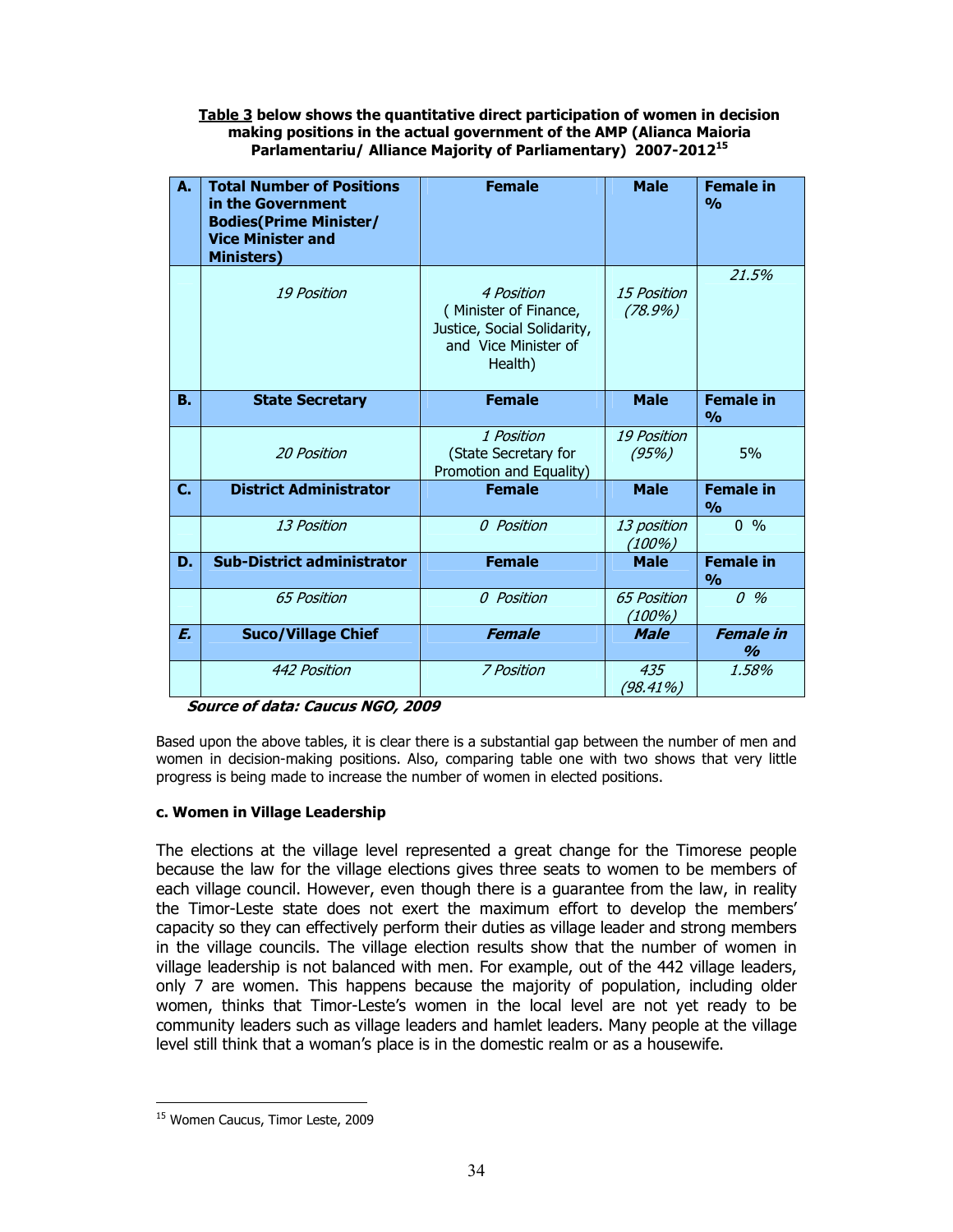## d. Challenges Faced by Women in Politic and Public Life

There are many structural, institutional and cultural constraints and factors regarding why the political process still does not accommodate women's interests. The involvement of women in political and public life faces institutional constraints in institutional bureaucracy, political parties, religion institutions, education factor, etc. For example, in political parties, only a few women are involved in party leadership, the party decisionmaking process, and women's interests are not considered. The political parties do not give opportunities to women to be leaders in actively participating in the political process.

Cultural constraints are also still strong in impeding women to be involved in political and public life. The patriarchy mentality is a main obstacle for women to participate equally with men in political and public life and also in other sectors of national development. This cultural constraint is built systematically through community traditions and interpretation of religious values and public policies which see women's position as not equal in the community. This situation means women are not self confident regarding their potential.

#### Activities undertaken by NGOs:

Although, the implementation of CEDAW is an obligation of the State, NGOs in Timor-Leste have done a great deal of work towards gender equality. Some Examples of NGO efforts include:

- 1. The NGO called Women's Caucus have conducted trainings for women who are involved in political parties, women as community leaders, and women in civil society to upgrade their knowledge in the area of political participation.
- 2. Women's Caucus also conducted training for women as community leaders related to transformative leadership. This training contemplates a complete transformation of politics, society, gender, and culture.
- 3. Women's Caucus with the IWRAW and UNIFEM has conducted the CEDAW training for members of the national parliament.
- 4. Women's Caucus, UNIFEM, and UNMIT held training on gender responsive budgeting for the parliamentary women's group.
- 5. Women's Caucus and other NGOs conducted civic education for voters related to the election.
- 6. Women's Caucus assists women to be candidates for village council.
- 7. The NGO called FOKUPERS conducted monitoring and documentation related to 2007 legislative electoral campaign to now how the political parties address women's issue in during campaign.

#### Recommendations

Recommendations from the NGOs related to women's participation in politic and public life includes the following:

1. The Law No. 6/2006 must be amended to ensure that the temporary special measure providing for women to hold at least one slot out of every four candidates is not abused, and that women are not put in the last position in the lists of candidates. The goal of this law should be gender balance in Parliament and not symbolic representation of women in the list of candidates.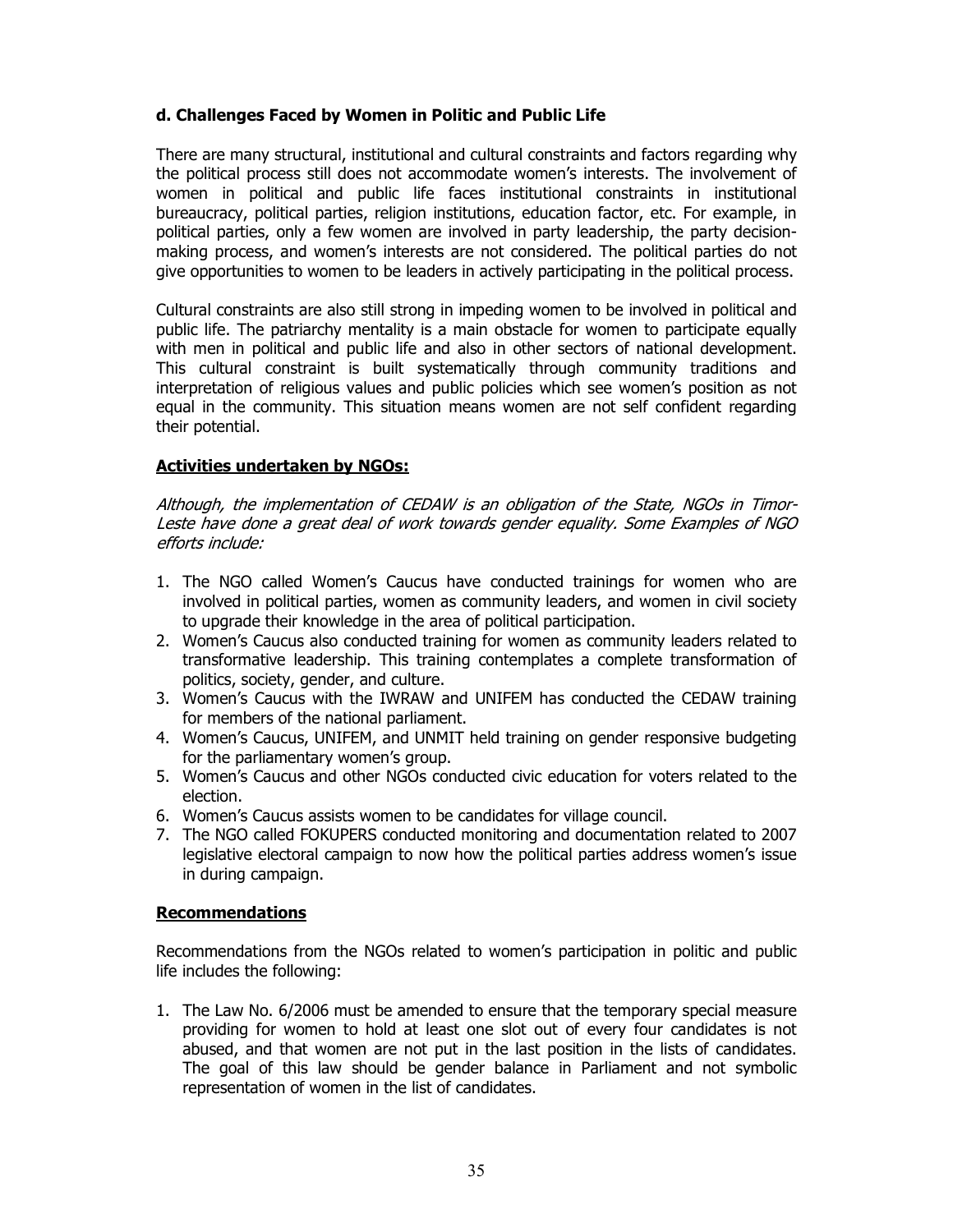- 2. The State should ensure that there is provision of training program for women who are interested in running for local or national office.
- 3. The State should ensure that the training program on leadership and skills building is provided for women who have been elected to office so they can properly carry out their duties.
- 4. The State must conduct awareness raising and public education campaigns to promote women's leadership and the idea that women can be good representatives of the people at both the community and national levels.

# 3. Women's Equal Right to Education (Article 10)

Education is a human right and an essential tool for achieving the goals of equality between men and women. Non-discriminatory education benefits both girls and boys and thus ultimately contributes to more equal relationships between women and men. Equality of access to and attainment of educational qualifications is necessary if more women are to become agents of change. Literacy of women is an important key to improving health, nutrition and education in the family and to empowering women to participate in decision making power in society. Investing in formal and non-formal education and training for girls and women, with its exceptionally high social and economic return, has proved to be one of the best means of achieving sustainable development and economic growth that is both sustained and sustainable. To now more about equality and opportunity for women in the area of education based on CEDAW Article 10, and Constitution Articles 16, 17 the CARWG identify significant issues relating to women's rights in education include:

## a. Limited School Facilities and Poor Quality of Teaching

After a referendum on August 31, 1999, the Indonesian military and militia destroyed the entire infrastructure in Timor-Leste, including schools and related facilities. After restoration of independence on May 20, 2002, the UN Transitional Administration in East Timor (UNTAET), together with East Timor leaders, built and re-established an educational system in Timor-Leste starting from zero. Since ratification of the CEDAW Convention in 2003, the State has been required to implement the CEDAW for six years.

Based on the results of the Timor-Leste Women's National Congress and also on the CEDAW regional workshops, there is still a lack of school buildings, classrooms, sanitation, drinking water, school supplies materials, and unqualified teachers in many villages in Timor-Leste. The quality of teaching in Timor-Leste is still far from people's expectations. Many teachers have no capacity in science, Portuguese language (which is one of the official languages of the country and the one in which laws are drafted) and many do not have a teaching qualifications.

Many unqualified teachers who are teaching in schools choose to be teachers because there were no other jobs available at that time. There are also older teachers that still teaching in schools even though their physical and psychological conditions affect the quality of teaching. Many times the teachers have no creative ideas to develop learning materials and exercises for their students with gender perspective.

The fact that Portuguese is an official language and the language of instruction in schools has become an obstacle for education, since the majority of the teachers don't know written and spoken Portuguese very well (only 10% of the Timorese population speaks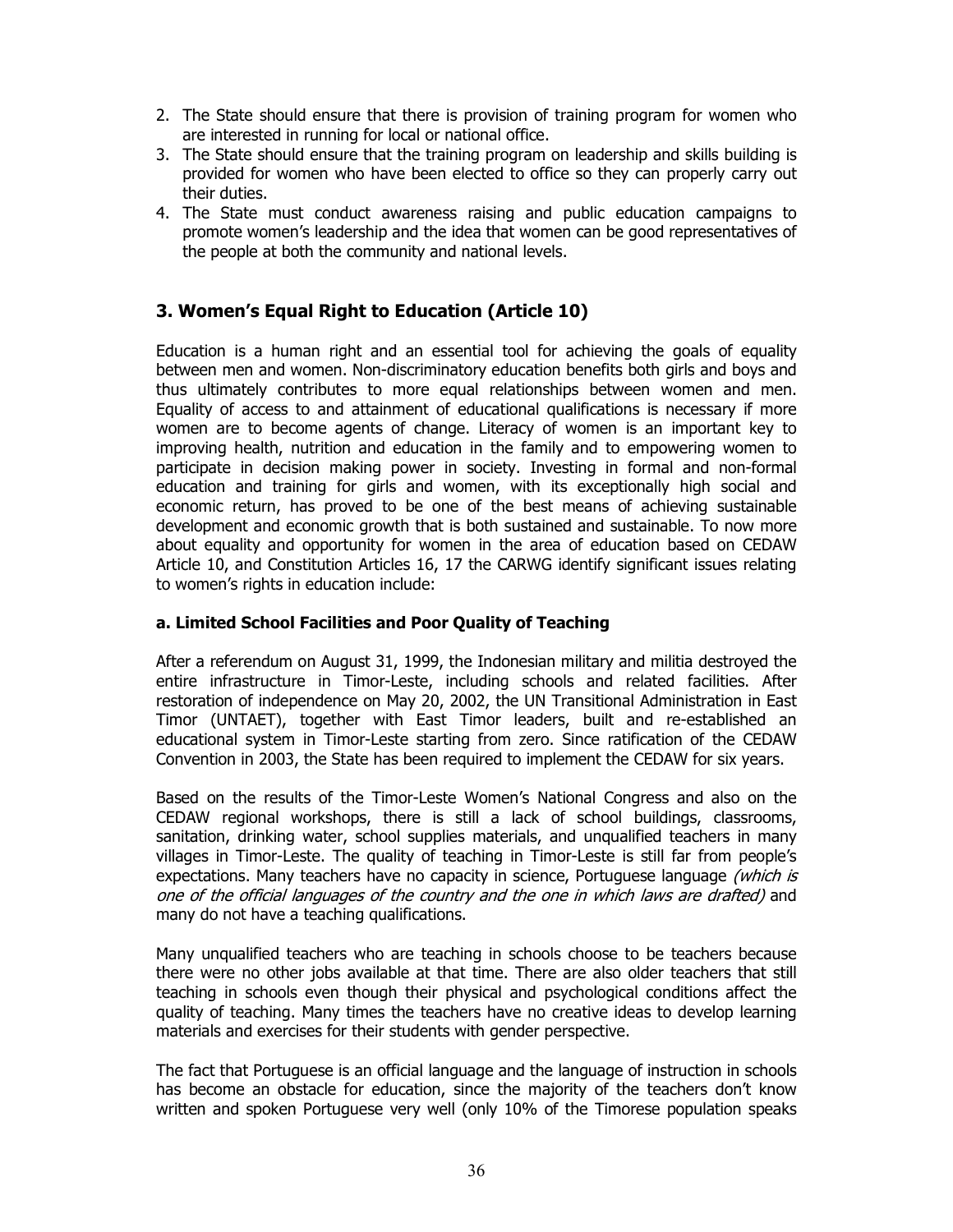Portuguese fluently). Mostly teachers use Tetum language so that they can teach the subjects in schools. In secondary and tertiary education (university), teachers are still using Indonesian to teach. Another fact is many teachers are absent from school for reasons such as being sick, attending a traditional ceremony, attending training, not taking the job seriously because of the low salary, live in urban areas and do not have transport to go to school in the rural areas and villages.

#### **Educational Facts<sup>16</sup>**

- Literacy level is rated at 43%, while illiteracy level is 57% and mainly are women
- One in four Timorese children do not attend primary school
- Secondary colleges are gradually being established
- Many of the 7.825 teachers currently employed including the volunteer teachers have had only minimal training and most have no formal teaching qualifications.
- 60% of the population of Timor Leste under 18 years
- 45% of young urban men are unemployed $17$
- Majority of school building have very poor condition and educational facilities and resources are very limited.

#### Database

Currently, only UNICEF has developed a consolidated National Database on Primary Schools as a basis for distribution of food to teachers for school feeding for students and for payment of teachers' incentives. This database is in high demand by other international/national agencies undertaking education activities in East Timor.<sup>18</sup>

#### b. Many Young Girls Drop out From School?

Discrimination against the girls in access to education persists in many areas. These are included owing to customary attitudes, early marriages and pregnancies, gender biased teaching, sexual harassment and lack of adequate accessible schooling facilities in most places in the country. Girls undertake heavy domestic work at a very early age. Girls and young women are expected to manage both educational and domestic responsibilities, often resulting in poor scholastic performance and early drop-out from the educational system. This has long-lasting consequences for all aspects of women's lives. Even though the CEDAW guarantees women's rights to education, in reality many young women in Timor-Leste drop out of school because of the following reasons $^{19}$ :

- 1. Patriarchal mentality of the parents: Parents give the most attention to their sons and send them to school until the higher level of education because they believe that only sons have a right to education and will be in the best position in the future to provide benefits for the family;
- 2. **Economic problems:** Many families have insufficient financial resources to support their daughters to school. Families are concerned about saving money for traditional ceremonies but do not spend the money for their daughters to continue their studies through university.
- 3. Early marriage: Families take their daughters out of schools and force them to marry boys who have been chosen by the family, or girls are married because the dowry has already been paid;

 $\ddot{\phantom{a}}$ 

<sup>&</sup>lt;sup>16</sup>Source: www.geelong-viguegue.com.au), the Ministry of Education, Timor Leste

<sup>&</sup>lt;sup>17</sup> There is no statistical data of girls who are unemployed.

<sup>18</sup> UNICEF, Timor Leste, 2005

<sup>&</sup>lt;sup>19</sup> The CEDAW Regional Consultation Workshop during May and June 2008.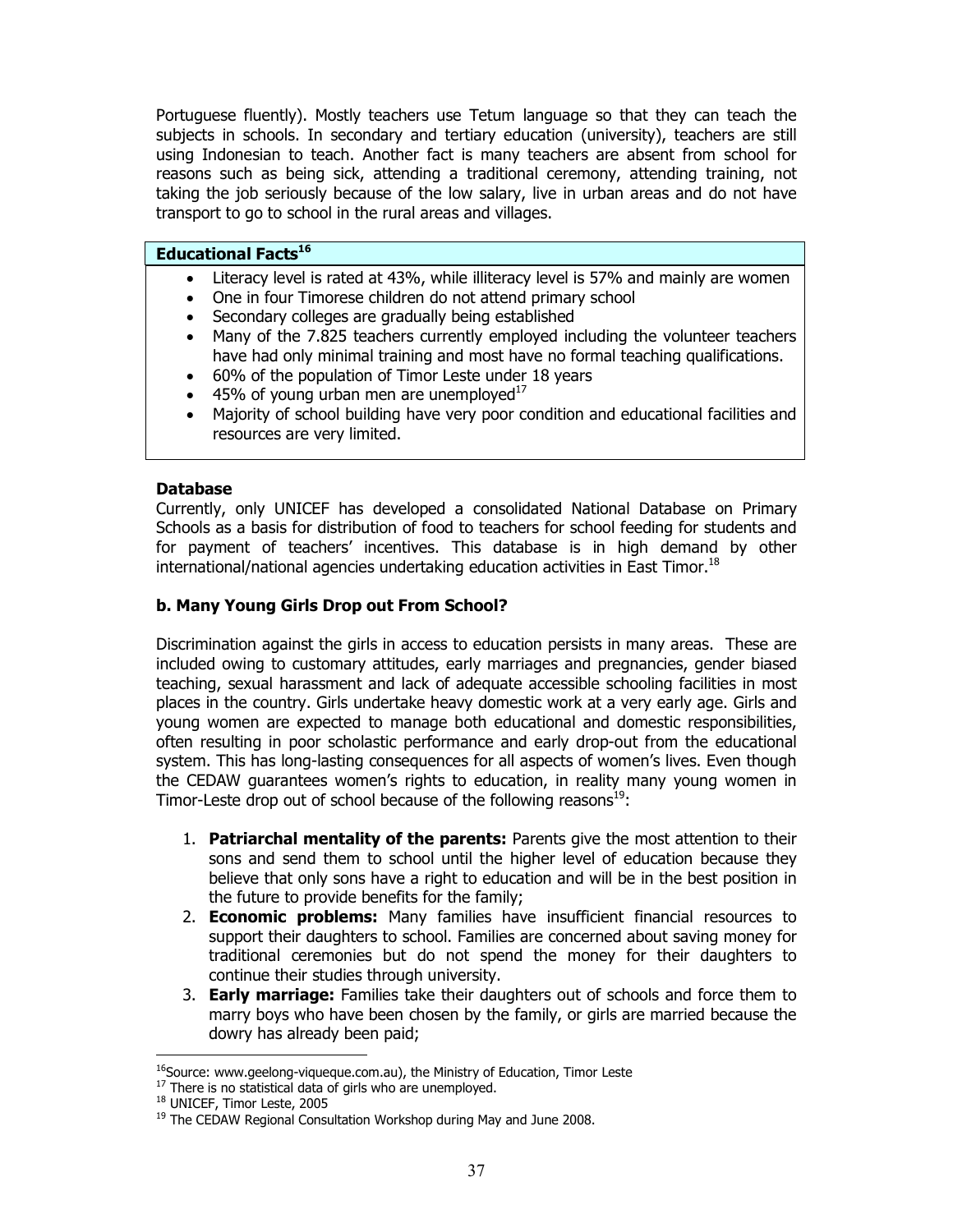- 4. **Early pregnancy:** Many girls drop out from basic and secondary education because of early pregnancy;
- 5. Long distance from school: Many rural girls live far from their schools and their parents don't want to send them to school because they are afraid they may be sexually abused going to or from school;
- 6. Family obligations: Many women drop out from universities because they want to have their own family or have to work in order to sustain their family life.

According to the issues above, the government still not implemented a policy to ensure girls and women can complete their formal education up through the university level. For those girls who have dropped out of school, the State has not put in place any policy to encourage them to return to school or to provide guidelines on how they can finish their interrupted studies. There is no statistic data from the State related to the number of women who drop out of school.

## c. Awarding of Scholarships

Based on the discussion during the women's congress, public forum discussion, and regional CEDAW workshops, there are significant concerns regarding the government scholarship program for students to study outside of the country. The participants at these events observed that the scholarship process is not transparent; it is sometimes announced only for a short time in the media, which makes it difficult for women who live far from Dili to complete their application documents in the short time provided.

## d. School Fees Inconsistency caused Discrimination in Educational System

Article 59 of the RDTL Constitution states that "the State shall recognize and guarantee that every citizen has the right to education, and it is incumbent upon it to promote the establishment of a public system of universal and compulsory basic education that is free of charge in accordance with its ability and in conformity with the law". Despite this provision, and even after ratification of CEDAW in 2003, many girls who study in private and Catholic schools must still pay the school fees US\$ 5 - 10, while those who study in state schools are given free education. Many girls attend private and Catholic schools because there are not enough spaces for them in state schools. Article 59, section 3 of the Constitution also states that "The State shall recognize and supervise private and cooperative education." At the time, there had not yet been any initiative from the state to ask Catholic and private schools to stop asking for fees.

It has been a major concern among civil society for many years regarding the educational fees collected by the Catholic and private schools. Due to the fact that the Catholic Churches have received funding allocation from the government budget that allocated to the civil society organizations, but many parents still have to pay for school fees of their children since all Catholic Churches request them to do it. $^{20}$ 

## e. Parents' Role Negatively Affect Young Girls Right to Formal Education

Stereotypical thinking related to men's and women's roles is still dominant in Timor-Leste society. In rural areas most parents do not send their daughters to school because of the distance of the school from their houses, since they do not want their daughters to walk the long distance alone. They are worried that their daughters will get sexual assaulted or

 $\overline{a}$  $20$  Ibid, page no.27 and the National Women's Congress in Timor Leste in 2004 and 2008.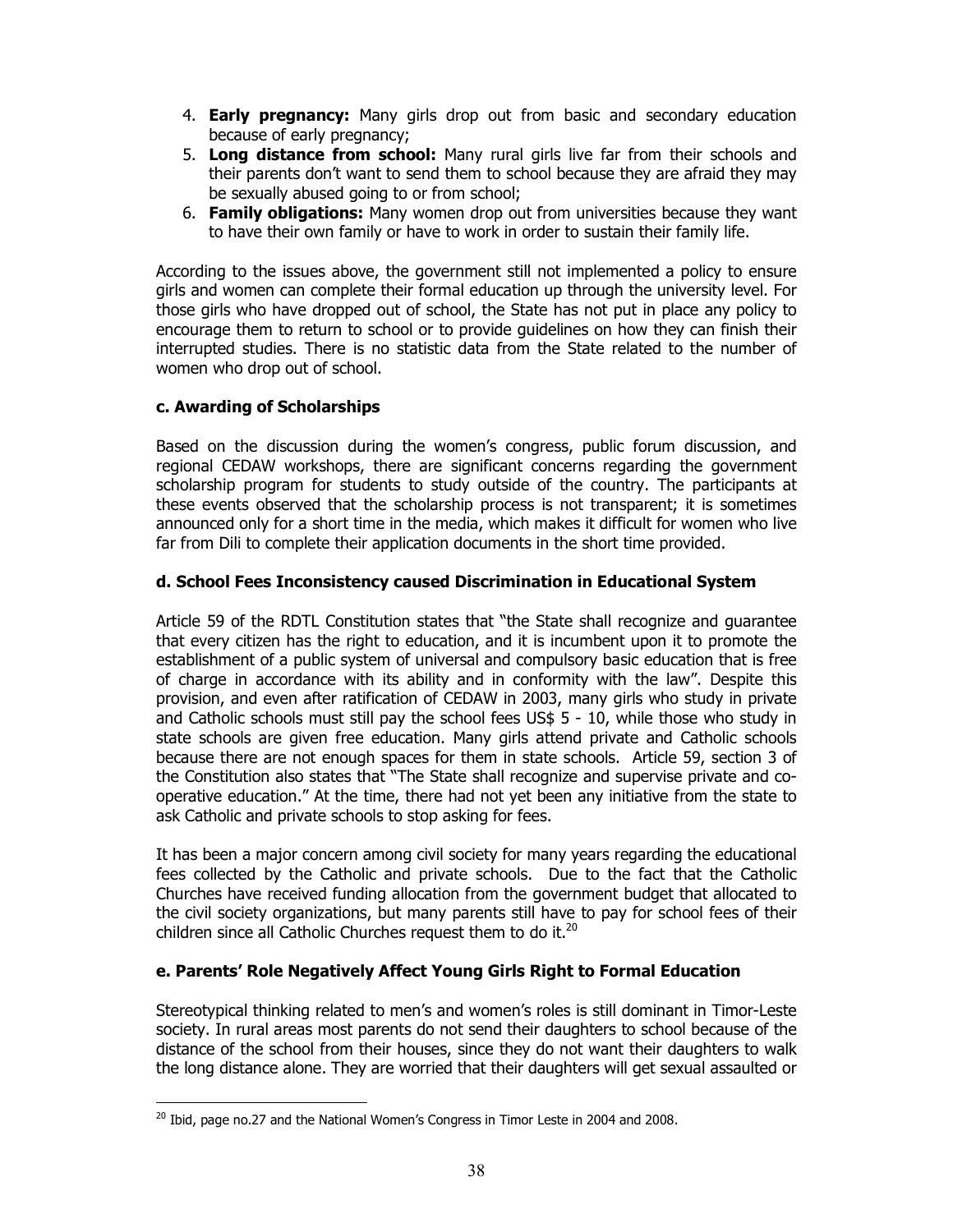subject to other types of violence. The families feel more secure about sending their boys to school and believe that their boys will not get any danger on the way because they trust that boys are strong and can face any kind of problems.

Many girls are older when they start their studies, thus will not finish their basic education or will not want to move on to higher education because they are considered too old.

## f. Lack of Women Human Resources

In all schools, countrywide, various facilities to support the students' activities in school are lacking. Girls need school facilities both in formal and non-formal education in order to increase the number of the women who are knowledgeable in a variety of areas. According to Article 59 paragraph 4 of the RDTL Constitution, the government "should ensure the access of every citizen, in accordance to their abilities, to the highest levels of education, scientific research and artistic creativity".

The scholarship program allowing students to attend university only provides for a few people. Many girls have finished their secondary school but cannot find a way to continue their studies in university because their families cannot afford the fees. The State has not yet responded to women who want to continue their study in university. According to the State party report, there is a great need to invest in human resources with professional skills by providing additional professional education / training. But this is still not implemented well, and women, particularly rural women, face difficulties in accessing information as well as professional training and thus fall behind men in the professional arena.

## g. Combating Illiteracy

Almost two-thirds of adult women are illiterate in Timor Leste. The Government, through the Ministry of Education under the Department of Non-Formal Education, is now implementing a program to reduce and eliminate illiteracy in Timor-Leste. This program was implemented in 13 districts and 65 sub-districts. The total number of students registered was 9,677; around 85.2% of data had no classification with regard to the sex of the students. There are 43 villages where this program has still not been implemented because of lack of facilities. This program was realized with bilateral cooperation between Timor-Leste and Cuba. Even though this program has already existed for a couple of years, the Ministry of Education has no exact data related to the number of illiterate women who are attending this program. The reality is that many women who are under age are working in the projects or as household keepers in order to earn money, even though they cannot read or write.

The statistical data in the table below, provided by the Ministry of Education, does not provide data related to the number of women participating in the literacy program such as how many women can read and write, and how they use their knowledge to develop their economy ability.

## Table 1: Statistical data for people that participate in the literacy program<sup>21</sup>

 $\ddot{\phantom{a}}$  $21$  The Department of Non Formal Education of the Ministry of Education, Timor Leste (2005).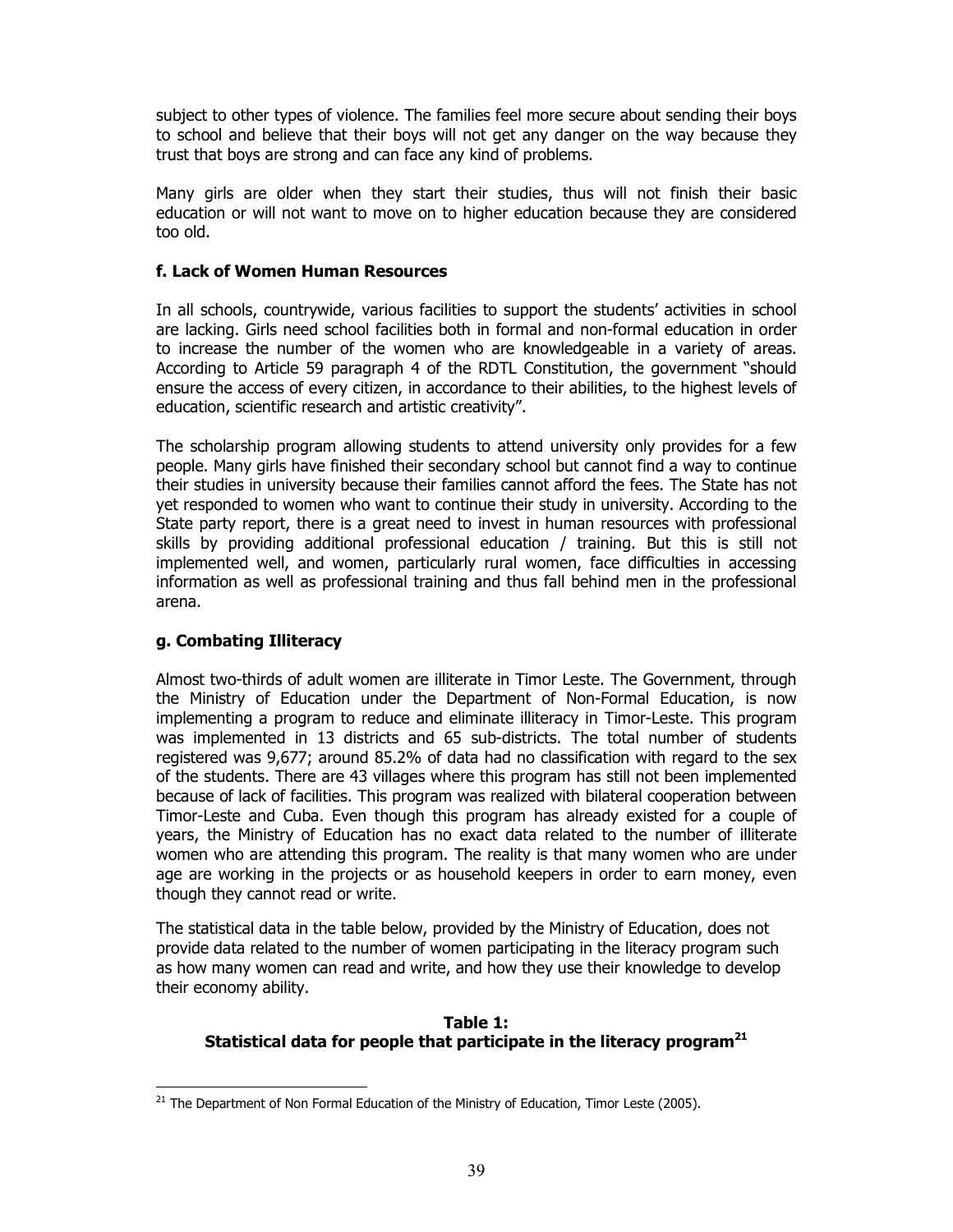| <b>District</b> | <b>Registered</b> | <b>Active</b><br><b>Participation in</b><br><b>Literacy Program</b> | <b>Non Active</b><br><b>Participation</b> | Percentage<br><b>Active</b><br><b>Participation</b> | <b>Number</b><br><b>Certified</b> |
|-----------------|-------------------|---------------------------------------------------------------------|-------------------------------------------|-----------------------------------------------------|-----------------------------------|
| Aileu           | 250               | 221                                                                 | 29                                        | 88,4%                                               | 138                               |
| Ainaro          | 195               | 185                                                                 | 10                                        | 94,9%                                               | 185                               |
| Baucau          | 681               | 653                                                                 | 29                                        | 95,8%                                               | 620                               |
| Bobonaro        | 643               | 618                                                                 | 25                                        | 96,1%                                               | 618                               |
| Covalima        | 221               | 211                                                                 | 10                                        | 95,5%                                               | 195                               |
| Dili            | 622               | 592                                                                 | 29                                        | 95,0%                                               | 592                               |
| Ermera          | 503               | 485                                                                 | 18                                        | 96,4%                                               | 444                               |
| Liquiça         | 432               | 405                                                                 | 28                                        | 93,5%                                               | 405                               |
| Lautem          | 229               | 226                                                                 | 3                                         | 98,5%                                               | 224                               |
| Manatuto        | 421               | 343                                                                 | 78                                        | 81,3%                                               | 343                               |
| Manufahi        | 410               | 405                                                                 | 5                                         | 98,7%                                               | 222                               |
| Oecusse         | 0                 | $\Omega$                                                            | 0                                         | $0\%$                                               | 0                                 |
| Vique-que       | 185               | 171                                                                 | 14                                        | 92,4%                                               | 50                                |
| <b>Total</b>    | 4,729             | 4,515                                                               | 278                                       | 94,21%                                              | 4,036                             |

Source of data: The Department of Non Formal Education of the Ministry of Education, Timor Leste (2005)

The table below is the statistical data of the literacy program provided for women specifically. This literacy program has carried out by a local woman NGO named "Grupu Feto Foin Sae Timor Leste" (East Timorese Young Women Organisation) or so called GFFTL. The GFFTL has been carrying out a lot of trainings regarding literacy program

| Years     | Total Women's students participated in the<br><b>GFFTL's Literacy Program</b> |
|-----------|-------------------------------------------------------------------------------|
| 2001-2002 | 211                                                                           |
| 2002-2003 | 296                                                                           |
| 2003-2004 | 348                                                                           |
| 2004-2005 | 246                                                                           |
| 2005-2006 | 216                                                                           |
| 2006-2007 | 110                                                                           |
| 2007-2008 | 214                                                                           |
| 2008-2009 | 135                                                                           |

- The total numbers of female students are 1,776 women who participated in the GFFTL's literacy program in Timor Leste during 2001-2009.
- About 1,174 women passed their literacy exams and received certificate. It demonstrates that there are about 1,174 women who are able to read, to write and to conduct basic calculation.
- Many female students did not pass in their exams because they have not yet know on how to read, write and count.
- About 602 female students did not pass their literacy exams and did not received certificate because of many obstacles.
- Obstacles that female students have faced are the lack of free time to continue their studying since they engage with many domestic responsibilities. Many of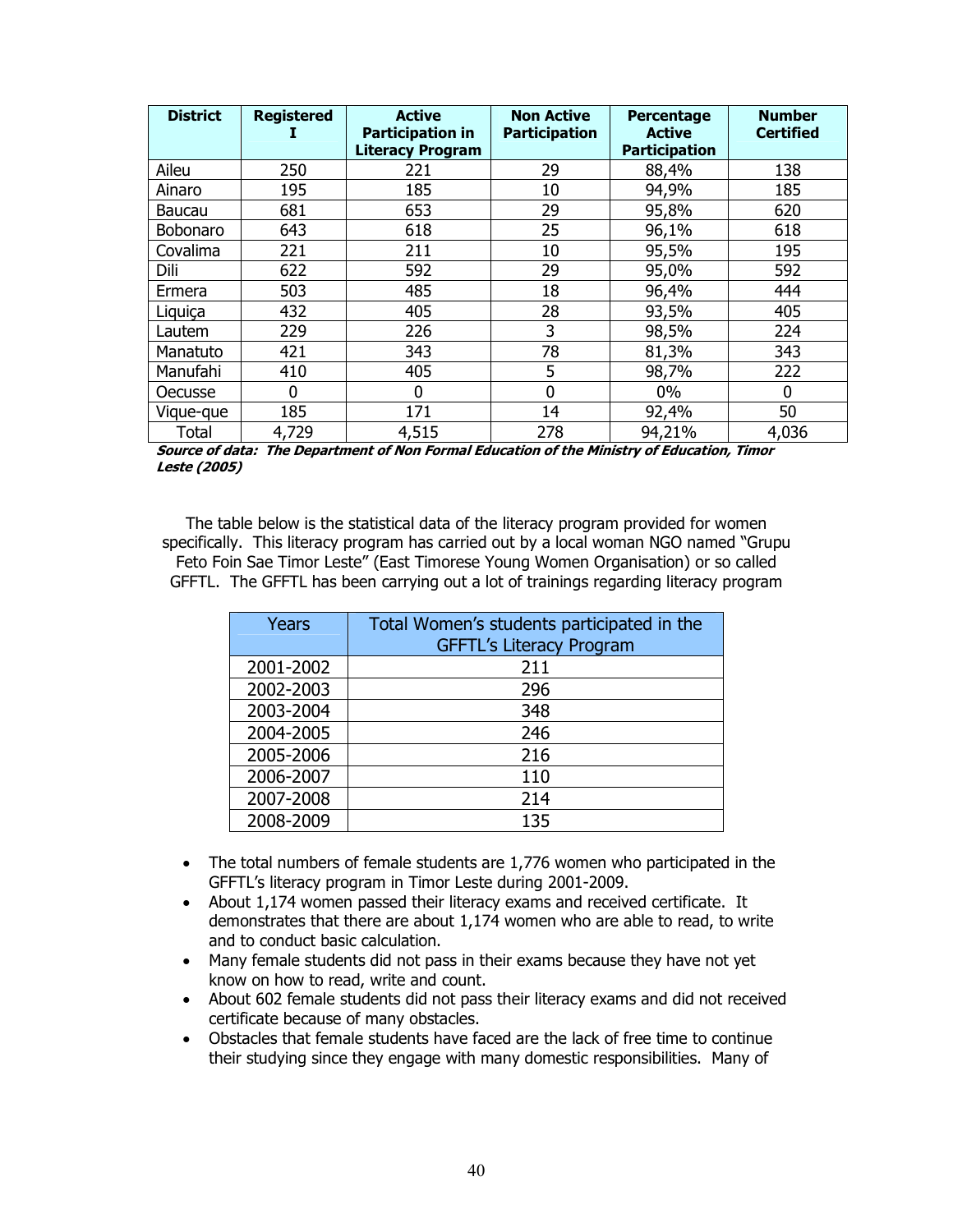them have to look after their children and/or have to go to work in their farms and carry out other household duties. $^{22}$ 

## Activities undertaken by NGOs:

Although, the implementation of CEDAW is an obligation of the State, NGOs in Timor-Leste have carried out an impressive works towards gender equality. Examples of NGO efforts include:

- 1. In order to combat the illiteracy problem in Timor-Leste, the Grupu Feto Foin Sae (GFFTL) NGOs have also implemented a literacy program for both men and women. Also, many other NGOs conducted literacy programs to teach people how to read and write.
- 2. NGOs conducted a community dialogue program to develop family values that respect girls' right in access to formal education, non-formal education, and non-formal training in order to upgrade their capacity and skills in different areas and use their skills to improve their lives economically.
- 3. NGOs have conducted a discussion forum and disseminated information related to the CEDAW in building up the people consciousness about how to respect and give opportunity to women to attend formal education, starting from basic education up to the university level.
- 4. NGOs have lobbied the government in order to include gender and promotion of equality in the basic and secondary curriculum.
- 5. NGOs have conducted informal training to basic school teachers related to developing topics and exercises with a gender equality perspective.
- 6. NGOs are holding a variety of trainings in order to increase the capacity of women in all areas.

## Recommendations:

 $\overline{a}$ 

Recommendations from the NGOs related to women's equal right to education include the following:

- 1. The State must draft a policy to assist and encourage the girls who drop out from school in order to continue their study.
- 2. The State must establish training centers in all 13 districts so that those who drop out from school can develop and upgrade their capacity
- 3. The State must ensure that advocacy activities will be carried out to educate and to raise awareness on women's right to education, based on Article 10 of the CEDAW to the targeted population regularly.
- 4. The State must carry out mechanism and implement its work in eliminating negative stereotypes about women's role, focusing on changing the patriarchal mentality.
- 5. The State must ensure that there is a capacity building program to upgrade teachers' capacity, particularly in Portuguese language, by providing long term teacher training, if possibility, the State should support teachers to continue their studies in Portugal and Brazil so they can improve their Portuguese language skills.
- 6. The State must establish decent conditions of school facilities and positive learning environments in all schools so that students are eager to focus on the learning process.

<sup>&</sup>lt;sup>22</sup> Statistical data report of GFFTL's Literacy Program 2009, Timor Leste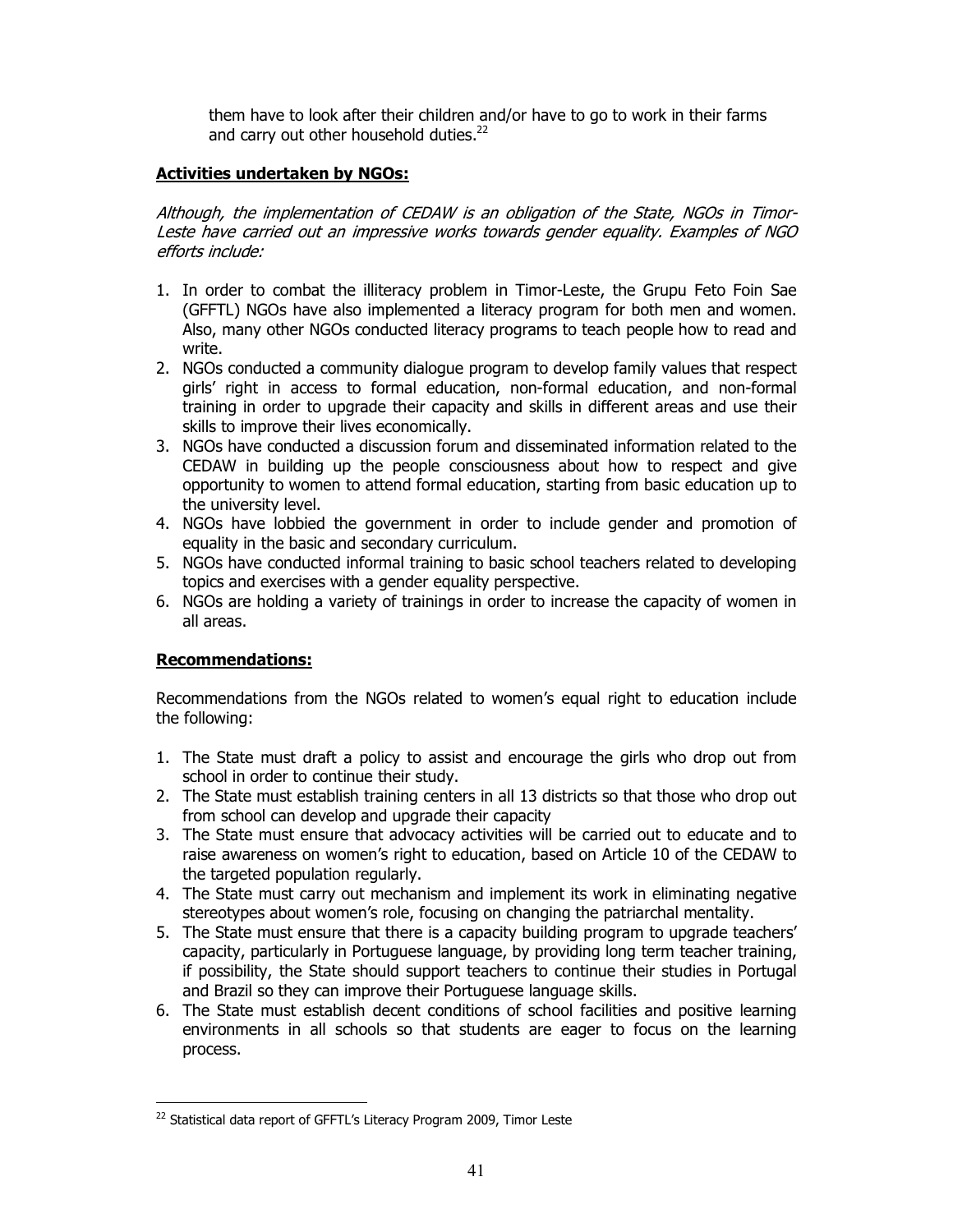- 7. The State must ensure that primary schools will be established at every sub-village based on the number of local population so that the girls do not need to walk a long distance to school.
- 8. The State must ensure that the evening schools or non-formal education will be established for those who have not finished their studies so people can teach or work during the day and continue their study in the evening.
- 9. The State must ensure that an independent commission is established to monitor the scholarship program and to ensure that the awarding of scholarships is fair and there is no nepotism.
- 10. The State must ensure that a commission or a mechanism to control and to reform the non-formal education system will be established and functioned.
- 11. The State must ensure that literacy centers will be established at the village and subvillage levels to help women who do not live close to major towns.
- 12. The State must draft regulations for those who are teaching in non-formal education.
- 13. The State must ensure that provisions of good school facilities are provided in order to facilitate women in their learning process.
- 14. The State establish a commission or a mechanism to conduct data collection of underage persons, both male and female, who are unable to read and write but have to work in order to provide financial support for their parents regarding the expenses of Timor-Leste traditional ceremony.
- 15. The State must establish an effective taskforce to monitor and to evaluate the literacy program.
- 16. The State must establish a database system at the Department of Non-formal Education in conducting data collection of the number of men and women who are involved in the literacy program.
- 17. The State must establish a quantitative and qualitative database system in conducting data collection on the numbers of girls who attend schools in primary education up to university level, the age of women versus men who are illiterate, and the numbers of men and women who get scholarships to study at the university level.

## 4. Women's Health (Article 12, GR 24)

Women have the right to the enjoyment of the highest attainable standard of physical and mental health. The enjoyment of this right is vital to their lives and well-being and their abilities to participate in all areas of public and private life. A major barrier for women from Timor-Leste to the achievement of the highest attainable standard of health is inequality, both between men and women and among different groups of women in society.

Many women have different and unequal access to and use of basic health resources, including primary health services for the prevention of maternal mortality, treatment of diseases, malnutrition, anemia, diarrhea diseases, malaria, tuberculoses, and other tropical diseases, unsafe abortion, and reproductive rights. Women also have different and unequal opportunities for the protection, promotion and maintenance of their health.

The Timor Leste State has not yet exerted the maximum effort to fulfill its obligation under Article 12 of the CEDAW to protect and promote women's health and reproductive rights. The 2003 Demographic Health Survey included several aspects of health-seeking behavior. Approximately one in ten households reported not using any health care provider when a household member was ill. Curative health care encounters occurred predominantly in community health centers (58.9%), about a quarter (24.6%) occurred in government hospitals, and 11.4% occurred in private clinics. Some people bypassed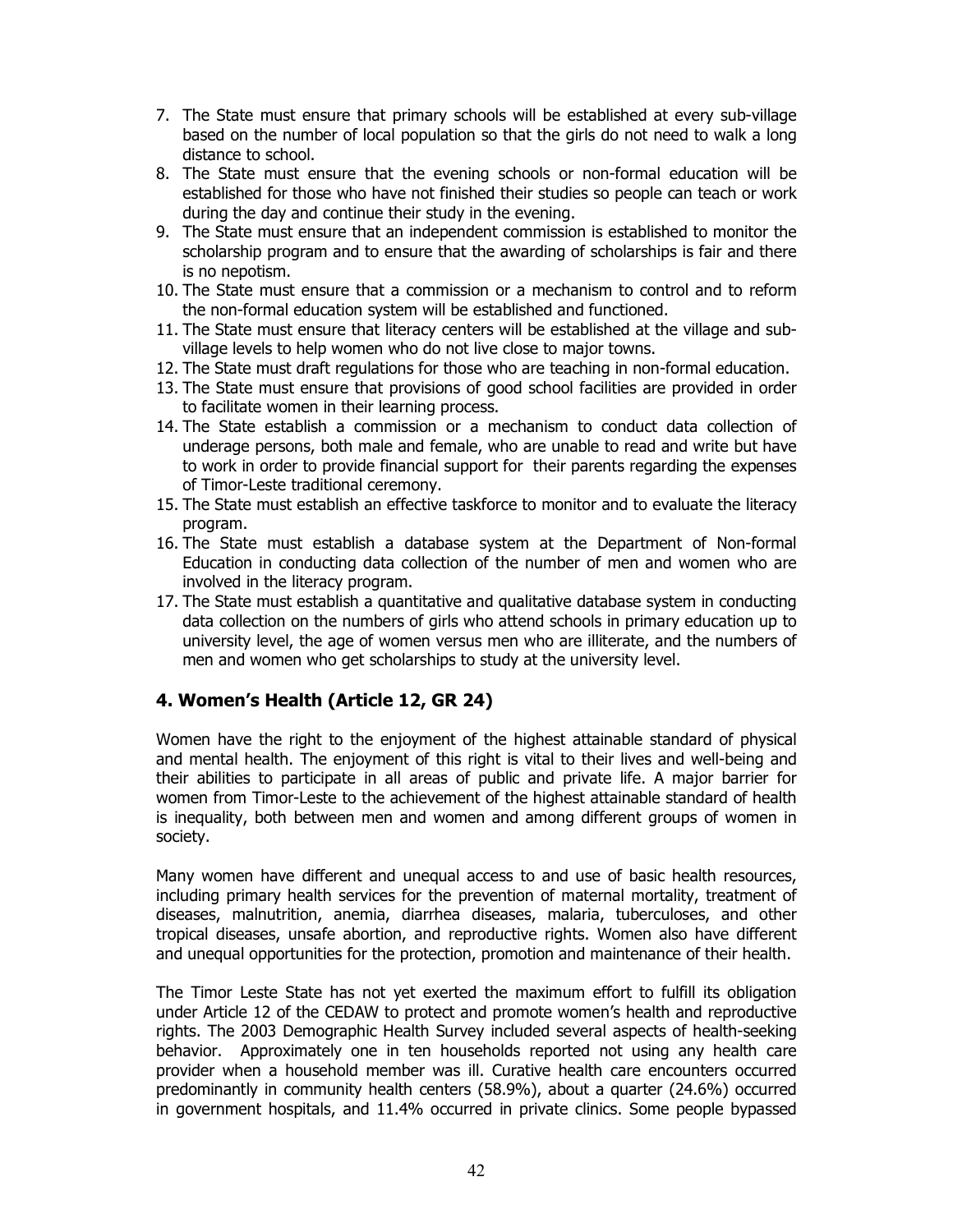their community health centre and sought care at the nearest hospital instead. The mean travel time to the usual first health care provider was 35 minutes, with travel mostly by walking. Women who reported as "big problems" in accessing health care for themselves identified the following difficulties: distance to health facility (63.6%), having to take transport (62.2%), not wanting to go alone (61.7%), getting money for treatment (59.3%), knowing where to go (26.7%), getting permission to go (17.9%), and concern about the absence of a female provider  $(4.4\%)$ .<sup>23</sup>

Following are cases that show the real conditions related to women's health in Timor-Leste:

#### a. Limited Access to Health Services

In paragraphs 1082-1088 of the state treaty-specific CEDAW report, the government recognizes many problems that women face everyday in order to access health services. At the NGO CEDAW Regional Consultation Workshops, many NGOs observed that women in Timor-Leste who live in rural areas still face difficulties in access to health services, primarily because of long distances to health care facilities discourage attendance, in particular for non-urgent conditions and preventive care. During the wet season, for example, even short distances can become impassable. In some cases, the long journey stimulates collective action, such as groups of women walking together in order to facilitate, support and protect one another. In the case of serious conditions, as well as during delivery of babies, even short distances may pose significant obstacles.

In rural areas, female health workers are sometimes obliged to travel in pairs to remote locations without communication equipment or transportation. They have to walking for hours in order to carry out their mobile clinical activities. Even though, transportation and fuel are provided, poor roads can cause them to arrive late or have not arrived at all, such problem disappointed waiting clients. According to the Regional Consultation Workshops, specific group mention about outreach activities that had transportation of nurses and midwives and their equipment and drugs, and it was necessary to conduct SISCA (Servico Integrado Saude Comunitária/Community Health Integrated Services). Drug supplies are already unreliable and the situation gets worse during the wet season, when many roads are blocked. In Oecusse, it finds that many people send the patients or members of the patient's family to Indonesia (Atambua) in order to search for medication. In Baucau, community members may carry medicines in order to prepare for a mobile clinic, which carry out its medication activities by footing from the closest access point to their own road-inaccessible village. $^{24}$ 

#### b. Economic Factors to Women's Health

Economic factors further complicate access to health care facilities. Various costs are associated with health care seeking. Traditional providers may negotiate a payment  $(kasu)$  for positive outcomes. In relation to government health providers, there is no evidence of routine charging of the fees. The government health providers did, on occasion, charge for privately administering a service or for offering services during outof- official hours. Costs were also associated with obtaining medications (traditional or biomedical) and referral to another health facility, including procuring transport and

 $\ddot{\phantom{a}}$ 

<sup>&</sup>lt;sup>23</sup> Data collected from the CEDAW Thematic Group on Health issue during the CEDAW Regional Consultation Workshop in May 2008.

 $24$  Ibid, page no. 27.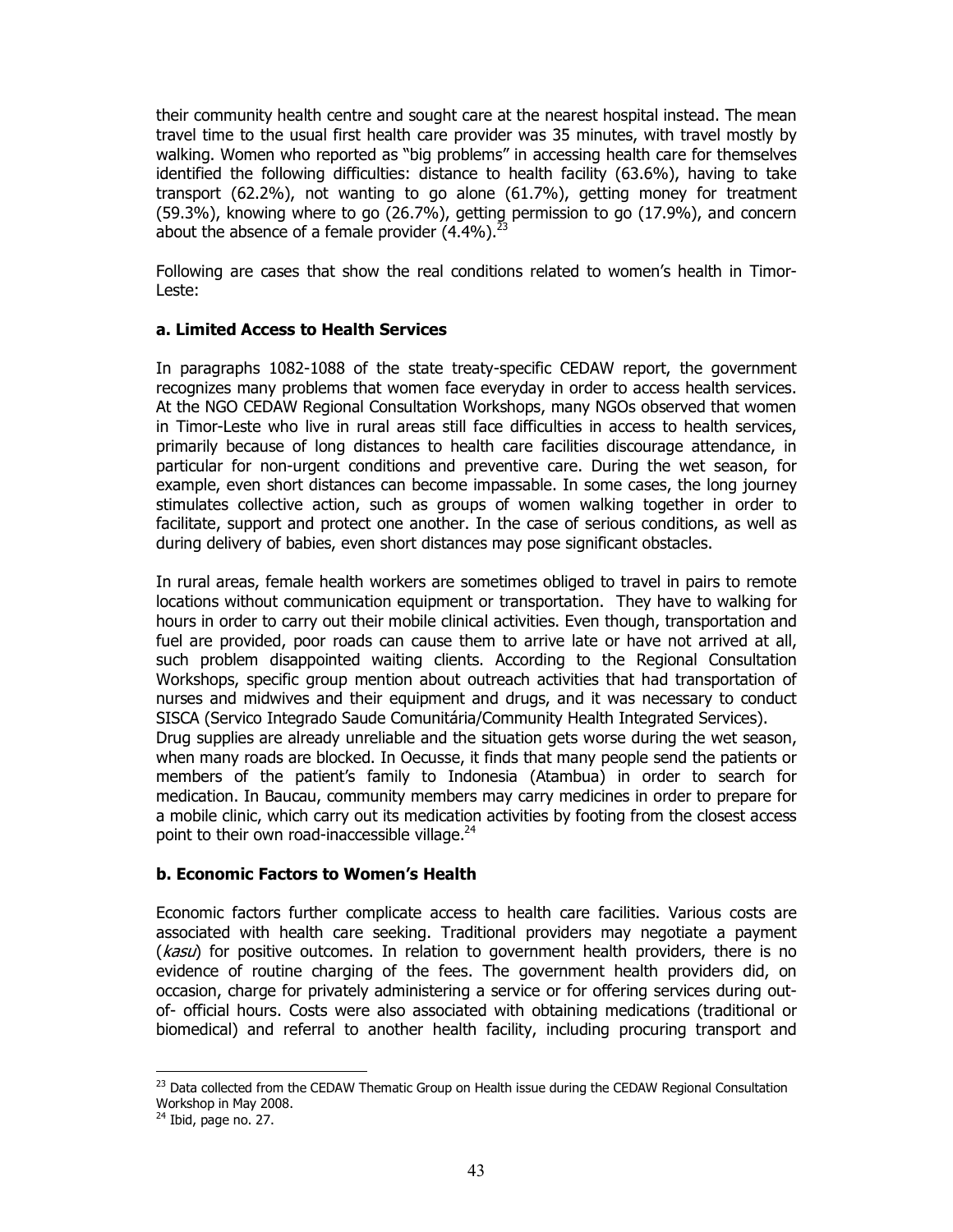accompanying the patient to the facility. $25$  This situation caused pregnant women face difficulty in obtaining medical treatment, because they have to walk for long distances (2- 3 hours at times), walk up and down from the mountain, and cross rivers in the rainy season in order to access the health care centre. In the sub-districts level, women typically relied on traditional birth attendants for delivery.<sup>26</sup>

Aside from the problems mentioned above, there are other factors that contribute to the problems for women in accessing to the health care services such as: gender inequality, families are not concerned about women's health; women are not decision makers regarding seeking health assistance, patriarchal mentality, and social stigma. NGOs are concerned about the extent to which the government will incorporate and implement its policies that protect women's rights according to Article 12 of the CEDAW.  $^{27}$ 

#### c. The Quality of Health Care for Women's Reproductive Rights

Health care services in terms of pre- and post-natal care are still very limited in Timor-Leste because of the lack of qualified human resources in this area. As stated in paragraph 1095 of the Government Report, not all health care centers have midwives – some have only nurses. There are not enough to appropriately and effectively attend to pregnant women. Sometimes pregnant women have to wait for one and a half hours before doing medical checkup. Also, they receive psychological violence from midwives during the process of giving birth. For example, nurses will give more attention to people whom they know or are friendly with; will tell women that they have too many children already; or will say negative things to women who feel pain when give birth by saying: "when you have sexual relations you never feel pain and scream and now when you give birth you feel pain and scream". 28

The other big problems are the quality of reproductive health services in Timor-Leste such as lack of maternity places and ambulances to transport pregnant women who in rural areas to sub-district clinics. Currently, there are only ambulances for the 13 districts and a few for sub-districts. The numbers of ambulances are not enough to immediately transport the pregnant women who live in 442 villages countywide. This obstacle is an impediment that increases the maternal mortality rate in Timor-Leste. Another factor that also contributes to the increased mortality rate in all regions comes from women themselves. For example, most women (almost 90%) decided to give birth at home and ask for a traditional nurse for maternal assistance ; pregnant women are not interested in regular check medical up on their condition with midwives; and women do not pay attention on their pregnancy as they consider that giving birth is a normal event.

#### d. Maternal Mortality Rate and Family Planning

Many factors that are mentioned above affect the maternal mortality rate in all regions of Timor-Leste. Based on the demographic data from the Ministry of Health, Timor Leste the mortality rate around 800-840/100,000 (number of deaths per number of live births). Other fundamental problems that also contribute to the mortality rate are: pregnancy complications, malnutrition and miscarriage, women living far from health care centers,

 $\ddot{\phantom{a}}$ <sup>25</sup> Sources: Zwi, A.B., Blignault, I., Glazebrook, D., Correia, V., Bateman Steel, C.R., Ferreira, E. and Pinto,

B.M. (2008) Timor-Leste Health Care Seeking Behavior Study).

 $26$  Ibid, page no. 23.

<sup>&</sup>lt;sup>27</sup> Public discussion about reproductive health problems of Timorese women during the Women's Congress in Timor Leste in 2004 and 2008.

<sup>28</sup> Ibid, page no. 27.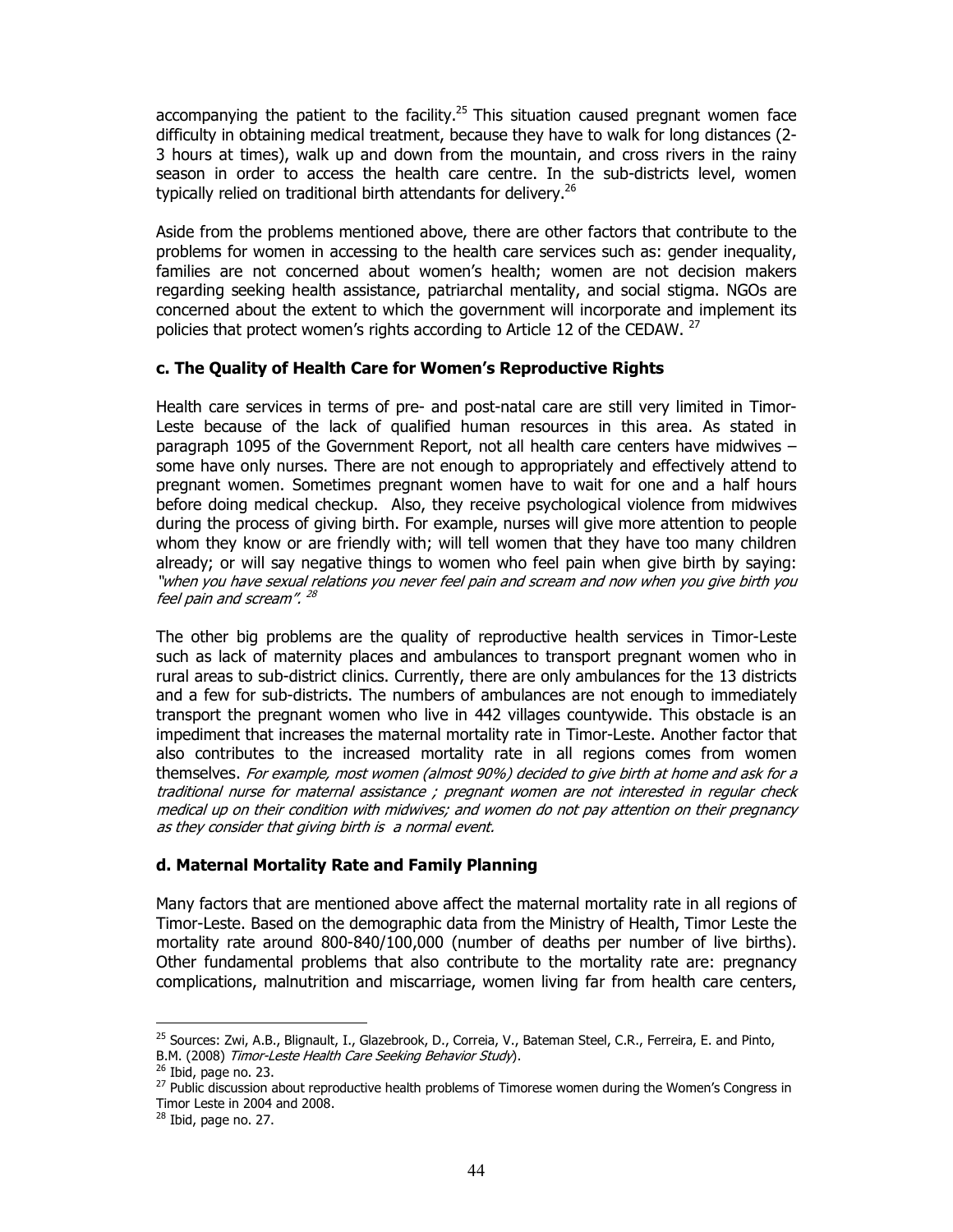lack of medical treatment during the pre- and post-natal periods, unsafe abortions, early pregnancy, and poverty.

A 2009 study from the Alola Foundation, a local NGO, and the Ministry of Health entitled Maternal Mortality, Unplanned Pregnancy and Unsafe Abortion in Timor-Leste: A Situational Analysis, showed that induced abortion continued to be performed in secret and 40 per cent of all emergency obstetric care was managing and treating complications from early pregnancy losses (both abortions and miscarriages). The data also show that 10% person of high tension, 33% because of difficulties giving birth. The demographic health survey in 2003 and the 2004 national census show that Timor-Leste has a very high rate of fertility  $-7.8\%$ . In response to this, the State began implementing a family planning program as an intervention strategy to reduce the growth of the population and prevent the high mortality rate of women and children. But these strategies have no impact and still not contributed to solving the high fertility and maternal mortality problem in Timor-Leste.<sup>29</sup>

Women and men in general recognize the value of birth spacing in relation to the household economy as well as the health of the mother and children. Women usually receive information on birth control methods from health care facilities and inform their husbands. Then, there is a disagreement because usually women want to use contraception, but men do not want to. Disagreement can result in fighting, infidelity, and divorce. The husband's parents may influence the couple's decision-making due to considerations regarding bride-price (dawry). In addition to the concern of potential side effects, often based on what they have learned about other's bad experiences, and potential limitations on future fertility, discourages use of birth spacing methods. $^{30}$ 

Unfortunately, the men are generally the heads of their families and have an absolute right in making decision. Women/wives must obey and implement the decisions made by their husbands. From now on, there are still no legislation and regulations from the government to combat such thinking/stereotyping of men's and women's duties according to the implementation of Article 5 of the CEDAW.

#### e. Cultural Influences on Women's Nutrition

 $\overline{a}$ 

During the NGO CEDAW Regional Consultation Workshops, serious concern on the nutrition problems against women was raised in particular for pregnant women and those who are breastfeeding. According to the result from data collection, the income per capita in Timor-Leste is less than \$0.50 per household per day. Adding to the unemployment problem, women and their families are not capable economically or financially to have proper nutrition to support them in this important time. The majority of women are illiterate, lack skills, lack local transport (especially because of bad road and bridge conditions). They do not have electric power, and there is a lack merchandise for earning money to buy food with full of nutrition such as milk, meat, fish, fruits, and also good quality vitamins for pregnancies and breastfeeding.

In addition, some customs and traditional beliefs in Timor-Leste teach that pregnant women should not eat eggs because it will cause them to have a ruptured uterus. After giving birth, tradition dictates that the new mothers should just drink hot water and some

<sup>&</sup>lt;sup>29</sup> Maternal Mortality, Unplanned Pregnancy and Unsafe Abortion in Timor-Leste: A Situational Analysis, Belton, Whittaker and Barkley (2009), Alola Foundation, Timor Leste.

<sup>&</sup>lt;sup>30</sup> Timor-Leste Health Care Seeking Behavior Study, Zei, et al (2009), Alola Foundation, the Ministry of Health, Timor Leste. (2009)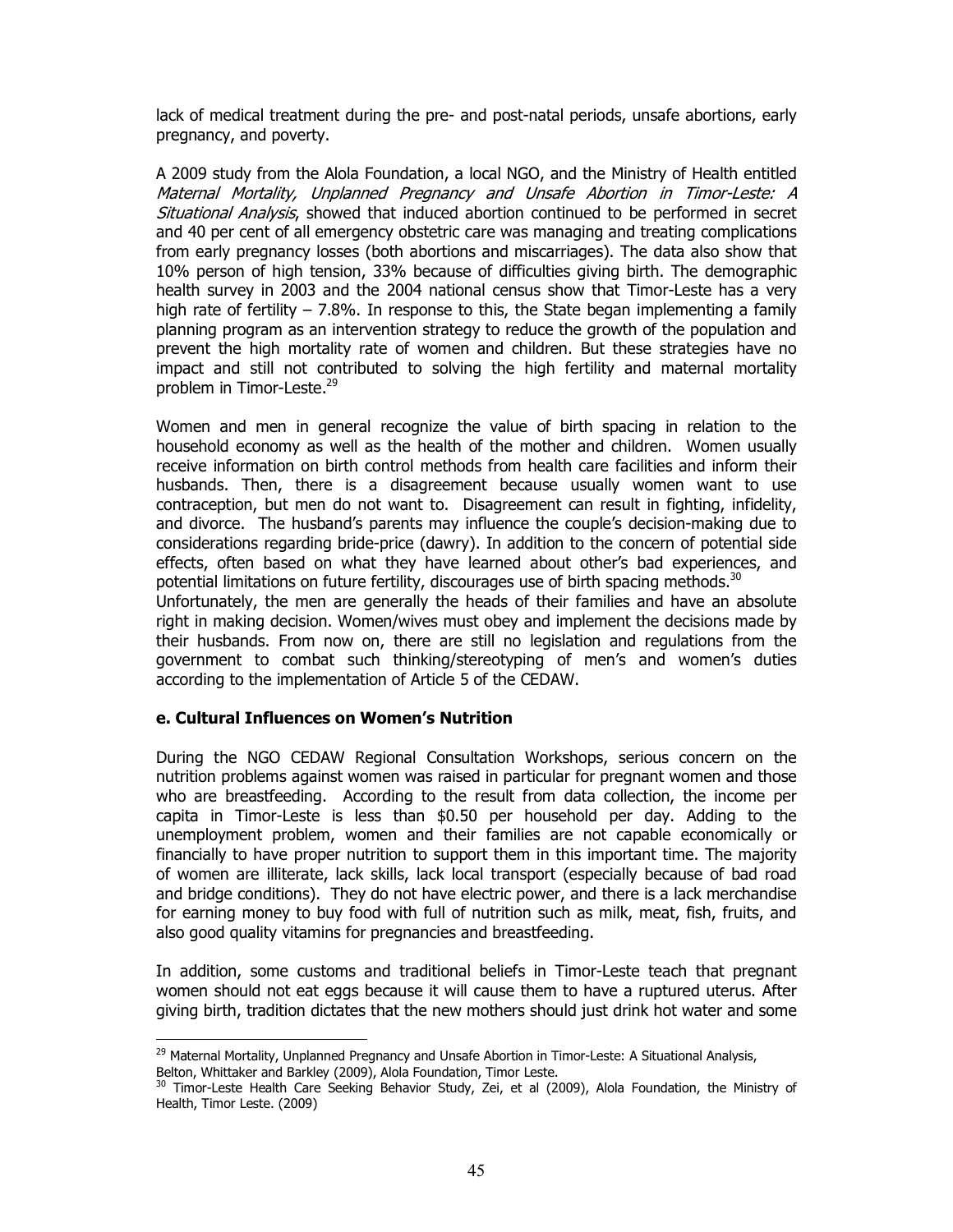alcohol to take out the rest of dead blood in uterus, take a bath with hot water mixed with leaves, cover their bodies thick blankets so not to feel the wind, not wash their hair for 40 days, not eat fish because the baby will get itching, and not eat fruits. These unwritten regulations still exist in Timor-Leste until now.

Based on traditional beliefs and practices, there are also a lot of obstacles for pregnant and breastfeeding women. For instance, it is difficult for mothers to breastfeed the baby for two years.

## f. Abortion

Even though, the CEDAW General Recommendation 24 states that the States "have to change the regulations that criminalize abortion, by March 2005" the government together with the Catholic Church hierarchy launched a declaration that recommend criminalization of abortion in the Timor-Leste Penal Code. In this context, the government on behalf of the people (women) and Catholic Church on behalf of the Christians (women) made a decision related to women's fundamental right. The Catholic Church has pushed the government to criminalize abortion. When the government gave opportunity to the civil society organization to intervene with its opinions and ideas, the civil society organizations under the working group called Domestic Violence Law Working Group argued for further exceptions to the rape prohibition to be incorporated into the Penal Code, for example of cases of rape and incest within the families.

Women's rights are enshrined in a number of international conventions that Timor-Leste has ratified. However, the Council of Ministers approved the exception only if mother's life or health is at risk, with restrictions on who must approve and give consent to the procedure. Women in Timor-Leste need time to know all of the issues in detail. There must be an opportunity for dialogue, discussion and consultation on this issue.

Abortion is a multi-faceted issue. Analysis cannot come from the legal perspective only; there obviously must a lot more discussion about this issue in Timor, including: moral philosophical question about when does a life become a life; health aspects related to the consequences of unsafe abortion or unwanted pregnancy; whether greater access to contraception would reduce the need for abortions; political aspects, including the church's role in law making; and whether the government has a right to make decisions about women's bodies.

#### g. Contagious Sexual Disease and HIV/AIDS

The problem of contagious sexual diseases and HIV/AIDS has become a major issue for Timor-Leste women. These problems continue to grow in parts because male partners do not want to use condoms when having sexual relations and women do not have power to negotiate on using condoms. Although, few cases have been detected or confirmed thus far, the possibility of infection spreading is very likely because of the high rates of poverty, unemployment, lack of information about the disease and how it spreads, limited use of condoms, limited testing facilities, and limited access to health care. Many of the women living in rural areas and even towns do not have proper information about HIV/AIDS.

According to Ministry of Health, Timor Leste, from 2001-2009, there are about 120 cases of HIV/AIDS positive include 17 people who have died. It is confirmed that majority of HIV/AIDS are men and female youths who have the possibility of spreading the disease.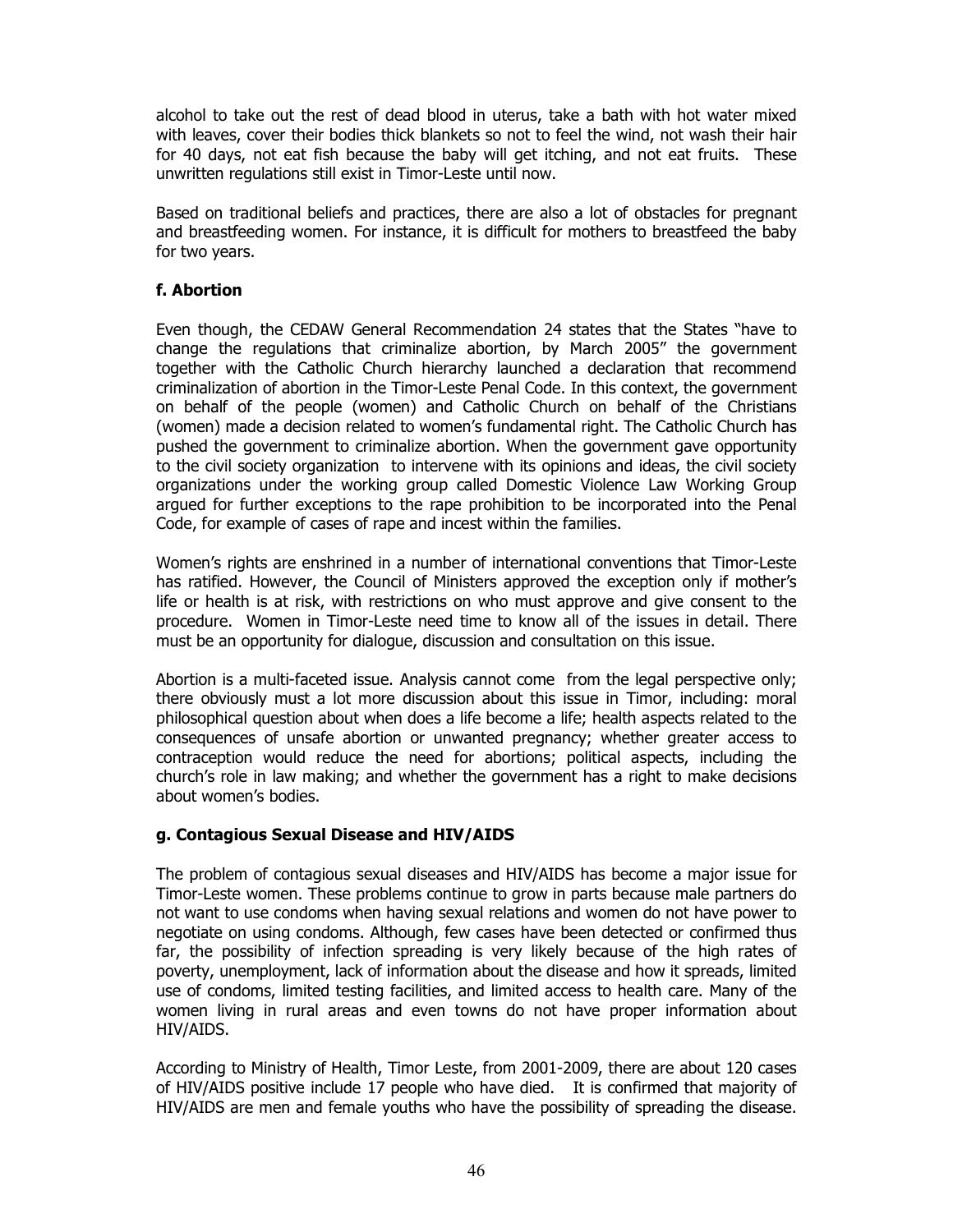Many facts that facilitating the problem of HIV/AIDS are poverty, unemployment, lack of information about the disease, limited use of condoms, limited testing facilities, and local beliefs combined with a lack of awareness could set the stage for the virus to spread. Many women do not have clear explanation or information about HIV/AIDS. $^{31}$ 

Based upon the NGO consultation, women represent the majority of people infected with HIV/AIDS. Unfortunately, there is no further information about mother to child transmission.<sup>32</sup>

#### Activities undertaken by NGOs:

Although, the State has its obligation to implement the CEDAW, NGOs in Timor-Leste have carried out an impressive works towards gender equality. Examples of NGO efforts include:

- 1. PAS (Prontu Atu Serbi/Ready to Serve), a local NGO that plays an important role in providing health services to the community such as the establishment of clinics for the people and establish a close collaboration with the Ministry of Health of Timor Leste regarding HIV/AIDs campaign and other related activities.
- 2. In coordination with the Ministry of Health, Timor Leste, NGOs and civil society organizations have implemented programs and activities across Timor-Leste to facilitate the improvement maternal and child health. For example, The Alola Foundation works with the Ministry of Health's nutrition working group to provide information on the benefits of good breast-feeding practices and infant and young child feeding.
- 3. The Mother Support Groups of Alola Foundation work in different communities to conduct peer support counseling in order to nursing the mothers.
- 4. In December 2007, NGOs worked with the Ministry of Health to establish the program called "Suku Hadomi Inan no Oan" (SHIO), which literally means "Village loves its women and children". Such project is based on the successful program called "Desa Siaga" which means "Alert Village" model in Indonesia. The program raises awareness of the potential dangers of pregnancy and birth for women, encouraging healthseeking behaviors for antenatal check up and delivery. The success of this program relies on the commitment of the village and the collaboration of the local health staffs to implement such "action" and the networks which selected by the community.
- 5. Similarly, the Health Alliance International (HAI), Timor-Leste Integrated Health Assistance (TAISS), Clinic Café Timor and Fundasaun Timor Hari (FTH) carry out a project, which conduct awareness raising and campaigns on HIV/AIDS among Sex Workers, who are the main target group. Also, some NGOs such as CVTL and CRS conduct a HIV/AIDS prevention program, which focuses on HIV/AIDS education in the community level. .

#### Recommendations:

Recommendations from the NGOs on women's health include the following:

1. The Government health workers should receive clear guidance in providing effective health care services. They have to be empathy; respect and they need

 $\ddot{\phantom{a}}$  $31$  Quoted from the interview note of Dr. Milena Lay P. by Diario Nasional on June 3, 2009 (local newspaper of Timor Leste) during the event of International AIDs Day in Timor Leste.

<sup>&</sup>lt;sup>32</sup> This crucial concerned was raised and discussed during the CEDAW Regional Consultation Workshop in May 2008 and the National Women's Congress in Timor Leste during 2008.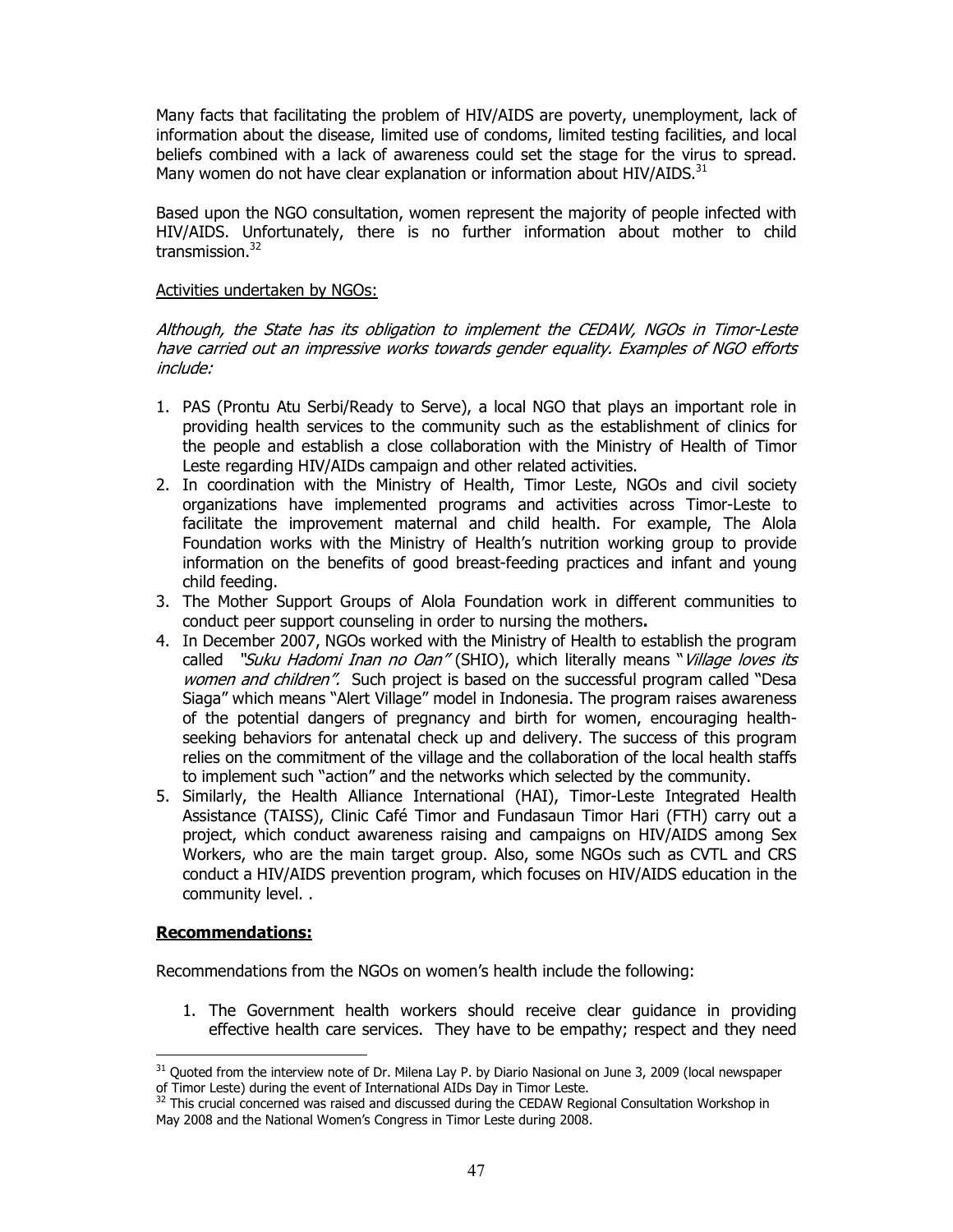to have clear communication with patients. They should be more active in conducting health promotion. Also, health care workers who carry out their duties in the communities, they should have positive recognition from community members.

- 2. The Department of Health Promotion, the Ministry of Health should play a stronger role in improving community understanding of prevention, the use of health care services, and the use of modern medicines. Promoting the engagement of men in birth spacing and improving community understanding of effective use of medicines should be a priority. Education around prevention of common health conditions, and early interventions to reduce severity and complications, would also be of value. The Ministry of Health, working with local authorities and schools, could potentially achieve much in this respect.
- 3. The State must identify the mechanisms in supporting families to meet the costs associated with referral, e.g. transport and food for accompanying family members, and thus facilitating access to the appropriate level of care should be explored.
- 4. The State has to guarantee that the maternity waiting houses are established in every health care centres with the decent condition that women feel comfortable to stay with their family members.
- 5. The State must ensure that provisions of optimal services for pregnant women will be provided before, during and after giving birth with an increased number of health posts, mobile clinics, and waiting houses attached to health posts with proper facilities and services.
- 6. The State must ensure that proper campaigns will be carried out in coordination with NGOs throughout the country to promote reproductive health, family planning, HIV/AIDS and non discriminatory services; including clear information of contraception.
- 7. The State must develop an adequate curriculum related to reproductive health education in order to reach adolescents in schools. This should not be integrated with another subject, but should be a separate curriculum.
- 8. The State must develop a regulation relating to leave for pregnant adolescents from schools and a way for them to return to school after giving birth.
- 9. The State must ensure that the rights of people living with HIV-AIDS are protected and Anti Retro Viral medicines will be provided without stigma or discrimination against those people.
- 10. The State must push pressure to business sector to provide leave days for women with menstruation, and women with pregnancy without requiring medical documents and marriage certificate. Women's salaries should not be reduced because of such kinds of leave.
- 11. The State must ensure that there is a mechanism in conducting capacity assessment and skill building for midwives to increase their capacity and responsibility for providing better and equal services for all pregnant women. Such mechanism also facilitate the prevention of psychological violence of midwives towards pregnant women.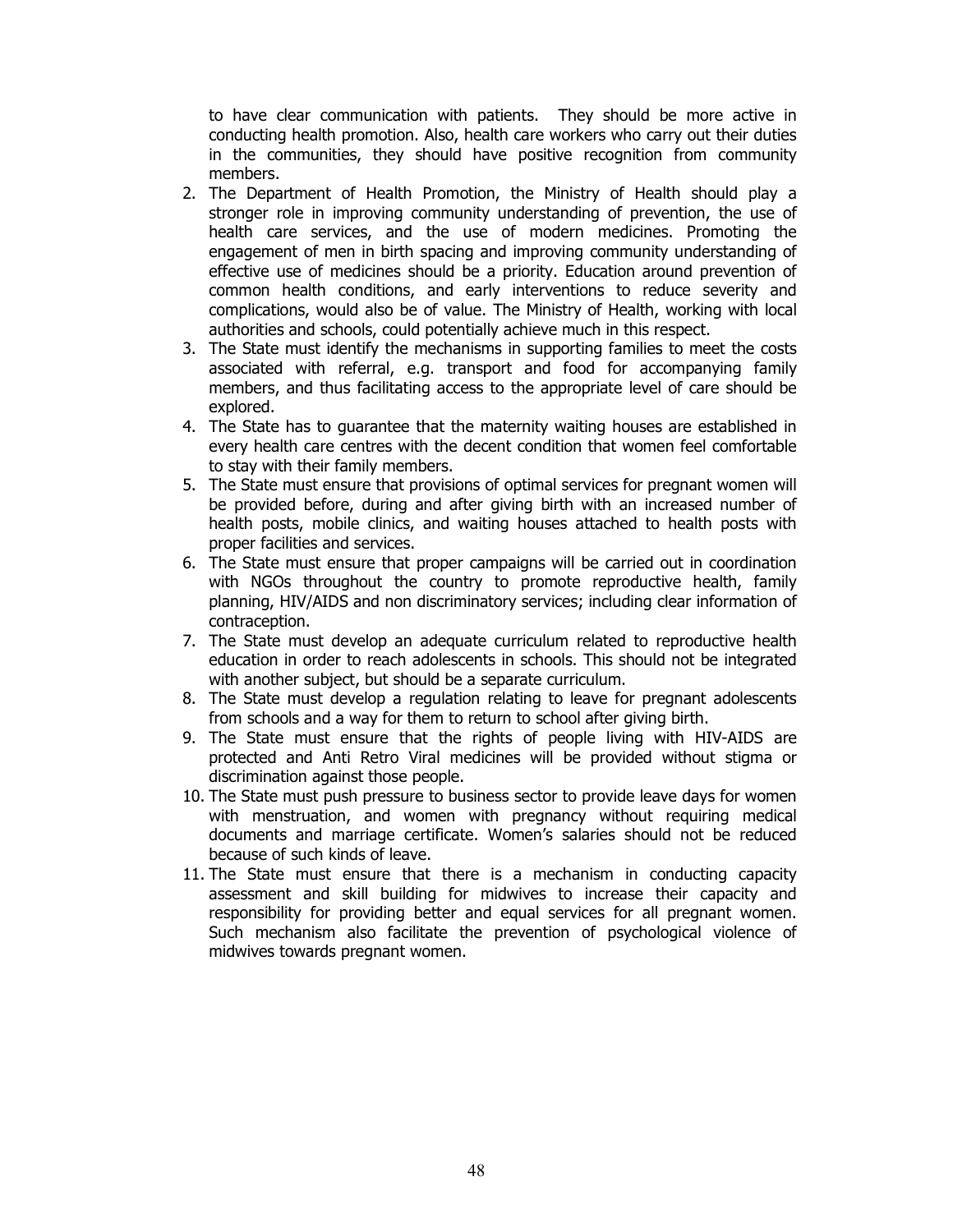## 5. Livelihoods, the Private Sector and Unemployment (Articles 11, 13, 14)

#### a. Women's livelihood opportunities

In Timor-Leste, women's livelihood opportunities should support the notion that women have their own economic power. The state must fulfill its obligation to create conditions to assist women achieve that power through their livelihoods.

Most women in Timor Leste work in their household without receiving any payment. Only few women are involved in economic activities on a daily basis, such as selling produce in traditional markets and running small businesses. The majority of women work as farmers. Women who carry farming works are able to sell their products to earn money. However, those who do household work and do not receive any payment also receive less recognition from the community for their work. This patriarchal mentality negatively affects both men and women in Timor-Leste.

In order to support their families, women in Timor-Leste often undertake alternative activities to earn a living. Based on observations during the NGO CEDAW Regional Consultation Workshop, only few Timor-Leste women have their own income through jobs such as farm work government employment, NGO employment, being a shopkeeper, working as a bar or restaurant waitress, hotel attendant, domestic helper, running small businesses or work in private companies.<sup>33</sup>

Sometimes, women work in shops, restaurants, and/or hotels are maltreated by their employers. In general, working hours start from 08.00 am to 07.00 pm but often, employees are requested by the employers to provide additional labor which was not originally agreed before. For examples, workers may not receive food unless they work during overtime or additional hours, and some employer poured hot water on female servants or cutting their hair because the employers do not want their female servants to look or act better than they do. $34$ 

According to provision in supporting rural women by the government, many farmer women complaint that when they submitted their proposals to the government in obtaining farming tools like hand tractors and machines for coffee making process, such support were not given to them. In Timor-Lester when a woman has her own livelihood and income, the entire family will benefit from it. On the other hand, reality shows that women have no power or right to spend the money that they earn. Husbands, fathers and brothers have a major influence about how to spend the money earned by women. Among these cases we can see in the following example:

 $\ddot{\phantom{a}}$  $33$  Ibid page 27.

 $34$  Ibid page 27.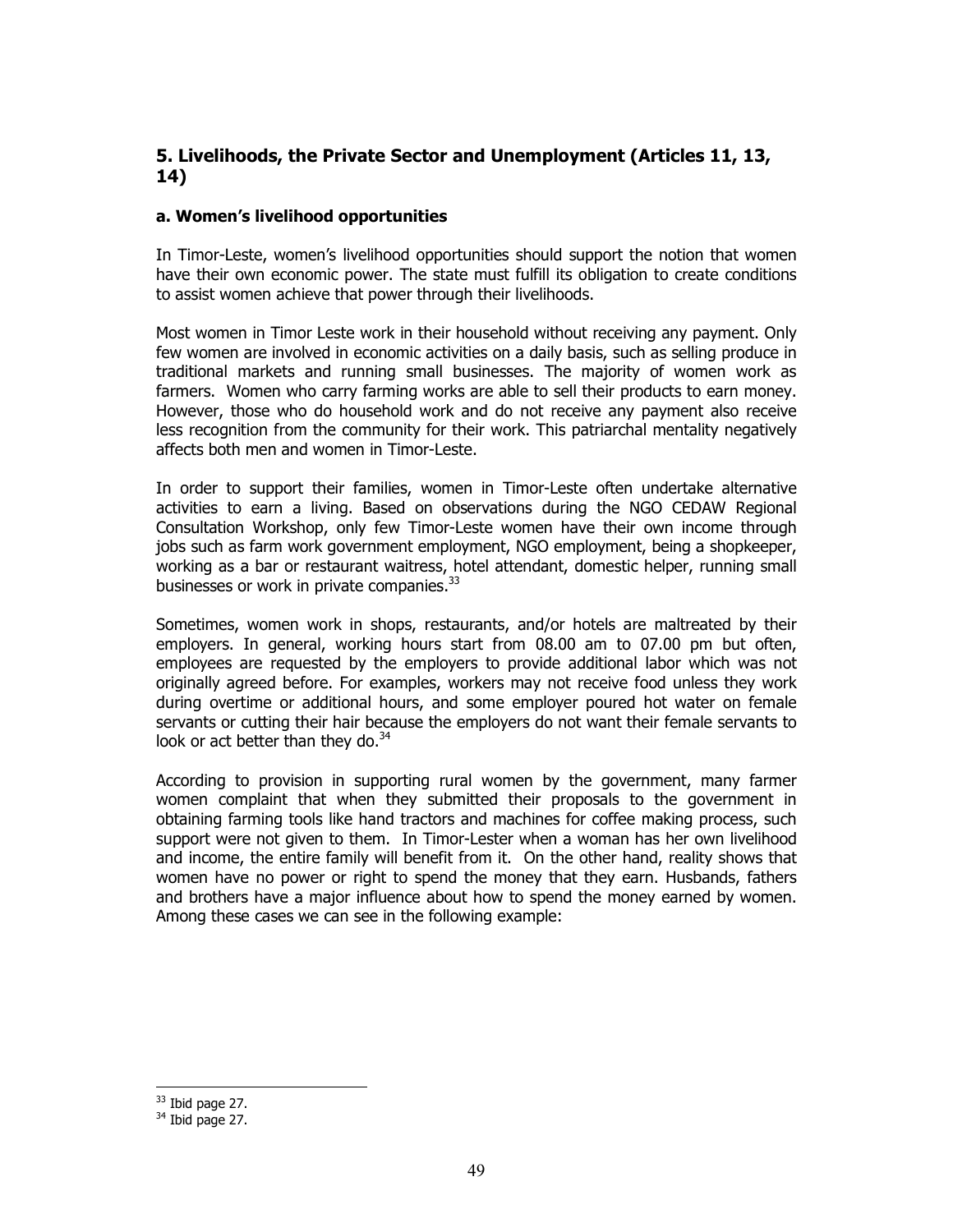"Julia<sup>35</sup> is a married woman with 5 children (2 girls and 3 boys). Everyday Julia goes to work at a big shop in Dili. She works from  $08.00 - 12.00$  in the morning and  $02.00 - 06.00$  in the afternoon. Her salary is \$75.00 per month. When she receives her salary, she first goes shopping to meet her family's needs, only then her own needs. Even though, she does not earn much, she feels happy about her employer who hired her as a shopkeeper for a year. Her friends always express that Julia is happy. In reality, Julia hides the suffering that she has faced for the last three months. On the day Julia receives her salary; her husband takes her salary and uses it to place bets on cock fighting, playing cards and billiards (gambling). Her husband, named Antonio, does not care about his family life and is more concerned about his own interests. He spends all money, which needs to spend on family matter. If he wins the bet and earns more money, he uses it for drinking and prostitution, but when he loses the bet, he does physical and psychological violence against his wife Julia and his children".<sup>36</sup>

Additionally, women who earn a livelihood through small businesses and sell local products face various obstacles to sell their local products. The main challenge is finding capital to hire transport to deliver their local product to the main markets in the area. There is usually no public transport to/from the villages and in many places roads are bad and bridges have collapsed.

Women who do have access to the main markets in the area and sub-districts face other obstacles like having to pay for sacks or bags to take their local products from the subdistrict to district or from the district to the capital. Even though, the Government of Timor-Leste has created a new policy that stipulates that "the farmers grow and the Government of Timor-Leste buys",<sup>37</sup> the women in rural areas and in many sub-districts have not benefited directly from this policy yet. Another problem is that women lack skills on developing local products that meet the market needs. For example: weaving the traditional clothes (*tais*), etc. <sup>38</sup>

#### b. Women's participation in the Economic and Private Sector<sup>39</sup>

The private sector in Timor-Leste is still in a developmental stage. Even though, the Government of Timor-Leste recognizes the private sector as an important pillar in development, the state still makes an effort to upgrade the national private sector can contribute to economic growth and poverty reduction. However, only 10% of the owners of small enterprises are women. Many women in Timor Leste still face difficulties in raising their capital to start a small business on their own".

Some women who have had access to micro credit schemes at the grassroots level feel that it is difficult to handle the weekly repayments. At times their businesses do not have enough weekly income, and many of their business fail because they are unable to meet the repayment schedule to the micro credit institution. To date, farmers and civil society organizations, mainly rural women have not received information from the Government of Timor Leste on their interventions with micro credit schemes.

 $\overline{a}$ 

 $35$  This case study is conducted based on the true story; however the name "Julia" and "Antonio" are false names given during the CEDAW Regional Consultation Workshop.

<sup>&</sup>lt;sup>36</sup> Discussion note from the Thematic Working Group on Livelihood issue at the CEDAW Regional Consultation Workshop in May 2008.

 $37$  The national policy of the Ministry of Commercial and Industry, Timor Leste announced in 2008.

<sup>38</sup> Ibid page no. 40

<sup>39</sup> Ibid page no. 40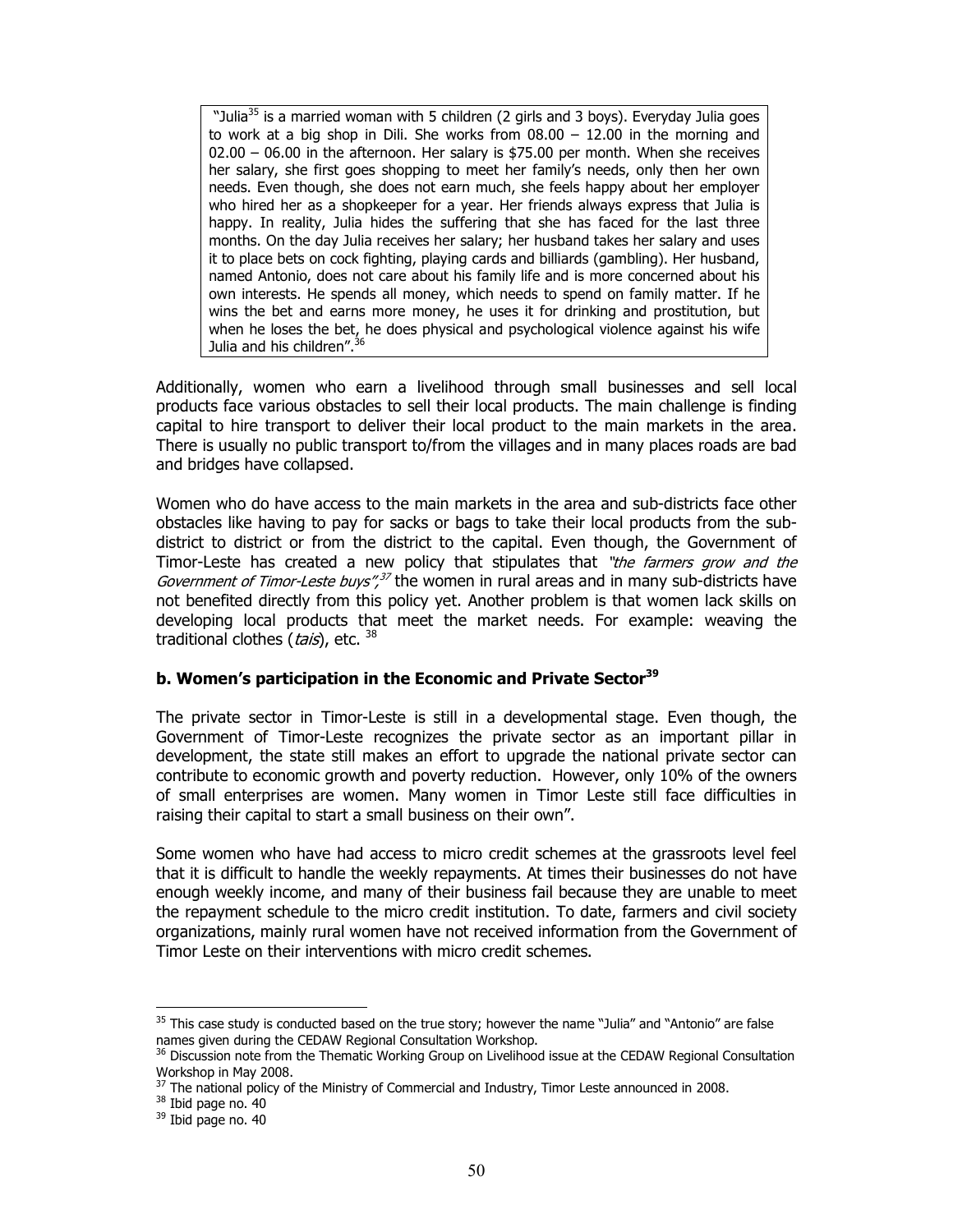Another problem is the lack of understanding the market needs among business startups. Many women are not sufficiently trained in small business management. Whereas they are eager to undertake small businesses, they are inadequately prepared to run their businesses. As such, they fail to profile the consumers at the grassroots level who can buy their local products. This affects women's weekly income because they conduct the business in their own village (example: running a kiosk, raising animals, selling hand woven clothes, sewing, weaving, making bread, etc.).

Based on opinions among participants during the NGO CEDAW Regional Consultation Workshops, women in the private sector face discriminatory attitudes from their employers. Employers prefer to recruit men because they will not ask for family, maternity or parenting leave. In reality, employers are not sensitive about women's reproductive rights as workers. The companies make regulations in order to get a profit and do not tolerate women's health, family, or other concerns.

#### c. Unemployment<sup>40</sup>

• During the CEDAW Regional Consultation Workshops, the participants reported that the number of unemployed women have increased because of the lack of job opportunities provided by the State. Women often lack capacity to meet the criteria for jobs that are available, because they have less access to education, and thus are unable to develop their skills to meet the criteria. The unemployment rate is currently 45% among young urban males.  $41$  Unfortunately, there is no data regarding young urban females unemployment rate. It can be assumed that there will be an increase in unemployment in the years to come among young women and men in Timor Leste. $42$ 

## Activities undertaken by NGOs

Although, the implementation of CEDAW is an obligation of the State, NGOs in Timor-Leste have done a great deal of work towards gender equality. Examples of NGO efforts include:

- **1.** NGOs are involved in advocacy to the state and private sectors to reform the system and regulations so they better protect women's rights in the work place.
- 2. The CEDAW working group raises awareness about women's right to the leaders of companies.
- **3.** NGOs popularize human rights as women's rights in order to build up the consciousness of private sector actors related to women's rights protection, and build respect and value in the private sector activity.
- 4. In order to develop women's livelihoods, national and international NGOs accomplish a variety of development activities at a grassroots level, such as community organizing, so women can raise themselves up and strengthen their family's economy. NGOs also undertake business management training for women's groups at the district level.

#### Recommendations

 $\overline{a}$  $40$  Ibid page no.40

<sup>41</sup> UNICEF, Timor Leste (2007-2008).

 $42$  No additional statistical data on women unemployment. There is only available data on young man unemployment.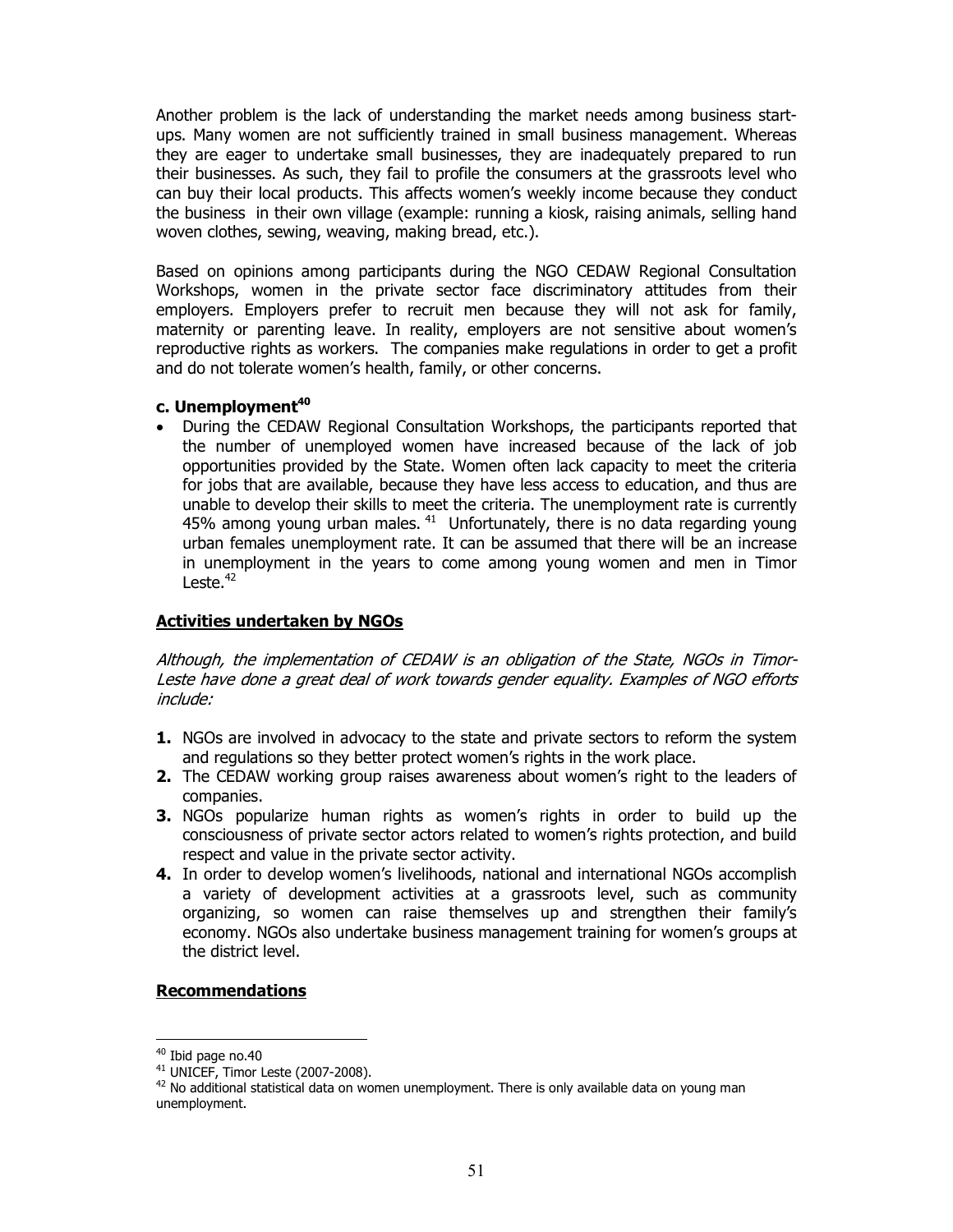Recommendations from the NGOs on livelihoods, the private sector and unemployment include the following:

- 1. The State must create a mechanism and regulations to encourage all companies in Dili to buy women's local products like vegetables and fruit to be sold in supermarkets, hotels and restaurants.
- 2. The State must repair the roads to the villages and rural areas and facilitate public transportation so women can bring their local products to sell in the sub-district, district markets or in Dili.
- 3. The State must urgently set up the women's cooperative program at the grassroots level.
- 4. The State must provide business management training for women in rural areas so they can run their businesses successfully.
- 5. The State should provide capital to the groups of women running small businesses so they can more easily ensure that their businesses survive.
- 6. The State should support women farmers to get hand tractors.
- 7. The State has an obligation based on the CEDAW to open more job opportunities for women.
- 8. The State should ensure women are educated on equal levels with men and should develop women's capacity to learn job skills and get jobs.
- 9. The State should implement a community organizing program related to economic development.
- 10. The State must ensure that the CEDAW principles in particular non-discrimination, substantive equality and humane treatment of women are incorporated in the national labour law and other related policies regarding to employment of private sectors.

# 6. Social Services (Articles 13 and 14)

The CARWG held regional CEDAW workshops to obtain better understand on the situation relating to social services in Timor-Leste. The result showed that there are various issues that prevent Timorese women from enjoying their human rights based on the CEDAW principles.

## a. The Issue of Widows in Timor-Leste $^{43}$

The situation of widows has become a big concern in Timor-Lester's society. Widows face many different individual circumstances, which makes it difficult to find a uniform solution for widows' problems. Based on the information that was collected by participants of the CEDAW regional workshops, widows have an enormous responsibility to provide for their children's and family's necessities. Widows often do not have enough money to sustain their families, send the children to school (and/or university) and attend traditional ceremonies. Therefore, some widows rely on outside employment, including commercial sex, in order to get money for their family's necessities.

There is no acceptance in Timorese society for women who work as sex workers. The society, the State, (in particular, the government) and the Catholic Church marginalizes sex work and does not provide any social protection or legal recognition for sex workers. In 2005, the Catholic Church and the first government issued a joint declaration to criminalize prostitution in Timor-Lester's penal code. The influence of the Catholic

 $\overline{a}$ <sup>43</sup> Ibid page no.40.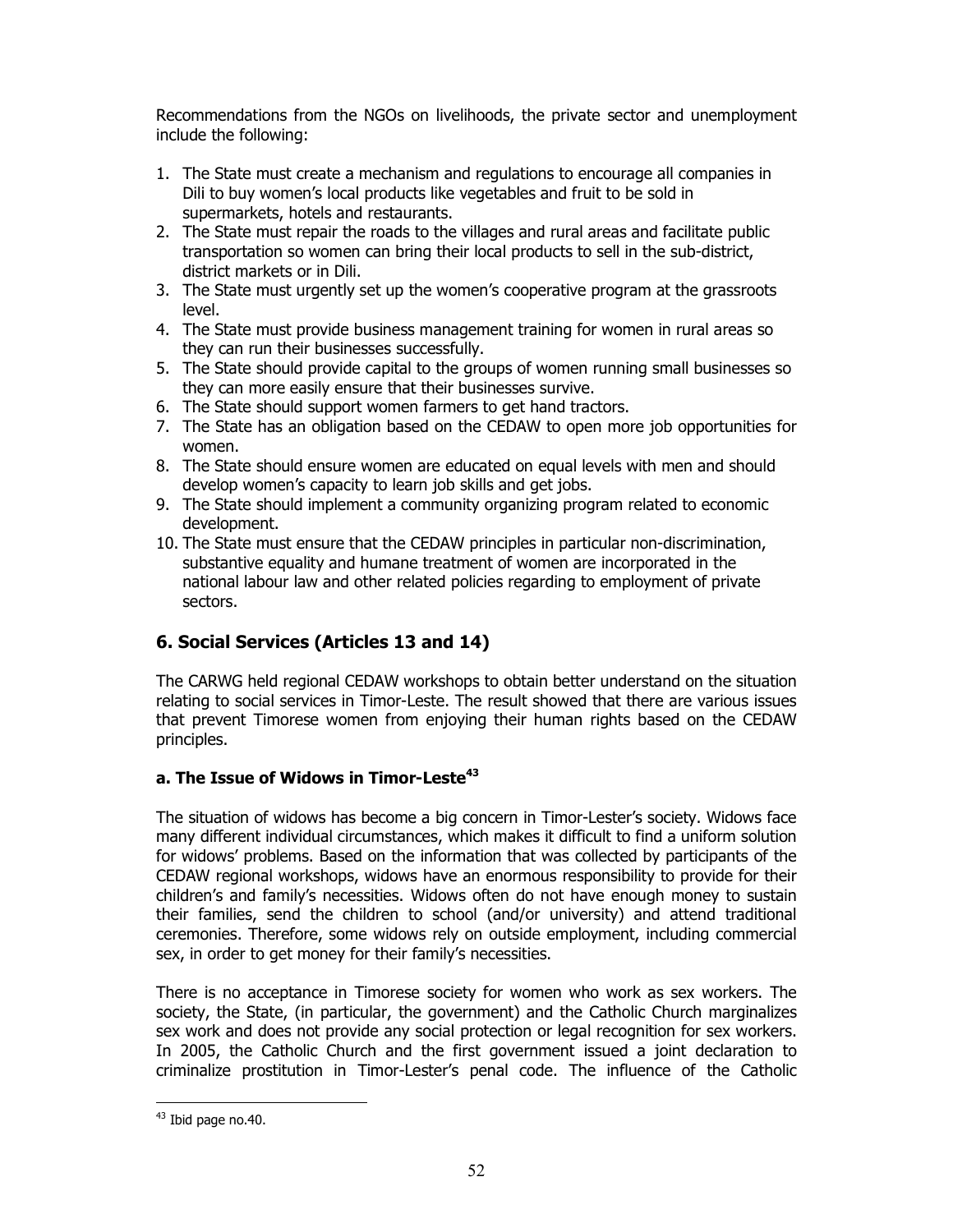Churches has a major impact on the attitudes and decisions of the State on women's rights. Often the State echoes opinions from the hierarchy of the Catholic Church in Timor-Leste rather than responding to civil society and women's organization suggestions or opinions.

Because of economic difficulties, children of widows are sometimes unable to attend school or continue higher education. Often, these families lack nutrition because of the inability to provide nutritious food. Many widows do not possess their own houses and thus have to live with relatives. Because of power relations at home, they face domestic violence on an almost daily basis. This situation causes stress and trauma to many women, and many of them become mentally ill.

The participants in the CEDAW Regional Consultation Workshops stated that the numbers of widows in Timor-Leste have increased because of many different factors: their husbands died after getting sick, in accidents, or were killed during the 24 years of Indonesian occupation.

#### b. Orphans and abandoned children

Because of various circumstances, children are abandoned and brought to orphanages. Many orphans have no access to schools because no-one o wants to pay their school fees or support them in attending school. Also, many children grow up in the street because they do not have parents or families taking care of them and they instead get involved in gangs that create disturbances in society.<sup>44</sup>

During public discussions in various foray related to orphans and street children issues, they many view them as being involved in criminal acts and causing nuisance such as destroying traffic signs, using catapults for hunting animals, stealing, and alcohol abuse. Many of these street children get various sicknesses. Some families adopt orphans but they often treat them as household slaves. The Government of Timor Leste has yet to develop a policy, law or regulation to overcome the problems related to orphans and street children The State does not pay sufficient attention or care to orphans' rights, even though it has ratified the Convention on the Rights of the Child. $45$ 

#### c. Women and Potable Water

In Timor-Leste, only half of the population has access to potable water. For example, in Liquiça district, about 109 families of Kaitehu village have to drink salty water because they live close to the sea. The impact of drinking salty has a detrimental effect on the health of the women in the village. Because of the limited access to potable water for women who have babies and children under five years old, for drinking, cooking and washing clothes, children face a variety of health hazards, especially respiratory illness, chronic coughing and diarrhea.<sup>46</sup>

#### d. Disabled women

 $\ddot{\phantom{a}}$ 

<sup>&</sup>lt;sup>44</sup> There is no statistical data of orphans and abandoned children in Timor Leste. This current issue came up during the CEDAW Regional Consultation Workshops in 2008.

<sup>&</sup>lt;sup>45</sup> Data collected from the discussion on the issue of social services during the CEDAW Regional Consultation Workshop in 2008.

<sup>&</sup>lt;sup>46</sup> Ibid page no.43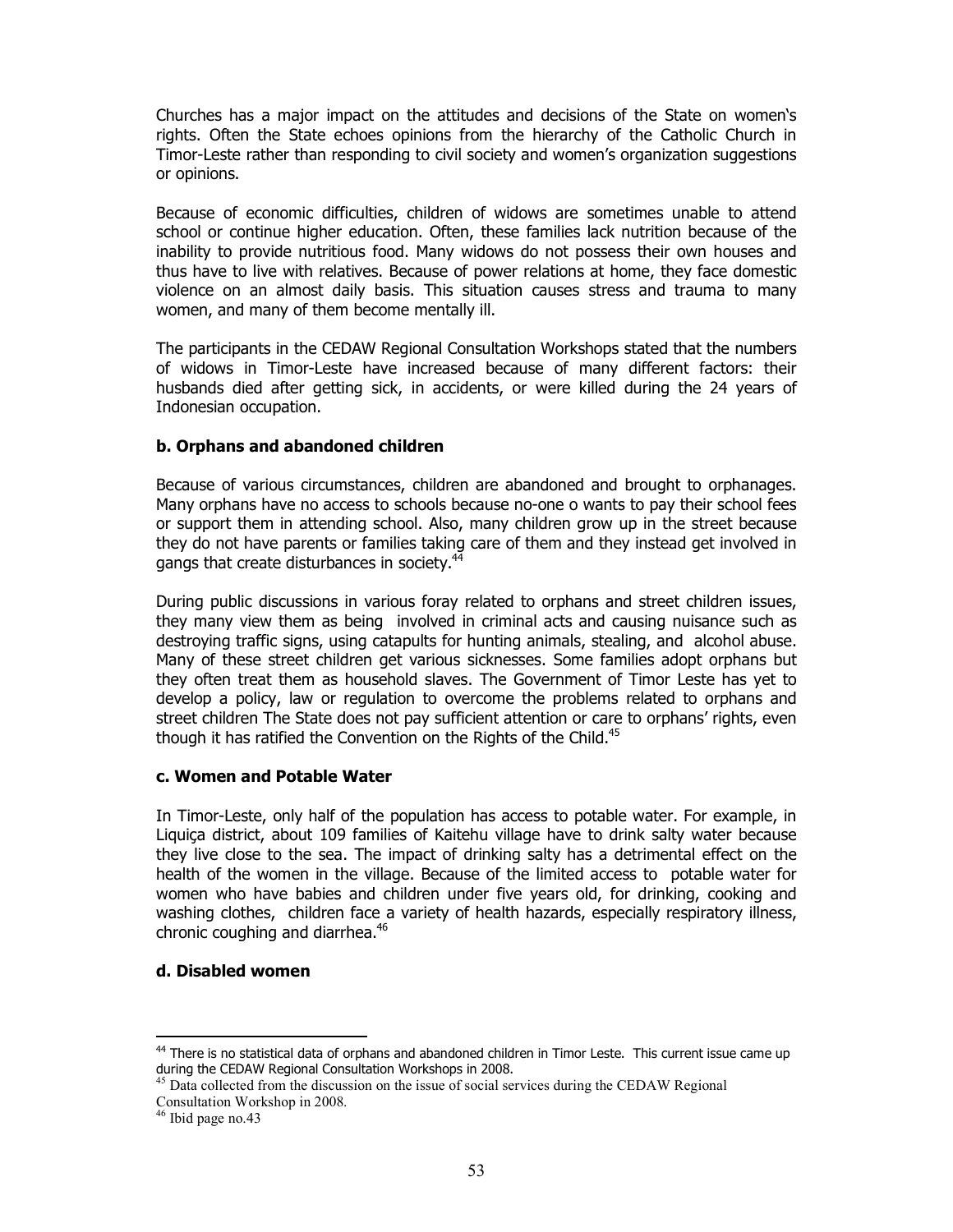Disabled women, like the blind, paralyzed or mentally ill women, often do not receive any treatment or attention from the State. There is no mechanism established by the State yet to provide assistance to disabled people. Disabled women and children remain the sole responsibility of their families. Many times they do not have sufficient food and other necessities for their daily lives. <sup>47</sup>

#### e. Elderly women

Problems faced by elderly (aged over 60 years old) women in Timor-Leste have not yet been adequately addressed by the State. The government only provides subsidies of US\$240 per year per elderly. <sup>48</sup> However, in reality, the program is not implemented effectively because there is a potential for corruption from local officials who falsify documents. The State has not yet established any other mechanism to respond to the needs of elderly women in Timor-Leste. Many times elderly people face extreme discrimination from their families and community members.<sup>49</sup>

## Activities undertaken by NGOs:

Although, the implementation of CEDAW is an obligation of the State, NGOs in Timor-Leste have done a great deal of work towards gender equality. Some examples of NGO efforts include:

- 1. Civil society in Dili and the districts have established some orphanages to ensure basic need and psychological support for children, providing shelter, food and education (in schools) for them.
- 2. NGOs have established an organization to meet basic needs and provide psychological support for street children so that they will be protected and able to benefit from rehabilitation activities.
- 3. NGOs have established organizations for blind people in order to provide support services and to ensure that blind people have access to the necessary material support so that they can enjoy their rights like other people.
- 4. Many NGOs are involved in programs to provide potable water in local communities. Sometimes however communities could not support the effectiveness of the program by maintaining clean water systems.

## Recommendations:

Recommendations from the NGOs on social issue include the following:

- 1. The State must create a program to support widows, especially those whose husbands died in the war for national liberation, civilians who suffered human rights abuses, or women survivors of sexual violence.
- 2. The State must open orphanages in all districts in order to take care of the orphans and ensure that they have adequate nutrition and can regularly attend school.
- 3. The State must urgently establish a clean, safe potable water system for communities in all areas in Timor Leste.
- 4. The State should provide for the necessities of more vulnerable women, including disabled women and elderly women.

 $\ddot{\phantom{a}}$  $47$  Ibid page no. 43

<sup>&</sup>lt;sup>48</sup> The Ministry of Social and Solidarity, Timor Leste (2008).

<sup>&</sup>lt;sup>49</sup> Data collected from the community leaders in selected areas in Timor Leste (2009).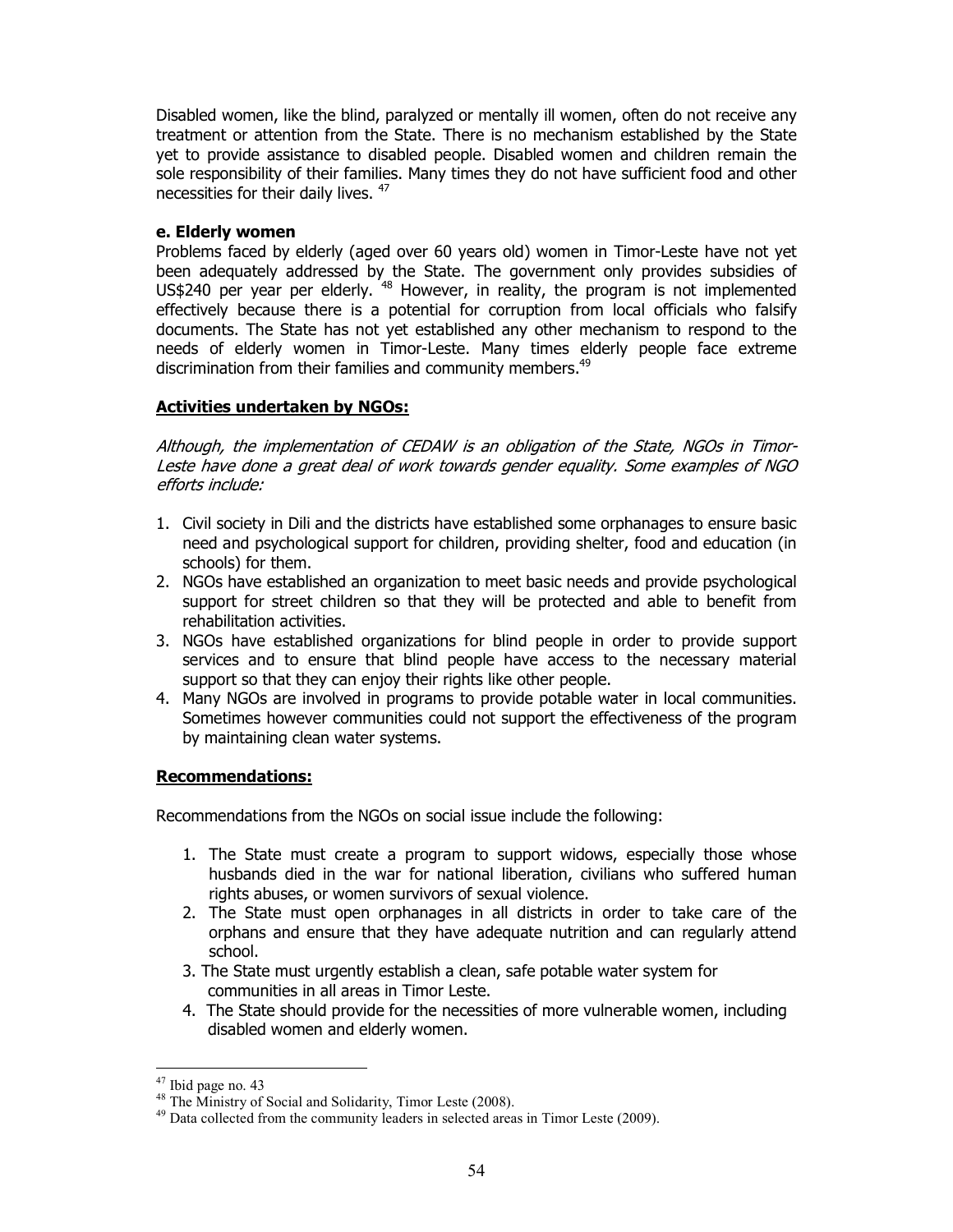# 7. Women's Equal Right to Justice (Article 15)

According to Article 15 of the CEDAW member States must guarantee that women and men are equal before the law. Since the ratification of the CEDAW Convention in 2003, the Government of Timor-Leste has, in general, still not fully developed the formal justice sector to provide the same assistance to men and women before the law. Politically, the government has good will in promoting equality before the law. This good will policy is manifested through Article 16 of the RDTL Constitution. However, in reality, there has not yet been significant progress in justice sector in Timor Leste.

#### a. Law

The Timor-Leste State, through the government and National Parliament, began an initiative to establish laws that will serve women's interests, for example, the drafts of the domestic violence law, civil code, penal code, and the law to protect witnesses, etc. However, until now, the approval of the draft domestic violence law is pending and the drafts. Moreover, the laws are written in Portuguese only and therefore it is difficult for the majority of NGOs to read and comment on them because most NGOs do not sufficiently master Portuguese.

Another obstacle for NGOs in providing ideas or comments to draft laws is that the National Parliament shares invitations to NGOs late – many times they invite women's organizations just one day before the public audience. With only one day's notice, it is difficult for NGOs to attend the meetings, especially because it takes time to translate the draft law. Aside from the basic translation, there is generally not enough time for NGOs to undertake an in-depth analysis of the drafts so they are not ready to take part in the public audience with the National Parliament. Even though many times NGO's ideas and recommendation are not considered by the National Parliament, the government and the National Parliament always receives and considers suggestions and recommendations from the Catholic Church.

## b. Women's Limited Access to the Formal Justice System

Timor-Leste has a total of only four functioning courts in four districts  $-$  Dili, Suai, Baucau and Oe-Cusse and 1 court of appeal in the capital. The number of courts is extremely limited because of a lack of human resources, including judges, lawyers, prosecutors, defenders, and qualified administration staff. It also means that women have few opportunities to pursue cases in the formal justice system.

In Timor-Leste, many women are not able to access the formal justice system because they do not have any information about the procedure to present cases to the formal justice system. Other obstacles include limited financial support to bring cases to court; and lack of understanding about the formal justice system. A further reason for women's lack of access to the formal justice system is the distance between the courts and their homes. It is difficult to access transportation to get to the courts. <sup>50</sup>

 $\ddot{\phantom{a}}$  $50$  Data collected from the Thematic Working Group on Justice issue, the CEDAW Regional Consultation Workshop in May 2008.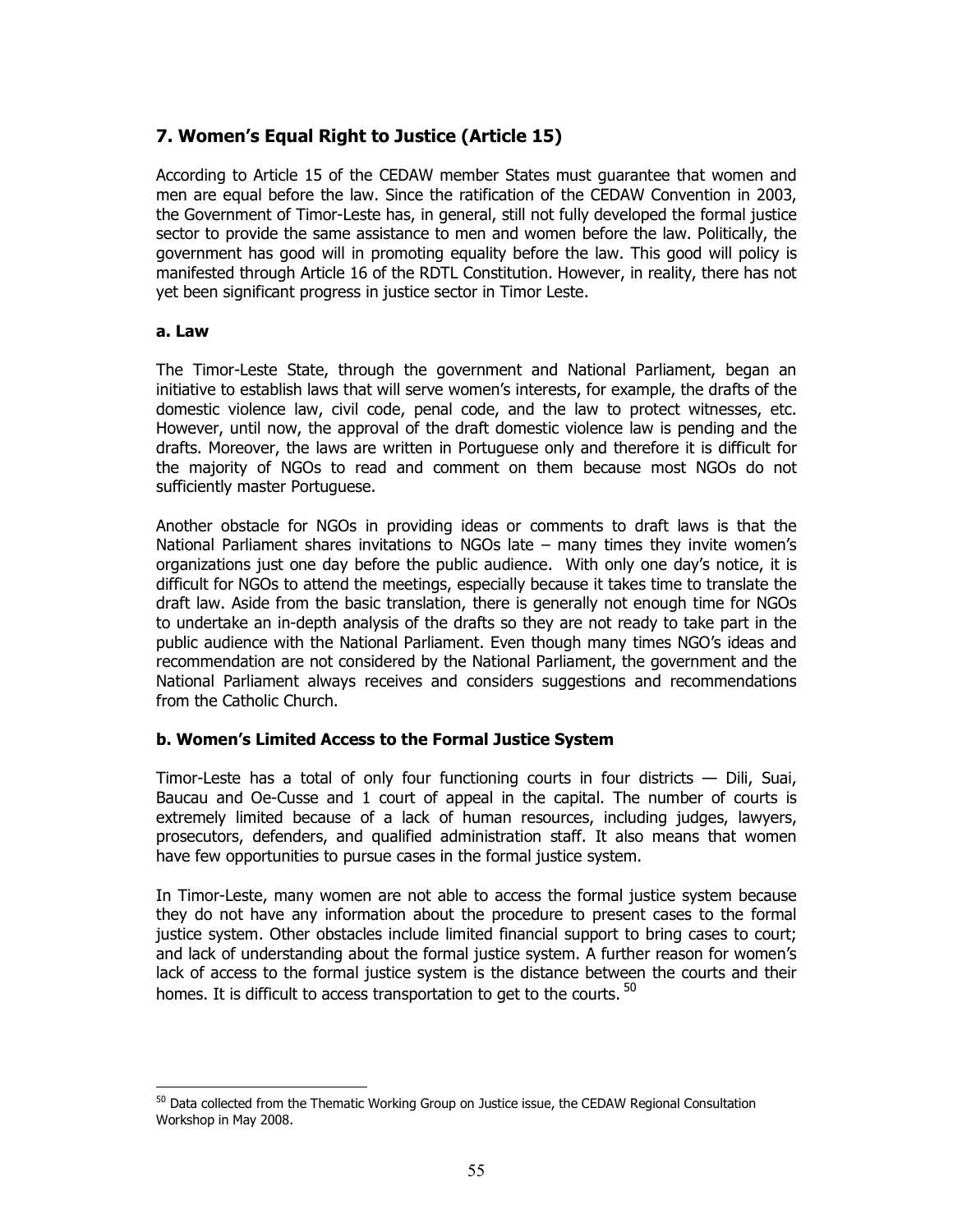Police often lack sufficient equipment and transportation to investigate cases related to domestic violence and sexual violence. Even if they wanted to investigate the case, investigators have no means to get the required equipment to villages when the roads are inaccessible or bridges have collapsed. This situation intensifies women's feelings of antipathy towards the formal justice system. This is further aggravated by the lack of clear mechanisms to protect victims, especially victims of domestic and sexual violence, when the victims proceed with their cases in court. There is no specific authority who can address cases of gender based violence. Instead of using the formal justice system, women often bring their cases to the traditional justice mechanisms. However, in the traditional justice mechanisms, many women may face injustice or discrimination. Also, police officials often send cases directly to the traditional justice mechanisms, even though there is no law or regulation to facilitate access for women, and there is no compliance and enforcement mechanism for decisions of these traditional systems. <sup>51</sup>

#### c. Traditional Justice

Before the formal justice system was established by Portuguese colonialists, Timor-Leste had its own traditional justice system to solve cases related to family issues, traditional customs and community matters. This traditional system does not require a lot of money, time, or energy to handle the cases, since men resolve the cases and make decisions through a family approach. For example, in domestic and sexual violence cases, many times the families (men) of the suspect and victim will agree for the family of the suspect to pay a fine using animals and money. They don't consider the women's feelings or views and never ask their opinions as victims or involve them in the decision-making process. The traditional leaders (men) of both parties make the decision to close the case through payment of a fine and force victims to accept the decision made by them. After that, both parties drink and eat food to symbolize that the case has been solved and they have to forgive each other in peace. $52$ 

Based on the CEDAW Regional Consultation Workshops, the majority of participants reported that the traditional system perpetuates extreme discrimination against women's fundamental rights as victims to get fair verdicts and also violates women rights to participate in the process of making decisions. Women are not allowed to give their opinions or suggestions. Even though the reality shows that there is major discrimination against women through the traditional justice system, the State has no interest in creating laws and good policies to regulate the activities of the traditional justice in Timor Leste. $53$ 

#### d. Family Roles

Family is one of the most important components of Timor-Lester's society. In Timor-Leste, men are always the heads of the family and women will replace them only if their husbands have died or they have divorced. Many times domestic and sexual violence are kept within the family instead of going to the formal justice system because the family will be ashamed within their community. Sometimes the families of sexual violence victims don't even support them, or even blame them by saying that the victims did not take care of themselves. In addition, they generally resolve the crime through the traditional justice system, which usually blames the woman, and bring the case to the

 $\ddot{\phantom{a}}$  $51$  Ibid page no. 45

<sup>&</sup>lt;sup>52</sup> Data collected from the National Women Congress in 2004 and 2008.

<sup>53</sup> Ibid page no. 45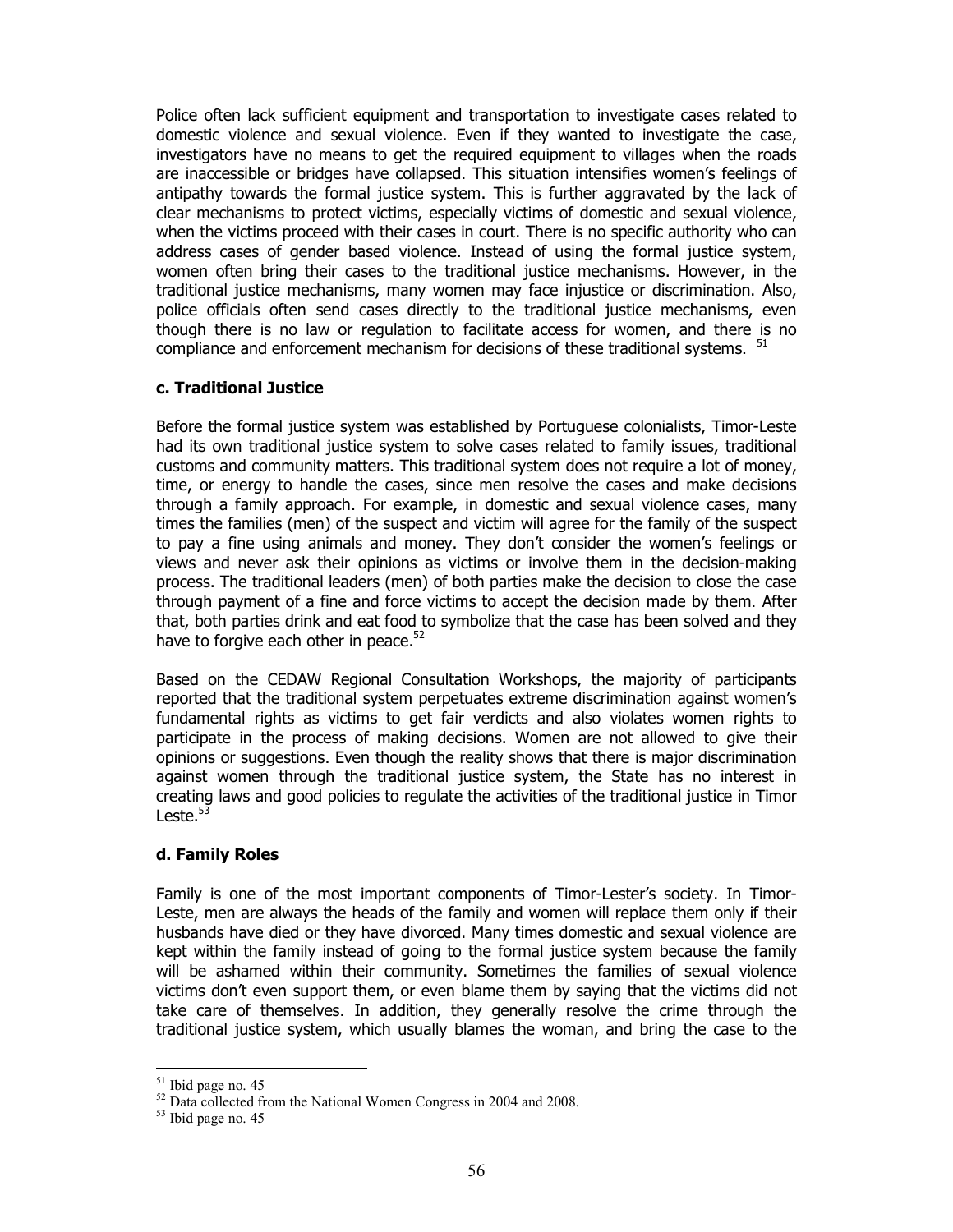formal courts only as a last alternative. Based on participants' opinions given in the NGO CEDAW Regional Consultation Workshops, many families in rural areas still maintain a mentality of shame, thus don't bring domestic and sexual violence cases to be resolved through a formal justice process. They prefer to use the traditional mechanisms to solve domestic and sexual violence cases as mentioned above.

## e. Judicial Training Center

In order to upgrade the capacity of judiciary authorities, the Ministry of Justice established a Judiciary Training Center in 2004 to train lawyers or law graduates before they become judges, lawyers, prosecutors, or public defenders. However, gender and CEDAW issues are not included as a subject during the training. Therefore, some judicial authorities do not understand gender issues and still do not integrate CEDAW principles in their daily work.<sup>54</sup>

## f. Lack of a Database

Within the court system, there is no mechanism for collecting, analyzing and archiving data and statistics from cases. It is difficult to know how many cases are registered, how many cases are pending, and how many cases have been resolved through the formal justice system. This means it is also very difficult to know the administration system used for distributing cases to key institutions like the police, prosecutors and court institutions. Many cases are pending or lost during the administration process. The short-term recruitment of international judiciary authors will not quickly or effectively contribute to the process of improving court services.

## Activities undertaken by NGOs:

Although, the implementation CEDAW is an obligation of the State, NGOs in Timor-Leste have done a great deal of work towards gender equality. Some examples of NGO efforts include:

- 1. The NGO Judicial System Monitoring Program (JSMP) gives assistance to female victims in criminal and civil cases through a special unit named Women's Justice Unit and Victim Support Services (VSS).
- 2. The JSMP mission is to monitor the Dili court and focus more attention on women as victims of gender based violence and gives legal assistance to women during the process in the court.
- 3. The NGOs named PRADET and FOKUPERS provide counseling to victims of sexual violence, domestic violence and accompany them to court during the judicial process.
- 4. PRADET and FOKUPERS have established a safe house and emergency home to provide shelter, other support, such as counseling women who are victims of different kinds of violence.

## Recommendations

Recommendations from the NGOs on access to justice include the following:

 $\ddot{\phantom{a}}$ <sup>54</sup> Ibid page no. 45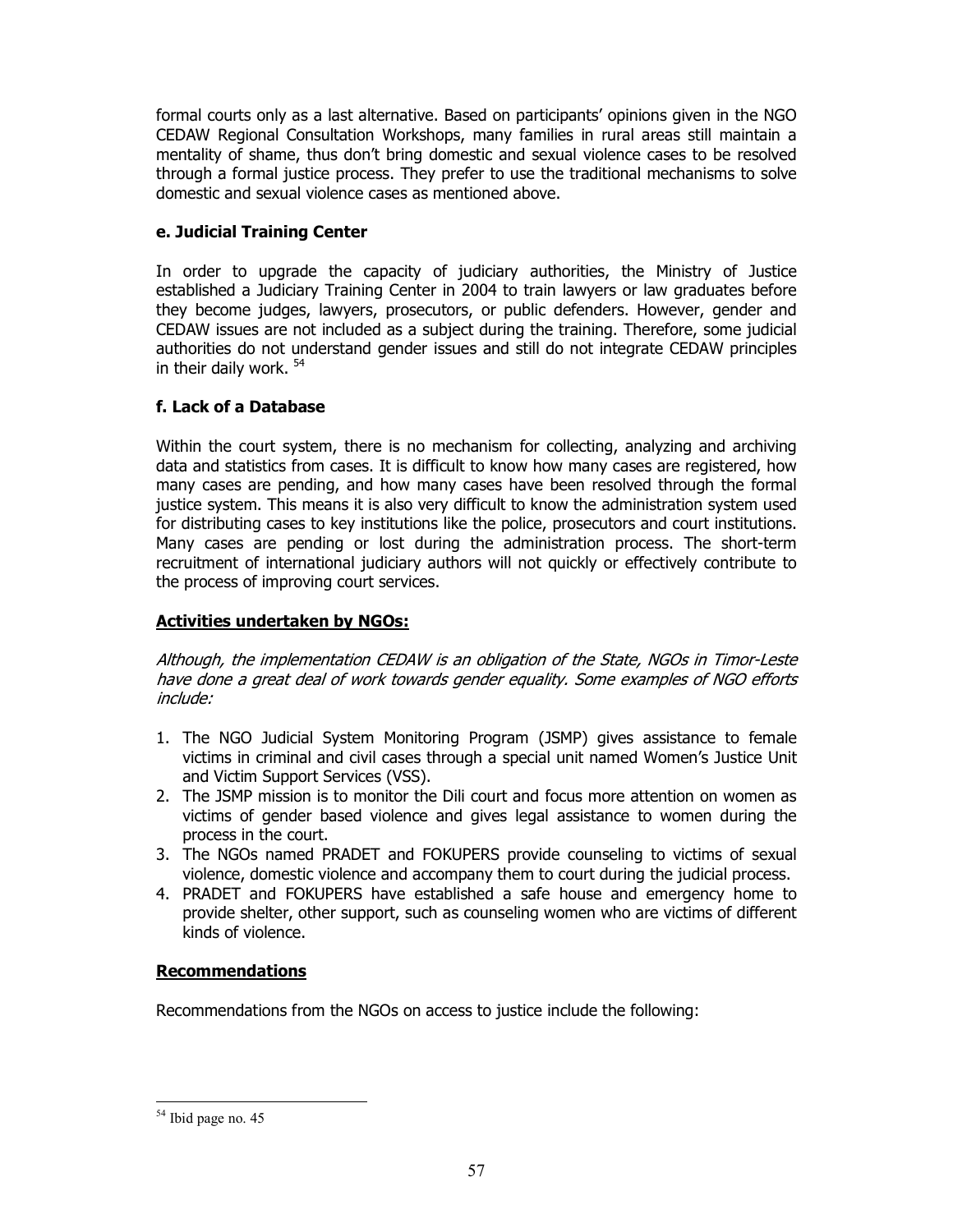- 6. The Ministry of Justice and National Parliament should draft laws and regulation in a language that the majority of people can understand, such as Tetum, which is an official language of Timor-Leste along with Portuguese.
- 7. Any law that is taken up from the Comunidade dos Países da Lingua Portuguesa (CPLP) must be translated into Tetum so NGOs can review the contents of the law before it is approved by the National Parliament.
- 8. The Ministry of Justice must include CEDAW principles, gender concept and concerns in the Judicial Training Center curriculum and must create a specific training for judicial authors about gender sensitivity and women's rights.
- 9. The Ministry of Justice should establish a database in each court, police station, and general prosecutor office in the Republic to collect, analyze and archive data.
- 10. A good mechanism should be created to provide protection to witnesses as well as victims of domestic and sexual violence.
- 11. The National Parliament together with Ministry of Justice must create a law to regularize traditional justice and limit the role of traditional leaders in solving crimes like domestic violence, sexual violence, incest and sexual assault. These crimes should be addressed in courts in the formal justice system and not through traditional mechanisms.

# 8. Marriage, Family Life and Culture (Articles 16, 14, 5, 2, GR no 21)

Culture is the pride of citizens around the world because culture shows the identity of a nation. In Timor-Leste, people valorize the cultural activities as a part of their ancestral beliefs. Rich cultural activities like traditional dance, weaving traditional clothes, traditional music, plaiting, dialects, traditional houses, and rituals are used to earn more income for the State and also increase the income of the household.

However, apart from the rich cultural and natural resources in Timor-Leste, there still exists many discriminatory traditional customs such as *barlake* (paying dowry), koremetan ("lifting of the black" – a traditional ceremony held one year after a death, where family members remove their symbolic black clothing), fetosan-umane (wife givers-wife takers relationship, where the family giving away their daughter and the family the daughter is marrying into negotiate the dowry and build social linkages and network), death and life ceremonies (cultural ceremonies conducted at births, marriages and deaths). These raise extreme discrimination against women.<sup>55</sup>

At the CEDAW Regional Consultation Workshops, almost 90% of participants expressed that there is extreme discrimination against women through cultural practices in wedding ceremonies and in family life. The traditional beliefs, attitudes and cultural practices are a major obstacle for women to achieve substantive equality based on the CEDAW Convention. Cultural practices related to marriage such as *barlake* (bride wealth) no fetosan-umane (wife givers-wife takers relationship) have been advanced as major deterrents to the achievement of women's rights and as a contributing factor to violence against women. Customary practices that stem from the idea of the superiority of men or the stereotyped roles of women and men in society are detrimental to women's rights and may have implications limiting women's participation in traditional power structures and in community development programs, as well as in decision-making in their households, communities and state institutions.

 $\ddot{\phantom{a}}$ <sup>55</sup> Ibid page no. 46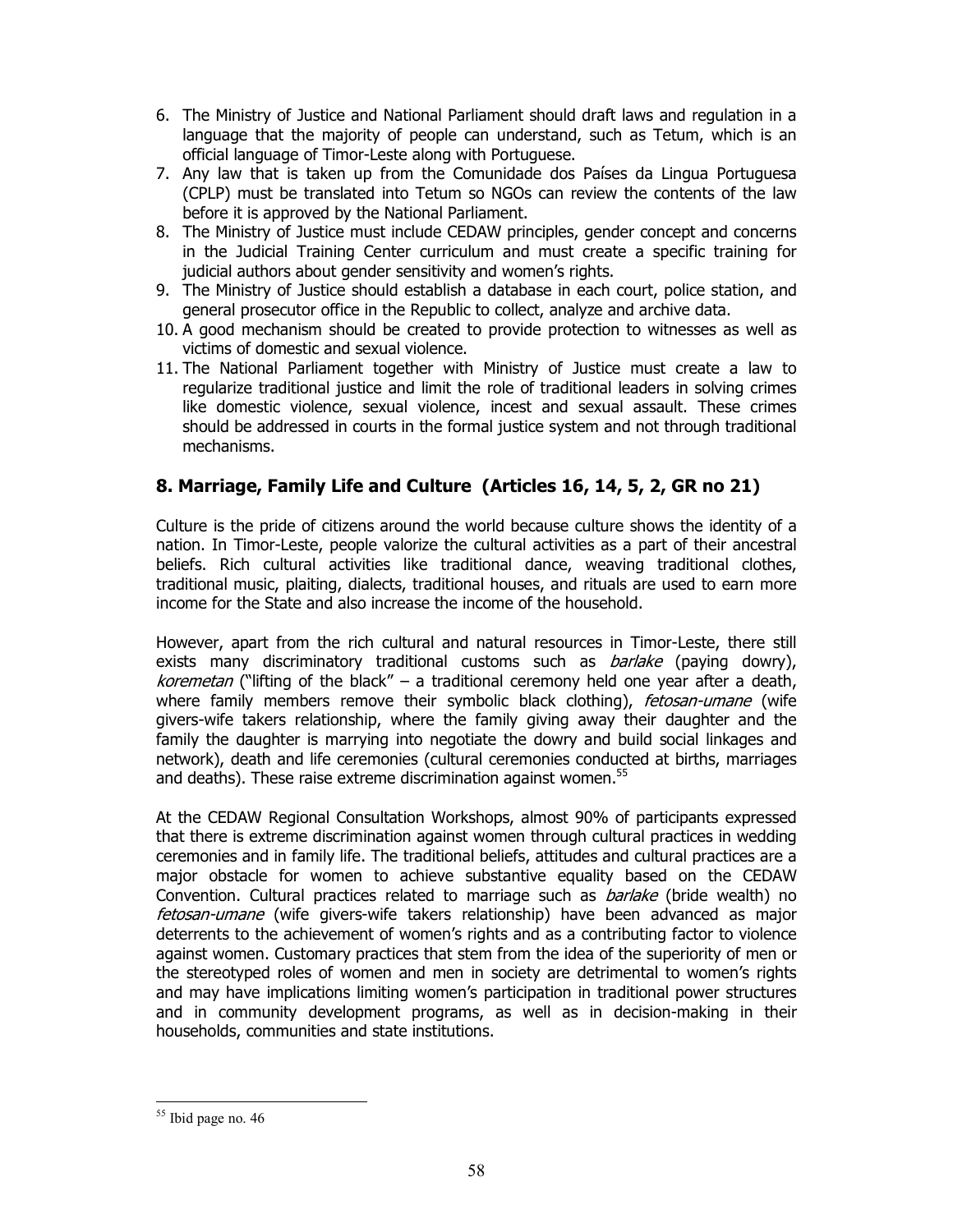Even though, through national and local forums many people raise the issue of *barlake* (bride wealth) and cultural discriminatory practices, the Timor-Leste state has not shown good will in taking actions to develop laws and regulations in order to change the social and cultural standards which discriminate against women. These cultural and traditional practices are a barrier to women's ability to enjoy their human rights in cultural, marriage and family life based on Articles 5, 16, and 2 of the CEDAW . The State, including the government officials still have patriarchal mentality when talking about policies or solutions to eliminate stereotypes about women's and men's roles in the society. Timorese leaders sometimes postpone addressing women problems, saying that political stability is the highest priority and needs to be addressed before the women's situation. <sup>56</sup>

#### a. Patriarchal Attitudes

Before independence, Timor-Leste women lived under violent colonialist rule by the Portuguese, Japanese and Indonesians. The politics of colonialist rule include dominating people through violent attitudes, sexual violence and a patriarchal mentality towards issues such as people's right to liberty and democracy.

One result of these colonialist attitudes is the negative impact they had particularly on men who adapted these behaviors and patriarchal thinking to keep their power and control over the women.

These negative attitudes continue to grow in Timor-Leste, and still cause problems in the process of gender development, particularly in cultural, social, economic and political areas. The patriarchal mentality also means that women's rights are not respected or given attention.

## b. Marriage in Timor-Leste

Marriage is an important institution in Timor-Leste, and one of the foundations of social organization, particularly in rural areas. Marriage is not only the alliance between two individuals, but seals an intricate set of relationships, obligations and reciprocity between the bride's and groom's extended families and their network of relatives.

The right of women and men to build a family is stated in the Article 39 point 3 and 4, of the Democratic Republic of Timor-Leste Constitution as well as in the Article 16 of the CEDAW. These two legal bases are the foundation for each man and woman to be free and have the right to choose his/her own partner and form a new family.

In spite of this legal foundation, in reality there are many families in which the parents dictate the marriage and family life for their children. Many families still adopt the system of arranged marriage; sometimes as early as when the children are still in their mothers' wombs.<sup>57</sup>

According to opinions of the parents, "when the child is born female, she will be married with a man chosen by her parents, but when the baby is born male, his parents will wait for another birth until they have a girl for marriage partner." Other forms of arranged marriage happen to help the parents maintain good relations with friends and family

 $\ddot{\phantom{a}}$ <sup>56</sup> Data collected from the Thematic Working Group on cultural issue, the CEDAW Regional Consultation Workshop in May 2008 and the National Women's Congress in Timor Leste in 2008.

<sup>57</sup> Ibid page no. 48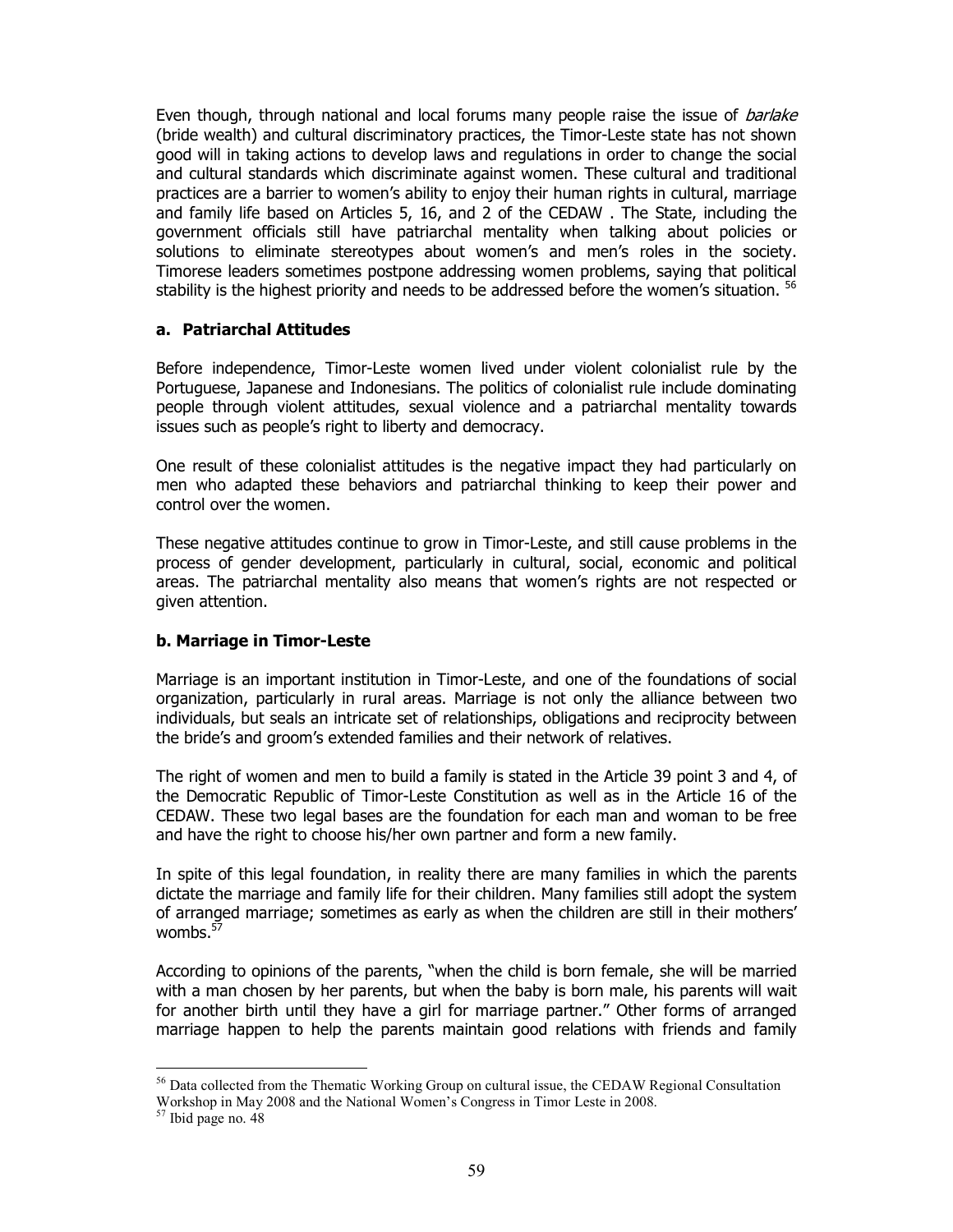relations, using their children as a guarantee for their interests. Another type of arranged marriage is cross-cousin marriage, where a son will marry his maternal uncle's daughter.

Sometimes arranged marriage happens because the parents have certain financial obligations and want to earn more dowries to settle this. In this context, parents use their daughters as objects to reach their interests. It is worse if the parents force their daughters to get married early to satisfy their interests, since the daughter must stop attending primary or pre-secondary school and many of these girls will eventually suffer reproductive health problems because of early marriage and pregnancy.<sup>58</sup>

#### c. Dowry and family life

Based on the Timor-Leste Women's National Congress, various discussion forums and the NGO CEDAW Regional Consultation Workshops, most participants support the elimination of the dowry system. In the participants' opinions, dowry is the same as selling things in the market, which negates women's dignity as human beings. The participants believed that dowry activities are one of the principal contributory factors that cause discrimination against women and violations of women's rights. However, the Timor-Leste State has not developed laws or regulations to eliminate the dowry practice in Timor-Leste, even though most women convey this as a priority in various discussion forums.

There are many different forms of dowry, including buffalo, horses, money, swords, and belak (other non-monetary goods such as jewelry, gems, bronze, gold, etc.), amounts which depend on discussion between the two families. When a man pays dowry to a woman's family, the man's family gains a full right to control the women, based on culture and customs. Many times men and their families expect the women to do whatever they want without refusal. Because of the dowry system, men often consider women as their property rather than their partners.

Because of the dowry system, men and their families have full rights to wealth, land and inheritance. Women have no right to civil or cultural privileges and benefits related to their families and social life. Women must serve the men's families; women must vote according to men's choices; women must work in the kitchen all day during traditional ceremonies and have their meal at midnight after all the people have eaten. <sup>59</sup>

## d. Polygamy, divorce and domestic violence

In the Timor-Leste Women's National Congress and the CEDAW Regional Consultation Workshops, participants spoke out against the practice of polygamy and divorce.

Women consider the practice of polygamy to be a sharp sword that hurts women's feelings and builds up discrimination among the women who experience polygamy. At the Regional Consultation Workshops, the participants also declared that no woman feels happy in polygamous relationships because women feel insecure in their daily life. Polygamy often happens because of the perceived superiority of men, who want to show that they are strong and rich and can marry more than one woman as they wish. Sometimes this condition leads to violence and a violation of women's right to peacefully live in the family.

 $\ddot{\phantom{a}}$ 

<sup>&</sup>lt;sup>58</sup> Ibid page no. 48

<sup>59</sup> Ibid page no. 48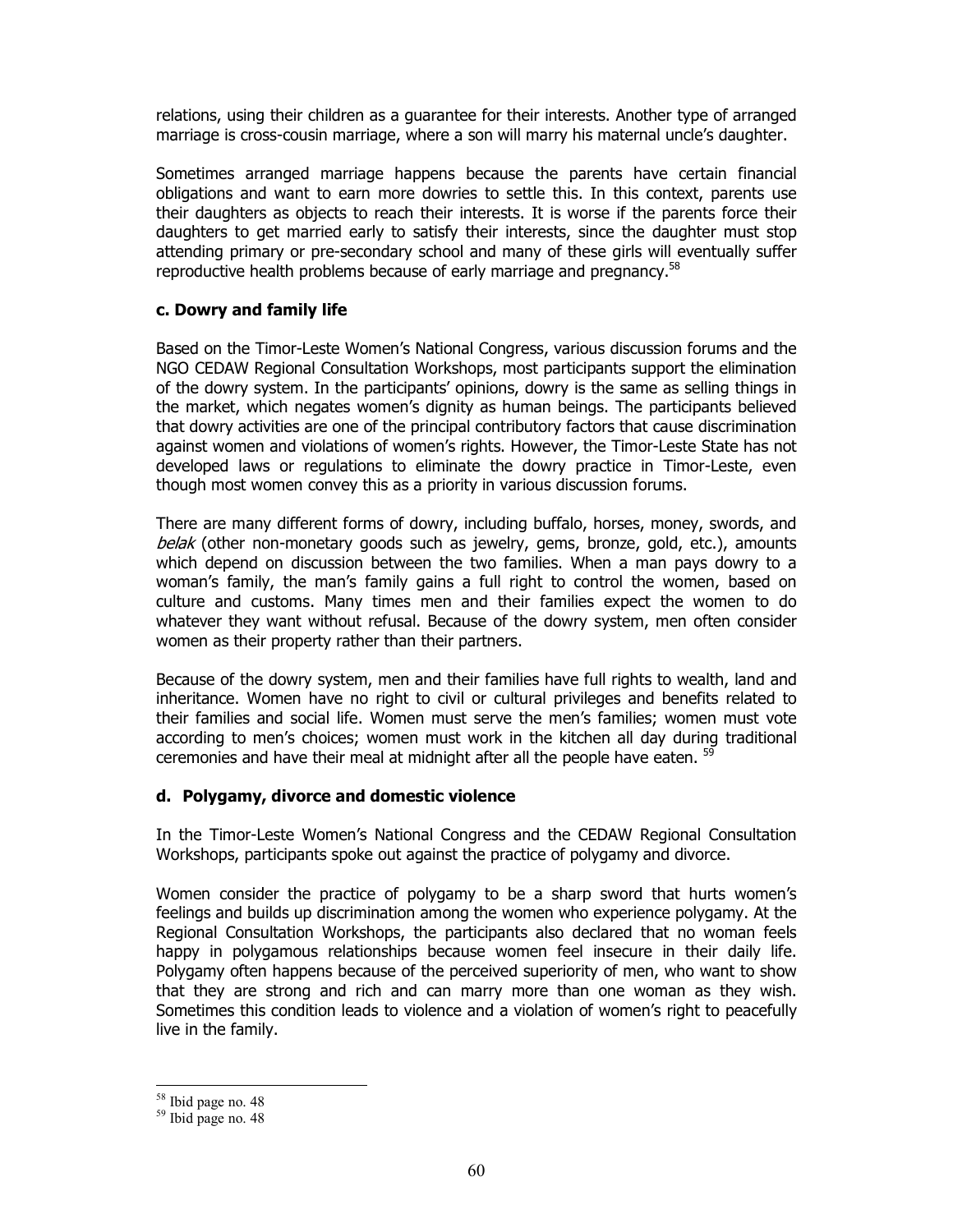Divorce is a sensitive issue and generally taboo in open forums in Timor-Leste. Most Timorese people are Catholic, and the Church doctrine doesn't permit divorce for Catholic marriages. After men and women have participated in the sacrament of marriage within the Catholic Church, no one can separate them except God.

Even though the Catholic doctrine doesn't allow for divorce, in reality many women live in cycles of violence within their marriages that mean they are forever victims, with no courage to speak out to get help.

Women feel that it is normal to experience various forms of violence in their family lives. It is very hard and difficult for women to ask for divorce because of the Catholic doctrine, but a small percentage of women who know their rights have had the courage to ask for divorce from their husbands when they have experienced violence in their family lives.

Many times men stigmatize women's organizations that give assistance to divorcee victims of violence, even though the activists are working to help women become free from violence, and not help women to ask for a divorce. The decision for divorce is absolutely in the hands of the victims.

#### e. Women's Access to Family Inheritance

Based on Timorese custom, sons are generally recognized as the heads of the family, spokespersons, and recipients of the family inheritance. Daughters will not receive inheritance because women leave the family after marriage and she will have access to her husband's money.

However, many cases, even after women get married they still do not have a right to receive inheritance from their husbands in their own names because the husband's inheritance is written in his name.

Therefore, women continue have no inheritance rights because they cannot inherit from their own families and do not have access to the inheritance that belongs to their husbands. Women continue to be treated as second class citizens in their own family and in their husband's family.

#### Some of the activities undertaken by NGOs:

Although the implementation of CEDAW is an obligation of the State, NGOs in Timor-Leste have done a great deal of work towards gender equality. Examples of NGO efforts include:

- 1. NGOs have set up programs like popular education, discussion forums, and dialogues with the community, particularly with the traditional leaders, in order to raise awareness and to transform their conservative thinking so they respect women's rights in society, marriage and family life.
- 2. The NGOs are conducting advocacy related to domestic violence and holding regular discussions with parliamentary women to find out the possibility of creating a law on gender equality in Timor-Leste.

#### Recommendations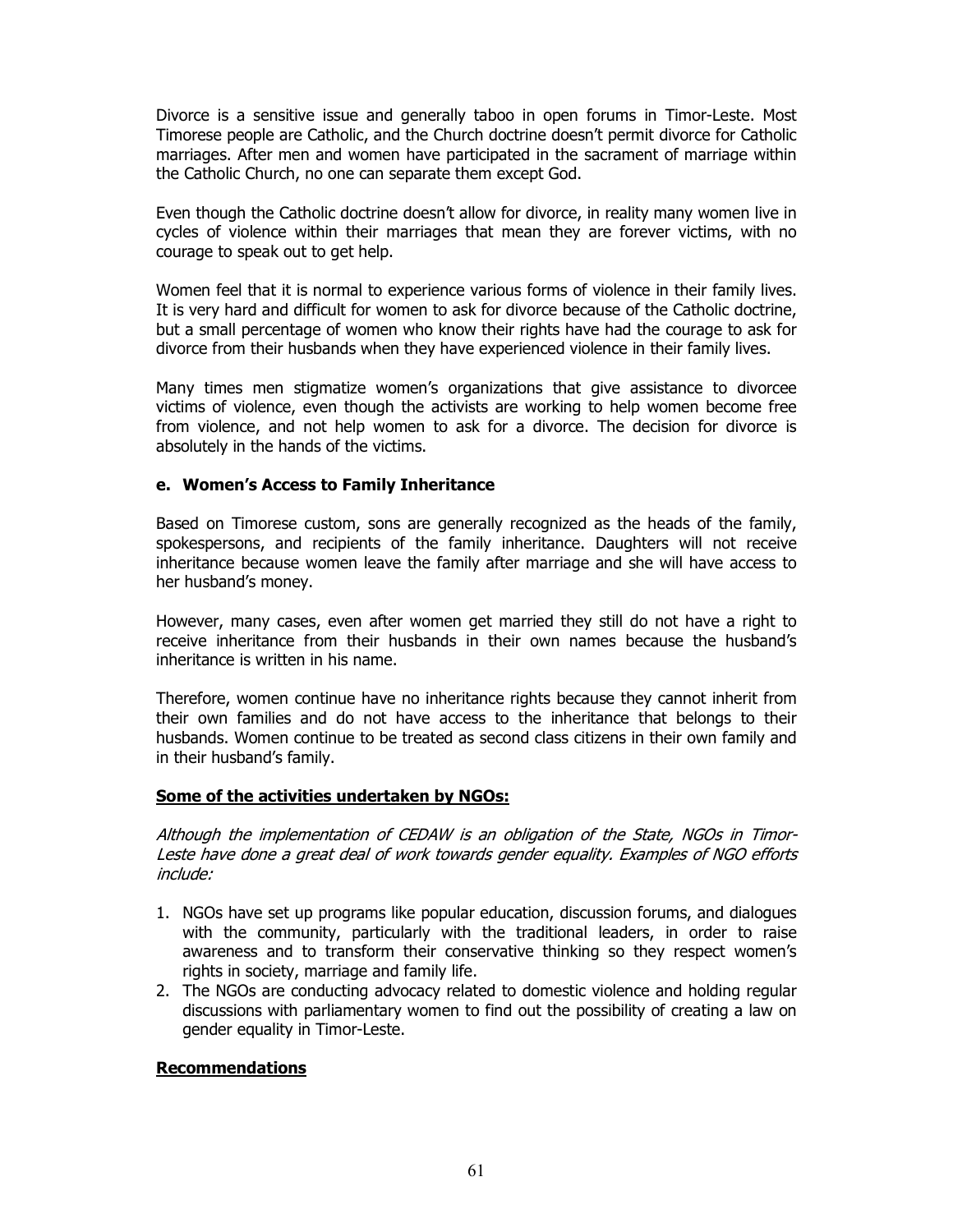Recommendations from the NGOs on marriage, family life and culture include the following:

- 1. The Government must rapidly approve the domestic violence law and educate all people in Timor-Leste about this law;
- 2. The National Parliament should rapidly promulgate the anti-dowry law in order to regularize dowry in Timor-Leste;
- 3. The State should create a mechanism to address patriarchy;
- 4. The National Parliament should create a marriage law;
- 5. The Government must strengthen the gender mainstreaming policy in all state institutions to promote a culture of equality in all aspects in Timor-Leste;
- 6. The State should create a law with respect to women's right to inheritance of land, and family property should be distributed equally to men and women.

# 9. Violence against Women (GR 19)

Violence against women is an obstacle to the achievement of the objectives of equality, development and peace. Violence against women violates, impairs and nullifies the enjoyment by women of their human rights and fundamental freedoms.

The issue of violence against women in Timor-Leste is a concern for all parties, including the President of the Republic. Various forms of violence against women exist in Timor-Leste, including gender discrimination, physical violence, psychological violence, economic exploitation, sexual abuse, manipulation of information and incest.

At the Timor-Leste Women's National Congress and the CEDAW Regional Consultation Workshops, the participants identified that various types of violence happen because of the system and the patriarchal mentality that is at the root of Timorese society. This system gives more power and advantages to men to do whatever they want in order to put women in the second class in the community. The attitude also leads to women's dependence on men and gives men the opportunity to perpetrate various kinds of violence against women, since women are not able to leave men due to economic, social and emotional dependence.

At national and international events, Timor-Leste leaders always convey their deep concern related to violence against women and outline efforts to combat violence against Timorese women. But these words exist only in their formal speeches. There is no concrete action to create a national law or take any other action to stop violence against Timor-Leste women. The domestic violence law that was drafted four years ago has not yet produced any results because it still has not been approved by the National Parliament.<sup>60</sup>

## a. The Root of the Problem

The problem of violence against women arises from the imbalance among women and men in domestic life, in society and in state institutions. The prevailing patriarchal mentality in society and discriminatory cultural practices are factors that contribute to violence against women. The patriarchal mentality results in power and absolute control by men over women, which closes the way for dialogue and results in violence being

 $\ddot{\phantom{a}}$  $60$  National Women's Congress in 2004 and 2008 and the CEDAW Regional Consultation Workshops in May 2008.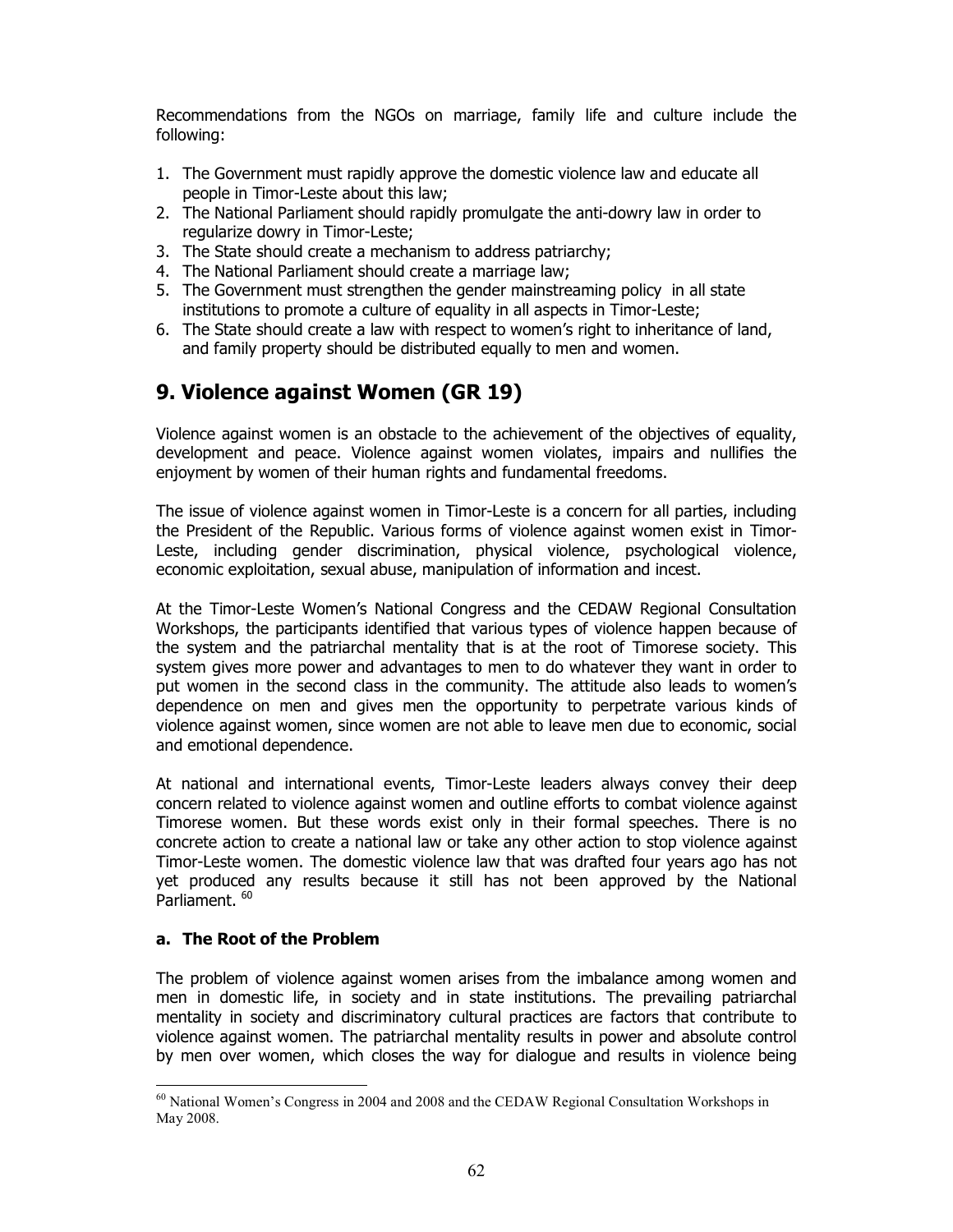used to solve problems. Girls and boys are socialized about characteristics of masculinity and femininity from a very early age, and communities internalize this mythology and apply it in their daily lives.

## b. Violence in the family

The family is a place that is supposed to provide shelter and love to all members of the family, but in reality most cases of violence comes from the family context and personal relations. Because the cultural mythology elevates the family into a high position in society, it is difficult to solve the problem of domestic violence, especially through the formal justice system. These types of violence are considered to be private conflicts, not a crime. This means that people outside the family are not able to intervene and families do not consider domestic violence as urgently requiring justice. Because of the emotional relations between the victim and perpetrator and their psychological effects, violence will often continue and is difficult to stop.

One case that occurred in the Ermera district was sexual abuse by an uncle of his two underage nieces and his own daughter in the agricultural fields. Eventually, the two nieces complained about the case with the help of the police, but the daughter didn't complain because her family advised her not to be a witness against her father since this would embarrass the family and destroy family relations. <sup>61</sup>

#### b. Statistics on cases of gender-based violence (Fokupers Data)

Based on the reports given by some institutions that give assistance to women, domestic violence cases are the most prevalent, sexual violence cases are second, followed by other types of violence.

| <b>Category</b>                         | <b>Types of</b><br>violence               | Year 2000 to February 2009 |                |                |              |                |                |                |                |                |                |
|-----------------------------------------|-------------------------------------------|----------------------------|----------------|----------------|--------------|----------------|----------------|----------------|----------------|----------------|----------------|
| <b>Fokupers</b><br><b>Criteria type</b> |                                           | 2000                       | 2001           | 2002           | 2003         | 2004           | 2005           | 2006           | 2007           | 2008           | Feb-<br>2009   |
| cases:                                  | <b>Domestic</b><br><b>Violence</b>        | 37                         | 36             | 39             | 11           | 30             | 58             | 34             | 62             | 117            | 27             |
|                                         | <b>Sexual Violence</b><br>for Adults      | 6                          | 5              | 19             | 18           | 5              | 8              | $\overline{9}$ | 9              | $\overline{2}$ | $\overline{2}$ |
|                                         | <b>Sexual Violence</b><br>for under age   | $\mathbf{1}$               | $\mathbf{1}$   | 10             | ۰            | 8              | 12             | $\overline{2}$ | $\mathbf{1}$   | 5              |                |
|                                         | Intend to do<br>sexual violence           | ٠                          | $\overline{4}$ | $\mathbf{1}$   | ۰            | $\overline{2}$ | $\overline{3}$ | 5              | $\mathbf{1}$   | $\overline{7}$ |                |
|                                         | Incest                                    | $\overline{2}$             | $\overline{2}$ | $\overline{2}$ | ۰            | 6              | $\overline{2}$ | $\overline{4}$ | $\overline{4}$ | 12             | $\mathbf{1}$   |
|                                         | Sexual abuse                              | $\overline{4}$             | 3              | $\overline{4}$ | ۰            | 3              | ٠              | $\overline{2}$ | $\blacksquare$ | ٠              | $\mathbf{1}$   |
|                                         | Abandonment                               | 33                         | 31             | 45             | 14           | 23             | 23             | 18             | 30             | 29             | 3              |
|                                         | <b>Torture</b>                            | ٠                          | 10             | 10             | $\mathbf{1}$ | 5              | $\overline{4}$ | 3              | $\sim$         | 5              | $\overline{2}$ |
|                                         | <b>Defamation</b>                         | $\mathbf{1}$               | 8              | $\mathbf{1}$   | $\mathbf{1}$ | ۰              | $\overline{3}$ | $\blacksquare$ | $\overline{2}$ | $\mathbf{1}$   |                |
|                                         | Obligatory<br>marriage                    | ٠                          | ٠              | ٠              | $\mathbf{1}$ | $\mathbf{1}$   | 3              | ٠              | ۰              | $\overline{2}$ |                |
|                                         | Intimidation<br><b>Based on</b><br>Gender |                            | ۰              | ٠              |              | 1              | $\mathbf{1}$   | 3              | $\mathbf{9}$   |                |                |

Fokupers is a local NGO that provides counseling, legal and other assistance to victims of violence. Fokupers has been collecting data about its cases since 2000.

 $\ddot{\phantom{a}}$ <sup>61</sup> Ibid page no. 52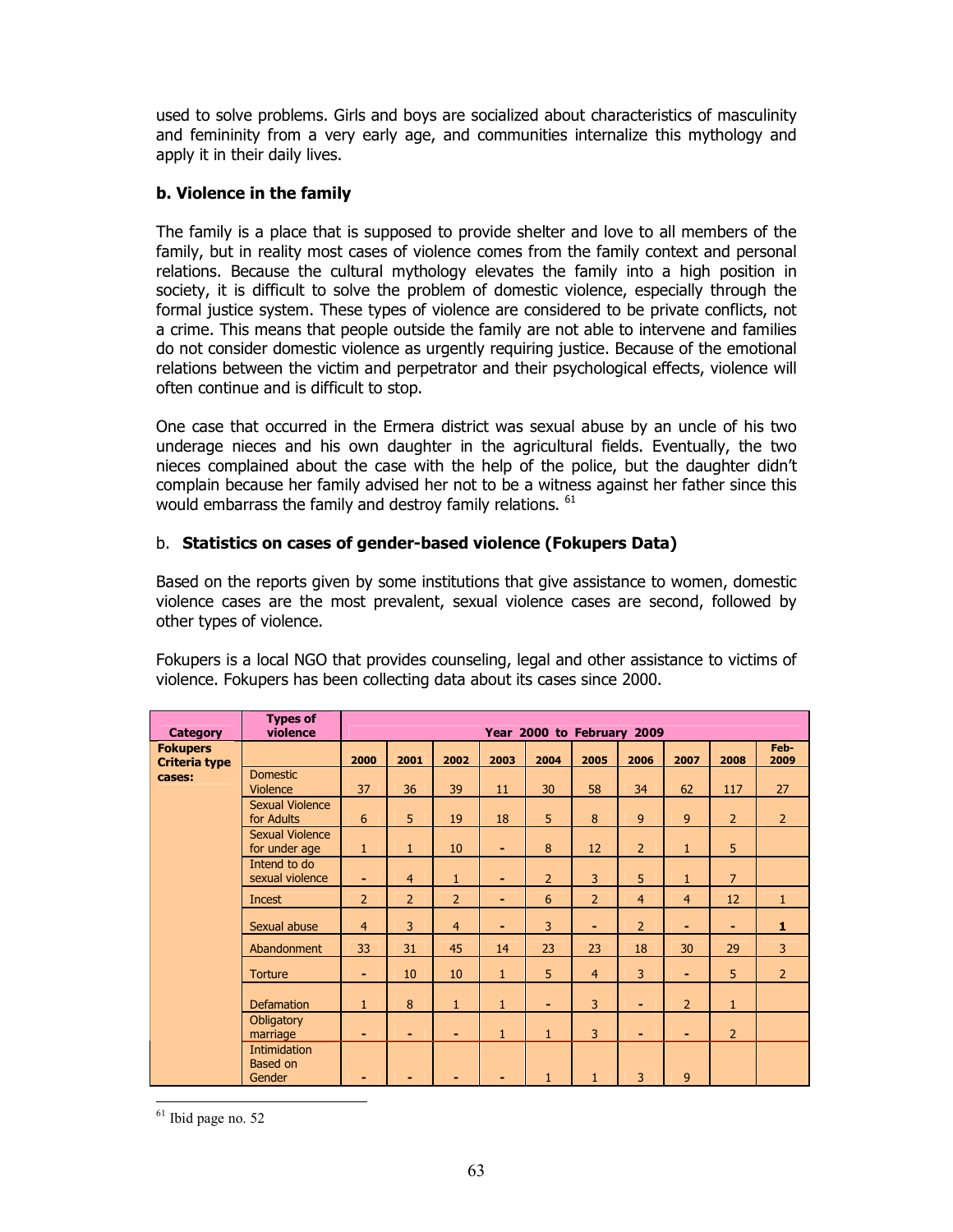| <b>Non Criteria</b><br>type cases: | <b>Dispute</b><br>children                              | ۰              | ٠              | ٠   | ۰            | $\mathbf{1}$   | $\mathbf{1}$ | 3  | ٠              |              |    |
|------------------------------------|---------------------------------------------------------|----------------|----------------|-----|--------------|----------------|--------------|----|----------------|--------------|----|
|                                    | Immigration /<br><b>Trafficking</b>                     | -              | ٠              | ٠   | $\mathbf{1}$ | $\mathbf{1}$   | $\mathbf{1}$ | ٠  | $\blacksquare$ |              |    |
|                                    | Murder                                                  | ۰.             | ۰.             | -   |              | $\overline{2}$ |              | ۰. | $\blacksquare$ | $\mathbf{1}$ |    |
|                                    | <b>Murder</b><br>intimidation                           | $\blacksquare$ | ٠              | ٠   | -            | ۰              | ۰            | ۰  | $\blacksquare$ |              |    |
|                                    | Prostitution                                            | ٠              | ٠              | ٠   | ۰            | ۰              | ۰            | 3  | ٠              | ۰            |    |
|                                    | Pornography                                             | ٠              | ٠              | ٠   | -            | ۰              | ۰            | ۰  | 3              | ۰            |    |
|                                    | Planning to kill                                        |                |                |     |              |                |              |    |                | $\mathbf{1}$ |    |
|                                    | <b>Mental Sickness</b>                                  |                |                |     |              |                |              |    |                | $\mathbf{1}$ |    |
|                                    | Seize of welfare                                        |                |                |     |              |                |              |    |                | $\mathbf{1}$ |    |
|                                    | Conflict of<br><b>Political</b><br><b>Crises</b> "2006" | $\blacksquare$ | $\blacksquare$ | ٠   | -            |                | ٠            | ۰  | $\overline{4}$ |              |    |
| <b>Total</b>                       |                                                         | 84             | 100            | 131 | 47           | 88             | 119          | 86 | 129            | 184          | 36 |

The Graph Demonstrate Fokupers Criteria Cases:



The graph above shows that in the cases in which Fokupers provided assistance from 2000 to February 2009, domestic violence is the most problematic issue. Many times victims come to Fokupers with injuries, stress or trauma, and they are often scared and need a secure place to go. The victims that stay in the shelter/safe house sometimes bring their children or people who live with them to escape high-risk situations.

The graph shows that in general, from 2004 until 2008 the number of domestic violence cases increased from year to year. This is because women had increased access and knowledge of information that domestic violence is a crime, and thus chose to bring their cases to the police or relevant authorities.

In 2006, the number of domestic violence decreased because of the political crises which impeded people's movement and their ability to bring their cases to the police. On the other hand, men started to be more aware of not acting violently towards women. Women increasingly have the courage to report their cases, although some women still hold on to the idea that domestic violence is a private matter.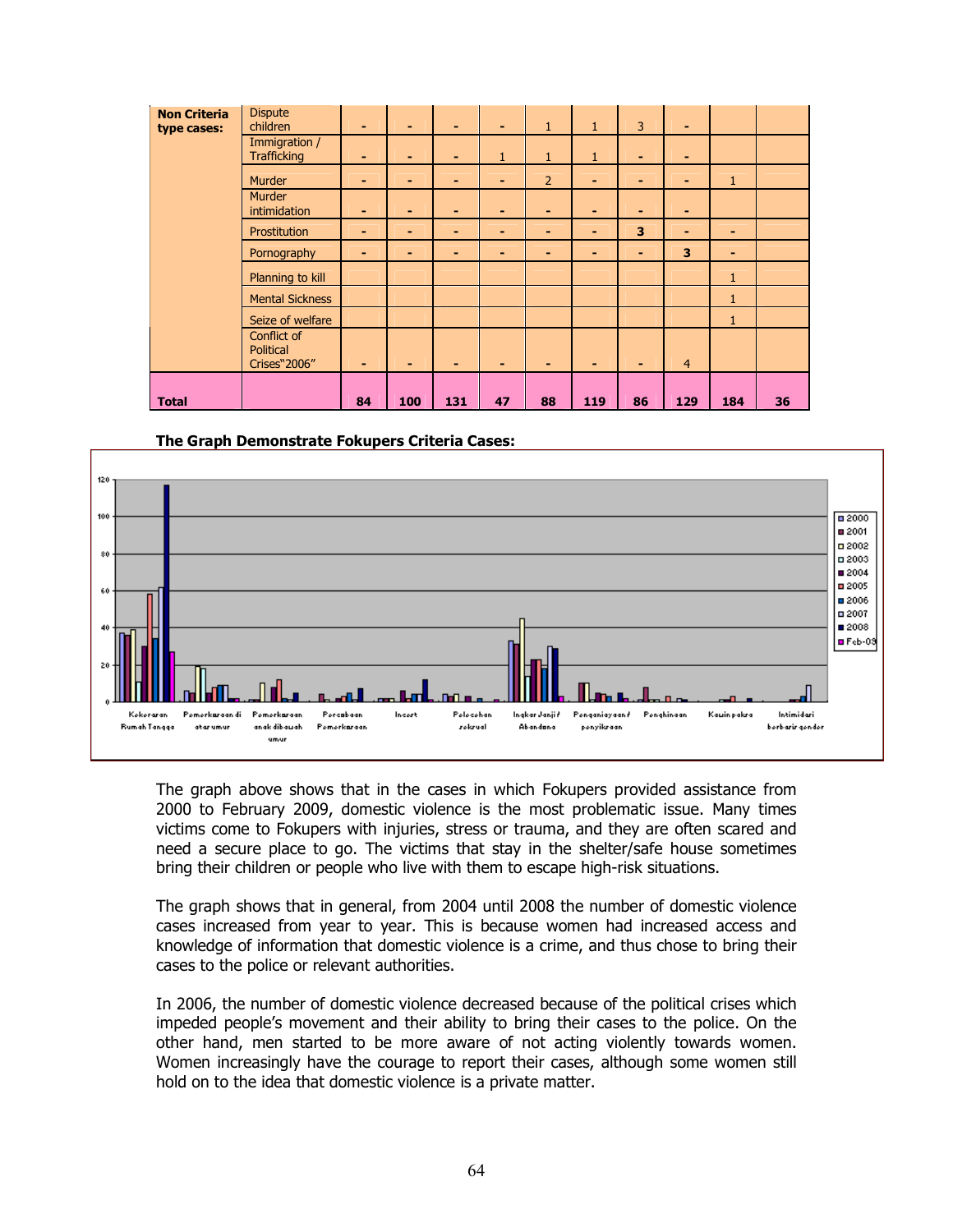The 2007 Fokupers report related to the complaints received by Fokupers during the year of 2005-2005 shows that types of violence increased, especially domestic violence, which accounted for 75 cases out of the total of 105 cases in 2005; 39 cases out of the total of 59 cases in 2006; and 63 cases out of the total of 129 cases in 2007.  $62$ 

**Pradet,** a local NGO has established a safe place program or called "Fatin Hakmatek" Programme" (means "safe place" in Tetum). This program provides medical, forensic, counselling, follow-up and referrals to victims of gender-based violence and child abuse. The programme is housed in a special building on the grounds of the national hospital in Dili and is staffed by people with training in nursing, midwifery and counselling. A doctor is available as needed. In 2008, Pradet's safe place program (Fatin Hakmatek) received 216 new cases. The statistics are as follows: $63$ 

| No. | <b>Type of Case</b> | <b>Number of Cases</b> |
|-----|---------------------|------------------------|
|     | Sexual assault      | 39 cases               |
| 2.  | Physical assault    | 22 cases               |
| 3.  | Domestic violence   | 126 cases              |
| 4.  | Trauma              | 3 cases                |
| 5.  | Incest              | 2 cases                |
| 6.  | Abandonment         | 24 cases               |

| No. | <b>Institutional Networks that Referred</b><br>Cases to the Safe Place of Pradet<br>(Fatin Hakmatek) | <b>No. Of Cases</b> |
|-----|------------------------------------------------------------------------------------------------------|---------------------|
|     | Police (Vulnerable Persons Unit)                                                                     | 185 cases           |
| 2.  | Self referral                                                                                        | 11 cases            |
| 3.  | Family                                                                                               | 6 cases             |
| 4.  | Hospital                                                                                             | 6 cases             |
| 5.  | Clinic                                                                                               | 5 cases             |

**JSMP,** The report of the Judicial System Monitoring Program (JSMP) Victim Support Service (VSS) Unit from October 2007 to May 2008 identified 24 domestic violence cases from the total of 50 cases. From Vulnerable Persons Unit (VPU) Crime Statement 2007, there were 215 domestic violence cases from the total of 482 cases in 2007 and 177 domestic violence cases from the total of 283 from January to May 2008. $^{64}$ 

In Fokupers cases where the perpetrator knows the victims (couples, father, foster father, foster brother, uncle, etc,), victim are almost always under-age children, Sometimes the crime causes pregnancy, and other potential implications for the victims are as follows:

 $\ddot{\phantom{a}}$  $62$  Fukerpers Report (2007), Fukerpers, Timor Leste.

<sup>63</sup> Pradet, Timor Leste, 2008

 $64$  Victim Support Service (VSS) Unit, the Judicial System Monitoring Program (JSMP), Timor Leste, May 2008.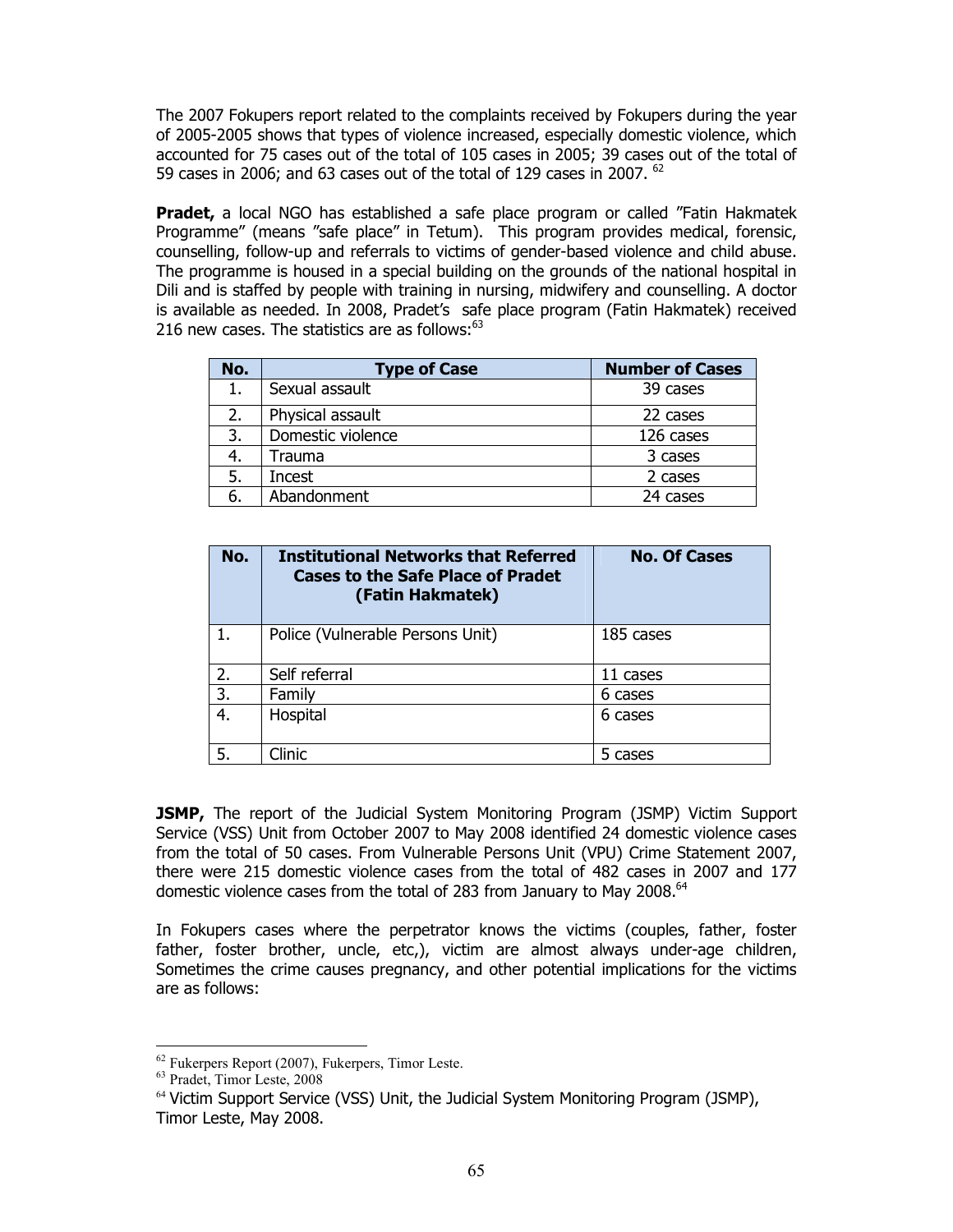- Trauma (self-isolation, not talking with other people, etc.);
- Withdrawal from school because of social judgment and stigma faced from the community and school;
- Self judgment. $65$

#### c. Victims and Judicial Process

Many times there are difficulties and obstacles in the judicial process because the suspect's family attempts to find an alternative to bringing the case to court. The suspect's family will try to meet the victim's family, beg for pardon and wait for the family of the girl to withdraw their complaint because of the relationship between the two families.

The victim's family will often relent and withdraw the case in the name of the "family relationship", thinking that they will be considered heartless and unfair if they continue to pursue the case. However, they are not aware that the man has repeatedly perpetrated the violence. They think only about not wanting to open the failures of the family to the public and embarrassing both families.

Many times there is a contradiction between the situation and the reality. The victim demands justice, but is in a weak position so decides not to bring the case forward to the court. The suspect often knows the weaknesses of the victim and uses various methods to close the case, including sometimes by using force and threats. Alternatively, the man will pay some money to the victim to remain quiet. He thus feels that her burden was paid. All of these factors make it difficult for women to access justice because of the cultural values that benefit men.

Even the community and the judicial agents do not support the victims, but rather blame the woman for the violence. Many times the police consider cases of violence as meaningless or as private conflicts that have no place in the justice system. For example, in a case of domestic violence from Liquiça, when the victim reported the case to the police station, the police said: "It's their tradition, they always do it…" This is because this kind of domestic violence happened repeatedly and the police make no effort to process this case.

In many cases the police usually keep persuade the victim and her family to withdraw their complaint, reasoning that it's better to solve this problem in the family atmosphere because the court process will take a long time and requires a lot of money. In the case of an under-age girl in Maliana district, the police themselves mediated between both families in order to solve the problem, but the victim rejected this mediation.

In some cases, the police give more support to the man because they have a family relationship with him or know the man better than the woman. According to the information given in rural areas, many times the police solve cases of violence against women through mediation although they consider violence to be a crime. Sometimes they force the victim to accept mediation. This happens because women lack information and it is therefore difficult to access justice.

For example, in one domestic violence case, Afati (false name), a 44 year old woman, suffered because of her husband's attitude and violent actions during their 24 year

 $\ddot{\phantom{a}}$ <sup>65</sup> Fukerpers, Timor Leste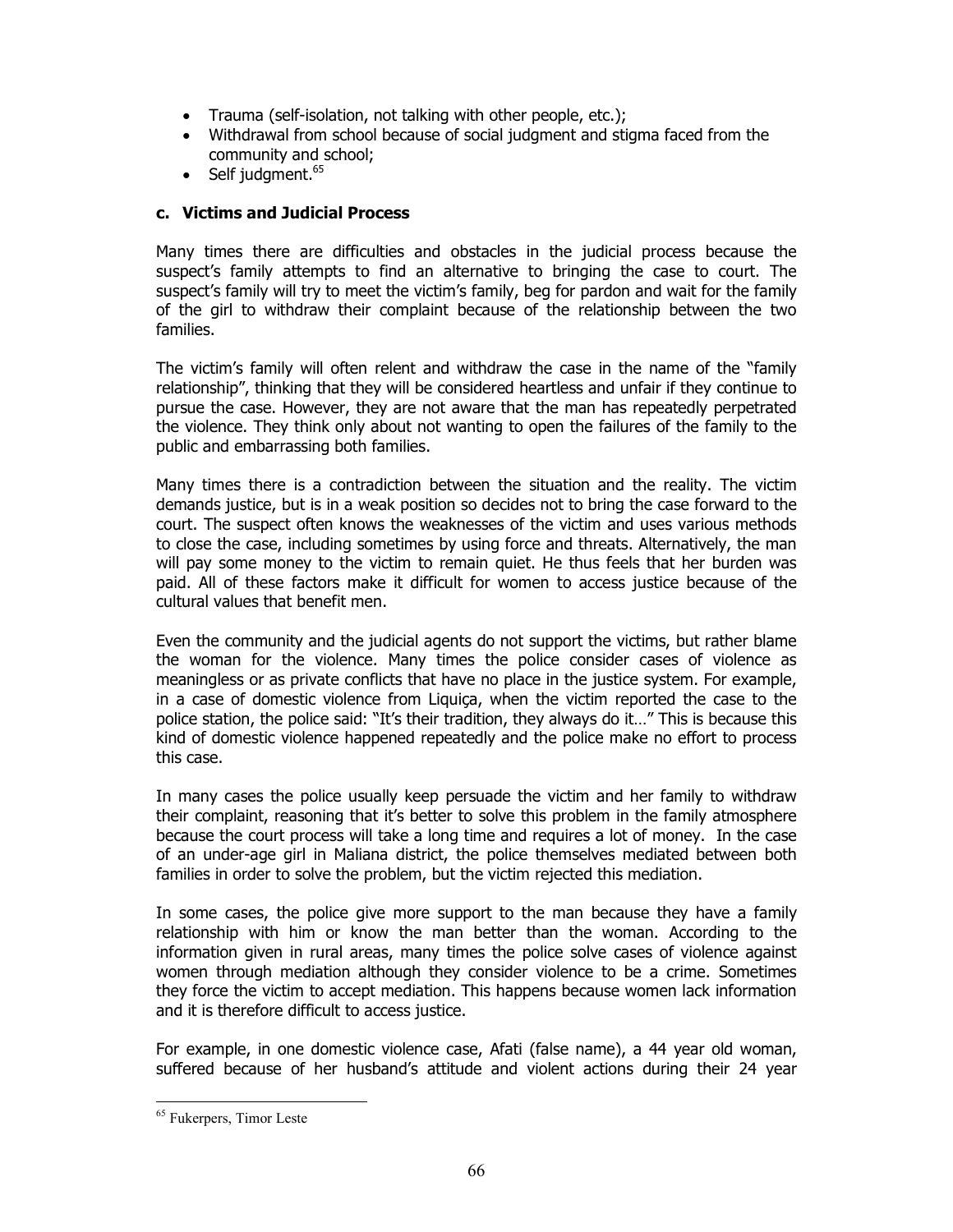marriage. Because Afati got help from an individual who had a lot of influence and assistance from an NGO, her case was processed in the court. However, her husband received only a one-year sentence in prison, free of conditions.

During the court process, the victim clearly declared all of the things that her husband did to her and the impact on herself, their family and children. The court's decision for such a low sentence was caused partly by the lack of medical records to strengthen the evidence. In addition, the main witness did not give concrete facts about what happened to the victim because there is no appropriate legislation that to assure the security of the witness so many witnesses will not give complete and truthful testimony.

#### d. Traditional Law and its Impact

Traditionally, most domestic violence against women is solved within the family. This means that both families sit together to find a good solution to the problem based on traditional customs. In the process of resolving the problem, the family spokesman of both sides sit together, which means the conversation is normally dominated by men. They make decisions and often order the man's family to pay a fine to the spokesman of the victim's family.

However, the victims will generally not get anything from this traditional practice, because the decision about her future is made by other people and those who make the decision receive something from the suspect's family. This phenomenon empowers men to commit violence, because whenever a man has money, horses and buffalos, he is free to commit violence against women because he knows he will just be asked to pay a fine.

The system of patriarchy can also contribute to the decision by many victims not to complain about their cases, especially in rural areas, because they have no access to information and they are tied down by traditional dowry. Nina (false name), a 14 year old girl from the Suai district, became pregnant because she had been attacked by her cousin who acts as the village leader. Nina's parents didn't complain to the police because the perpetrator of the sexual violence promised to pay the fine. But in the end, he didn't follow through on the decision and Nina's family kept quiet because they didn't want to extend the problem.

In another case where a woman had already filed a complaint, the woman herself withdrew her case because she was pressured to do so by her own family. Victims are also sometimes scared because if their husbands are sent to prison, no one will sustain their family economically, even though they know the husbands will continue to perpetrate the violence.

Noka (false name) is a 40 year old woman from the Dili district, continually faced domestic violence from her husband. Noka had already complained to the police and her case was in the process of going to the court for a final decision, but she withdrew it because she wanted to make peace with her husband. Even though she closed her case, everyone knew that her husband is a violent man who continues be violent with her everyday.

## e. Jugun Ianfu Victims (Sexual slaves of Japanese soldiers)

In 2000-2005 Fokupers, Assosiasaun Jurista Timor loro sae, Asosiasaun HAK and Koligasaun Japaun for Timor-Leste (KJTL) conducted research and found 16 survivors of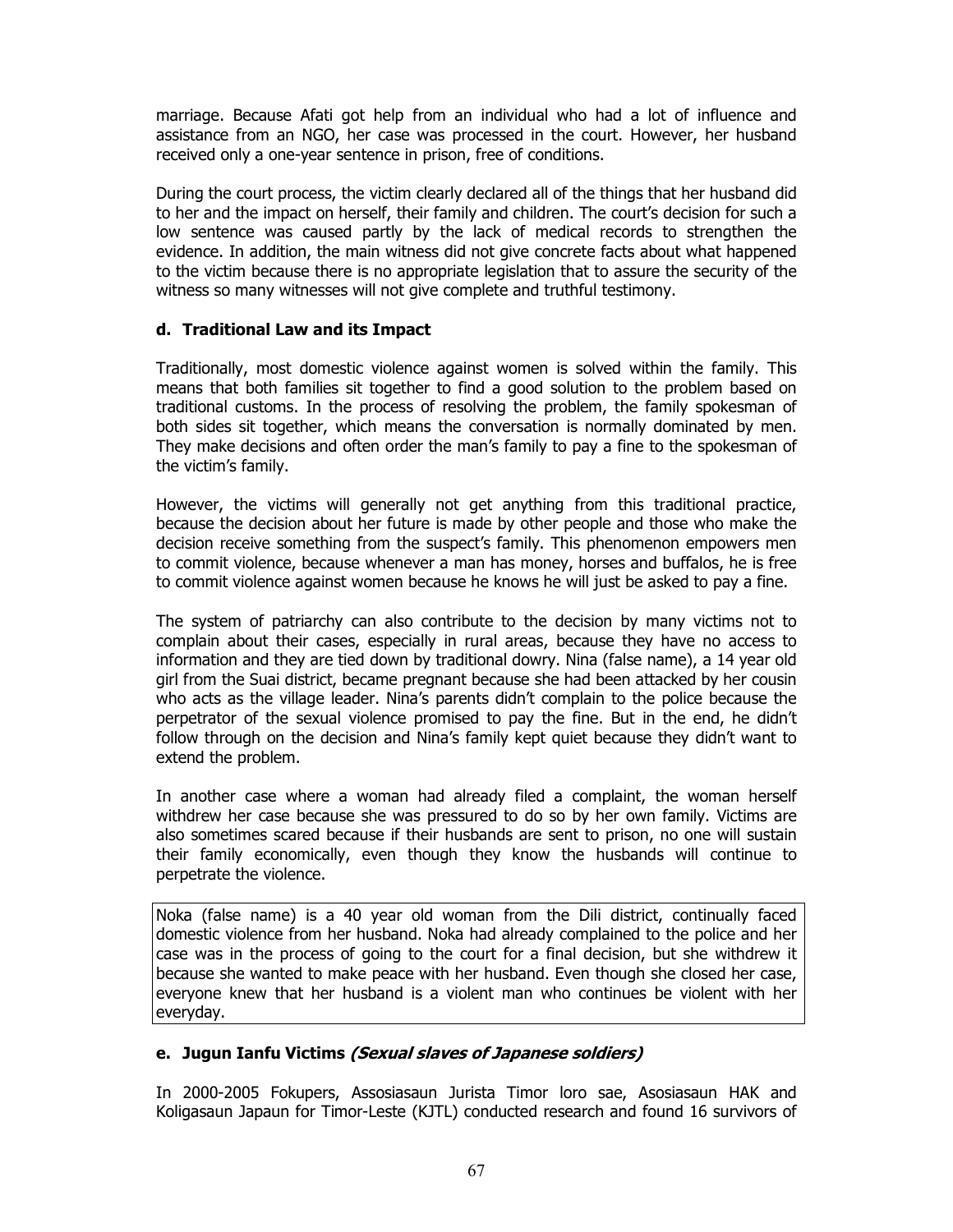sexual violence perpetrated by the Japanese military in 1942-1945. The research consisted of interview with 88 women: 15 victims and 73 witnesses.

Based on the research, many of Timorese women received human rights violations, especially domestic violence, including women who were 15 years old and less. Following is the chronology given by victim, named Alicia (false name) a 73 year old woman from Tomanamo Manufahi:

In 1942, Timor-Leste was a strategic base for Australia and Japan for the Second World War. At that time, I was 13 years old. Because we were afraid of war, my family lived in the Tonomano mountain. Suddenly a man who worked for Japan came to me and told a lie: "you have to go down because your parents are waiting for you there". In order to meet my parents, I went down.

Suddenly people arrested me and brought me to the Japan military. At that place, one of the military named Katarake forced me to have sexual relations. They put me on the bed, but I refused and they put me on the ground, they closed my mouth with blanket and the commander named Katarake committed the sexual violation. My entire sarong was full of blood. When I saw they slept, I ran away from that place and slept in the river because I couldn't walk and was in a lot of pain. In the morning when I arrived at home my parents cried because they saw me full of blood and I was afraid because Japan military persons were looking for me.

When Japan military took her, they injected first with a drug so that Alicia could not have any children, said Alicia. "My husband was very angry because I could not have any children. Then he asked me to accept him to marry my younger sister in order to have children again. Although, it really hurt my feeling, I had to be ready to accept the reality".

Alicia faced double suffering that she never forgot in her life.

These cases show that Timor-Leste women at that time were not faced with incidental or isolated cases, but with systematic incidents. <sup>66</sup>

Victim Abu Beri (fales name), an 80 year old from Raifun-Bobonaro, who died in 2007, said, "If a man is born from a woman why does he violate other women who are like mothers?"

And another victim, Alda (false name), an 80-year-old woman who died in 2005, said, "Since I started my life until I die, I never got any justice; I hope that my children and grandchildren will assist me in accessing to my justice".<sup>67</sup>

#### Activities undertaken by NGOs:

Although, the implementation of CEDAW is an obligation of the State, NGOs in Timor-Leste have done a great deal of work towards gender equality. Some examples of NGO efforts include:

 $\ddot{\phantom{a}}$ 

<sup>66</sup> Fukerpers, Timor Leste (2005).

<sup>67</sup> Ibid, page no. 57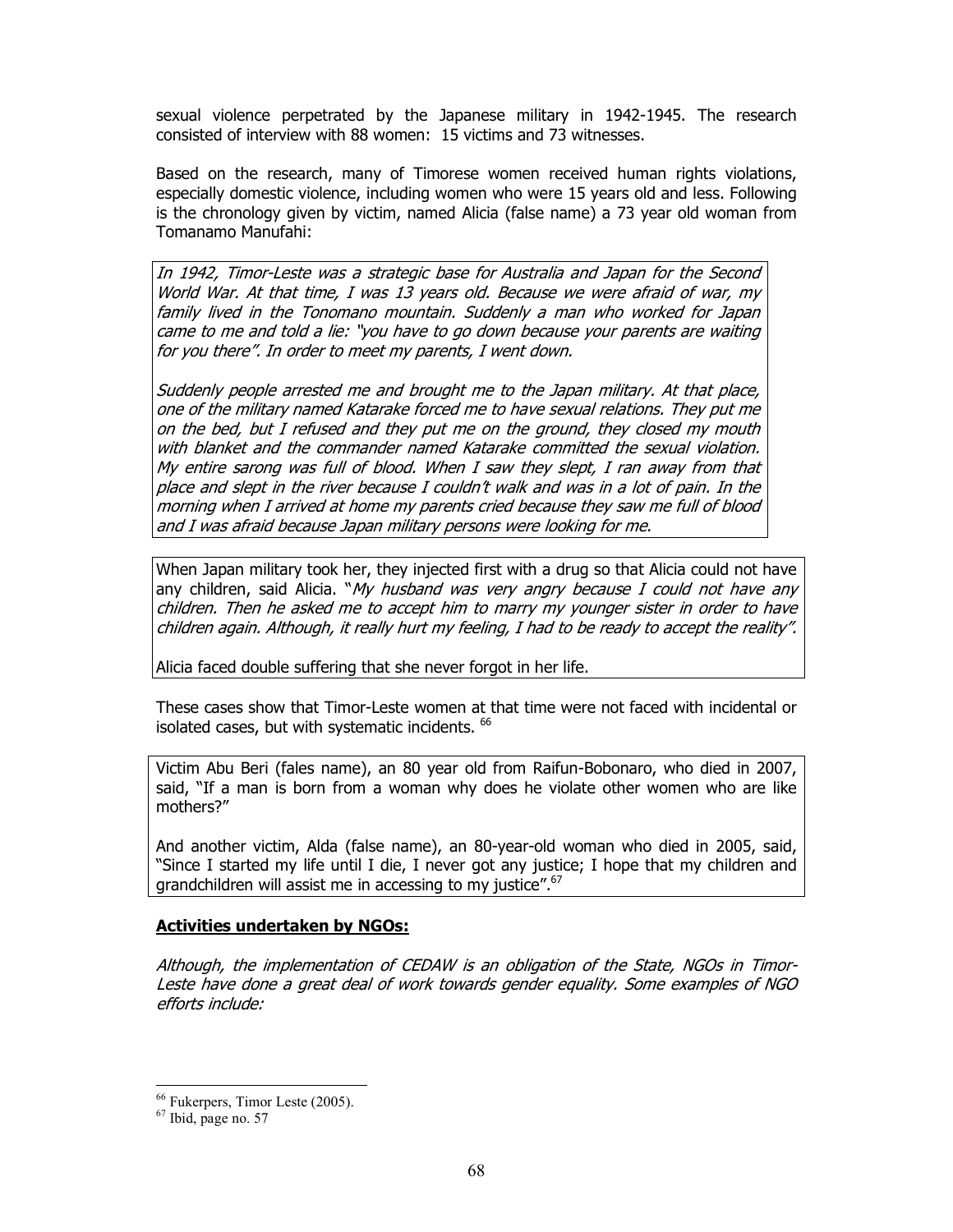- 1. In 2002, the Civil Society Organizations have led discussions on drafting the Domestic Violence Law. Currently, in June 2009, the Domestic Violence Law already drafted and awaiting for approval by the government.
- 2. The Civil society Organizations carry out advocacy activities in demanding the government to recognize domestic violence as a public crime and to revise provisions in the Penal Cold of Timor-Leste in stipulating that "domestic violence" is a "public crime";
- 3. The Civil Society Organizations work together in drafting a letter in protesting their Excellency the President of the Republic regarding the amnesty given to criminals, including perpetrators of sexual and domestic violence;
- 4. Established a Victim Support Service Network in Covalima and Bobonaro districts which involves the government institutions and NGOs that provide assistance to the victims of violence, including the National Police of Timor Leste, hospitals, the Department of Social Services, courts, community leaders, victims and individuals;
- 5. NGOs carry out sensitization activities in rural communities through training and discussions in order to upgrade their knowledge about gender and injustice;
- 6. NGOs carry out capacity building activities for judicial authorities to increase their gender sensitivity;
- 7. NGOs periodically launch reports on violence against women.

#### Recommendation

Recommendations from the NGOs on violence against women include the following:

- 1. The National Parliament should recognize that domestic violence is a public crime, and ensure that the Penal Code will be harmonized and incorporated with provisions of the Domestic Violence Law. This will ensure that there is legal instrument that facilitate fair justice to the victims of domestic violence, particular women and children. Also, it will ensure that and will intimidate perpetrators, wrongdoers or those who want to or those who practice violent actions against women.
- 2. The State should carry out capacity building activities periodically for judicial officials and law enforcement officials, including police officers, public prosecutors, judges, court officials on women rights and gender issues. Therefore, they can provide support effectively on gender based violence cases and other cases of human rights violation against women.
- 3. The State must ensure sufficient support for the Victims' Protection Unit (VPU), such as a special room for victims, transportation and other facilities. Therefore, the VPU can function well and provide effective protection for women and children.
- 4. The State must draft internal policies and regulations regarding prevention of sexual harassment, gender discrimination and/or any kind of violation against women in the government institutions and private institutions in order to take effective sanction against wrongdoers or those who commit such actions.
- 5. The State must facilitate a unified national database on violence against women that will facilitate the government in formulating the national policies and the national strategies related to combating violation against women and gender based violence.
- 6. The Ministry of Education should revise the primary and pre-secondary school curriculums by including gender issues. Therefore, students will be more gender sensitive toward each other and they will learn to respect each other as early as possible, especially boys supporting girls. Learning these values in schools will help boys and young men know how to respect women as human beings who shall enjoy equal rights when they become adults and form families.